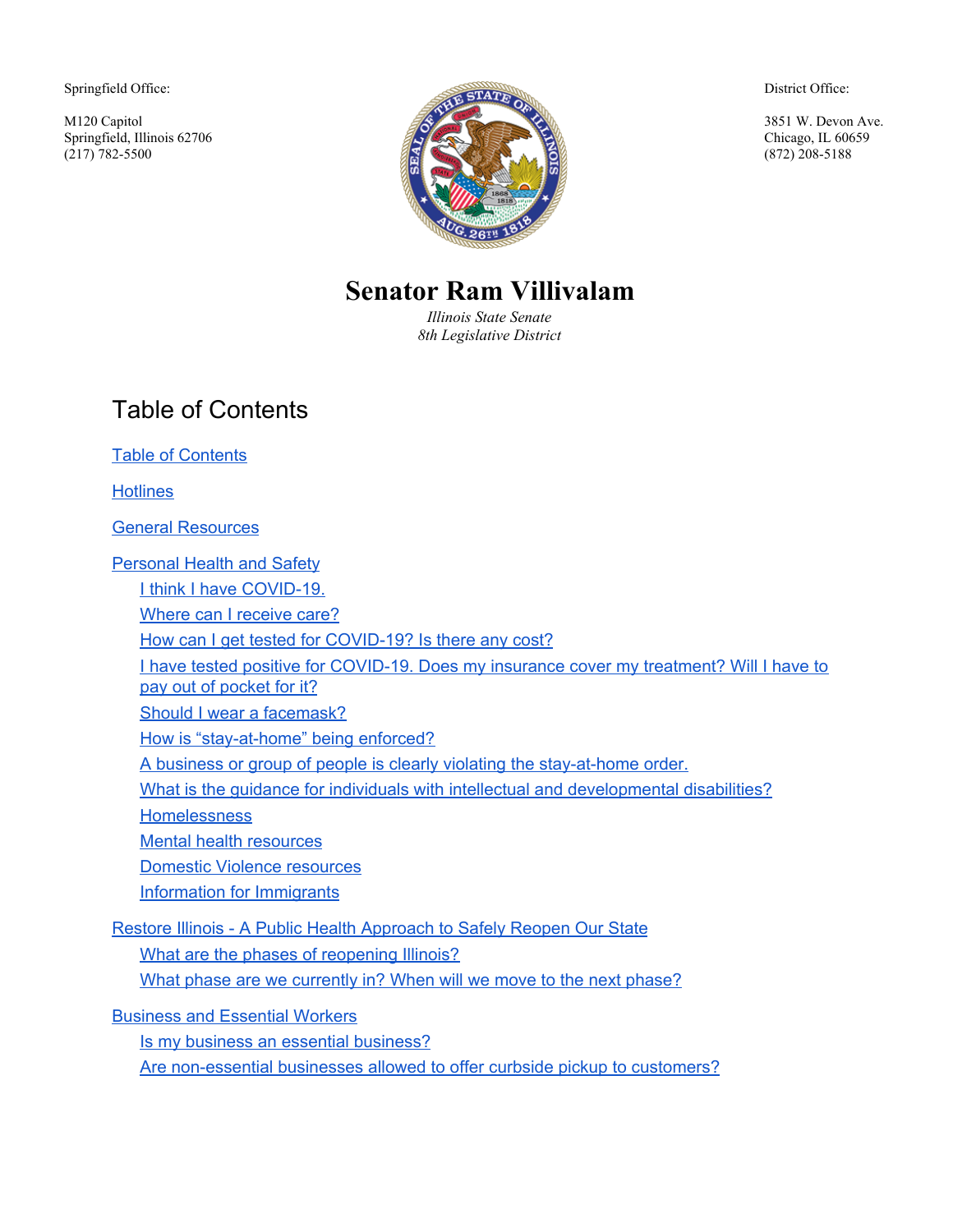Can an employee for an essential business who is able to work from home return to the physical workplace if they wish to?

Is a business violating the [stay-at-home](#page-17-1) order?

What federal resources are available for small [businesses?](#page-21-0)

What state and local resources are available for small [businesses?](#page-17-2)

My business [interruption](#page-18-0) insurance was rejected. What do I do?

What resources are available for [non-profits?](#page-18-1)

#### Small Business [Administration](#page-21-1) Questions

Can individuals apply for, be offered, and accept more than one loan?

Does applying for one loan (federal, state, city, etc) [automatically](#page-23-0) disqualify someone from [another](#page-23-0) loan?

How is "in [operation](#page-23-1) on Feb 15th, 2020" defined? Does that mean they have to have captured revenue, or can they have been a business [preparing](#page-23-1) to open their doors with all their paperwork, tax [documents,](#page-23-1) etc. filed?

How will SBA's PPP loans impact [businesses](#page-23-2) that laid people off prior to the Executive Order issued by Gov. [Pritzker?](#page-23-2)

Does the SBA PPP [requirement](#page-23-3) to retain 50% of staff mean that they have to be retained now, or when the business reopens? How will this be [enforced?](#page-23-3)

If a business is required to keep 50% of their staff now, are they ineligible for a [Paycheck](#page-24-0) Protection Program loan if they cannot safely operate (e.g. a [hairdresser\)?](#page-24-0)

If a 501(c)3 employs over 500 employees across the state, but no more than 500 [employees](#page-24-1) per [location,](#page-24-1) are they eligible for PPP?

Do employees of employers who are seeking the PPP Loan still qualify for [unemployment](#page-24-2) [insurance?](#page-24-2)

Can [independent](#page-24-3) contractors qualify and apply for both EIDL and PPP loans?

#### [Taxes](#page-25-0)

Do I qualify for a sales tax [deferment?](#page-25-1)

What's the income tax [situation?](#page-25-2)

Can taxpayers base their 2020 estimated [payments](#page-25-3) on their 2018 liability?

Is there an [extension](#page-25-4) for Small Business Payroll Taxes due in March and April of 2020? Is there any other tax relief I may be [eligible](#page-26-0) for?

#### School [Closures](#page-26-1) and Remote Learning

Can [instruction](#page-26-2) for driver's education continue during Remote Learning Days? My student is at home and we do not have internet [access.](#page-26-3) How can we gain internet

[access?](#page-26-3)

How can parents help the learning from home [process?](#page-27-0)

Can students enter the school building to gather personal [belongings?](#page-27-1)

Can districts hold in-person graduation [ceremonies?](#page-27-2)

[Child](#page-27-3) Care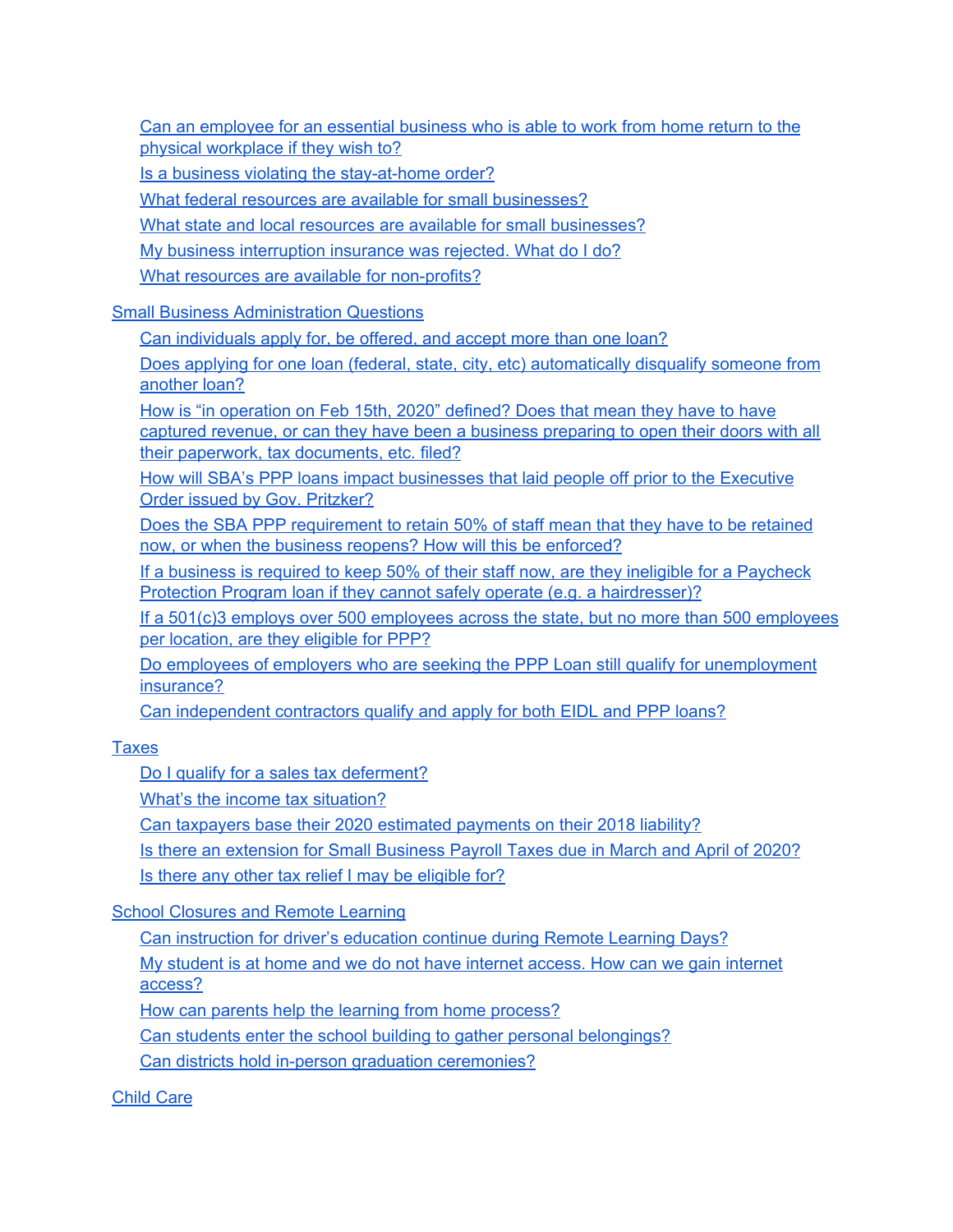I am an [essential](#page-27-4) worker and need child care.

I want to open an [emergency](#page-28-0) childcare center or home.

Will financial assistance be provided to [emergency](#page-28-1) child care providers?

What are [resources](#page-29-0) about child care that I should be aware of?

#### [Unemployment](#page-30-0) Benefits

Where can I apply for [unemployment](#page-30-1) benefits?

Should employees file for [unemployment](#page-31-0) insurance benefits if their hours have been [reduced?](#page-31-0)

Do I qualify for [unemployment](#page-31-1) benefits?

How much will I receive from state [unemployment?](#page-31-2)

Will [unemployment](#page-32-0) benefits for individuals be applied retroactively?

When will I receive my [unemployment](#page-32-1) benefit?

Will employees who have been confirmed with the virus get paid while [self-isolating?](#page-32-2)

I am an independent contractor. Do I qualify for [unemployment](#page-33-0) benefits if I match the [criteria?](#page-33-0)

I cannot receive traditional [unemployment](#page-33-1) benefits from the state. What can I do?

How is IDES [communicating](#page-34-0) with claimants to let them know they have to certify every two weeks to ensure their [benefits](#page-34-0) are paid out?

Does a first-time applicant have to certify every two weeks or re-start the [process?](#page-34-1)

Is there a specific window in which an individual must apply for [unemployment](#page-34-2) after losing their job due to the COVID-19 [pandemic?](#page-34-2)

Does an [individual](#page-34-3) need to be providing proof of job search?

Do people need to register at [Illinoisjoblink](#page-35-0) if they are just waiting for their employer to [reinstate](#page-35-0) them?

If someone has contracted COVID-19 and is required to [self-isolate,](#page-35-1) can they apply for [unemployment?](#page-35-1) Does IDES require a doctor's note?

How does an individual create a PIN for their [KeyCard?](#page-35-2) Is there an option online to reset a [PIN?](#page-35-2)

[Economic](#page-35-3) Security

Guidance for [Consumer](#page-35-4) Debt During COVID-19 Outbreak

How do I apply for SNAP, cash, or Medicaid [benefits?](#page-35-5)

How can I receive rental [assistance?](#page-36-0)

I am worried about being [evicted.](#page-36-1)

Where do I go to begin searching for an affordable [apartment?](#page-36-2)

I am worried about paying for my [utilities.](#page-36-3)

Are [employees](#page-37-0) entitled to their unused vacation benefits after being terminated due to [COVID-19?](#page-37-0)

What [protections](#page-37-1) does an employee have if they suffer retaliation for using their paid sick [leave?](#page-37-1)

I have concerns about my [employee](#page-37-2) benefits, like paid sick leave.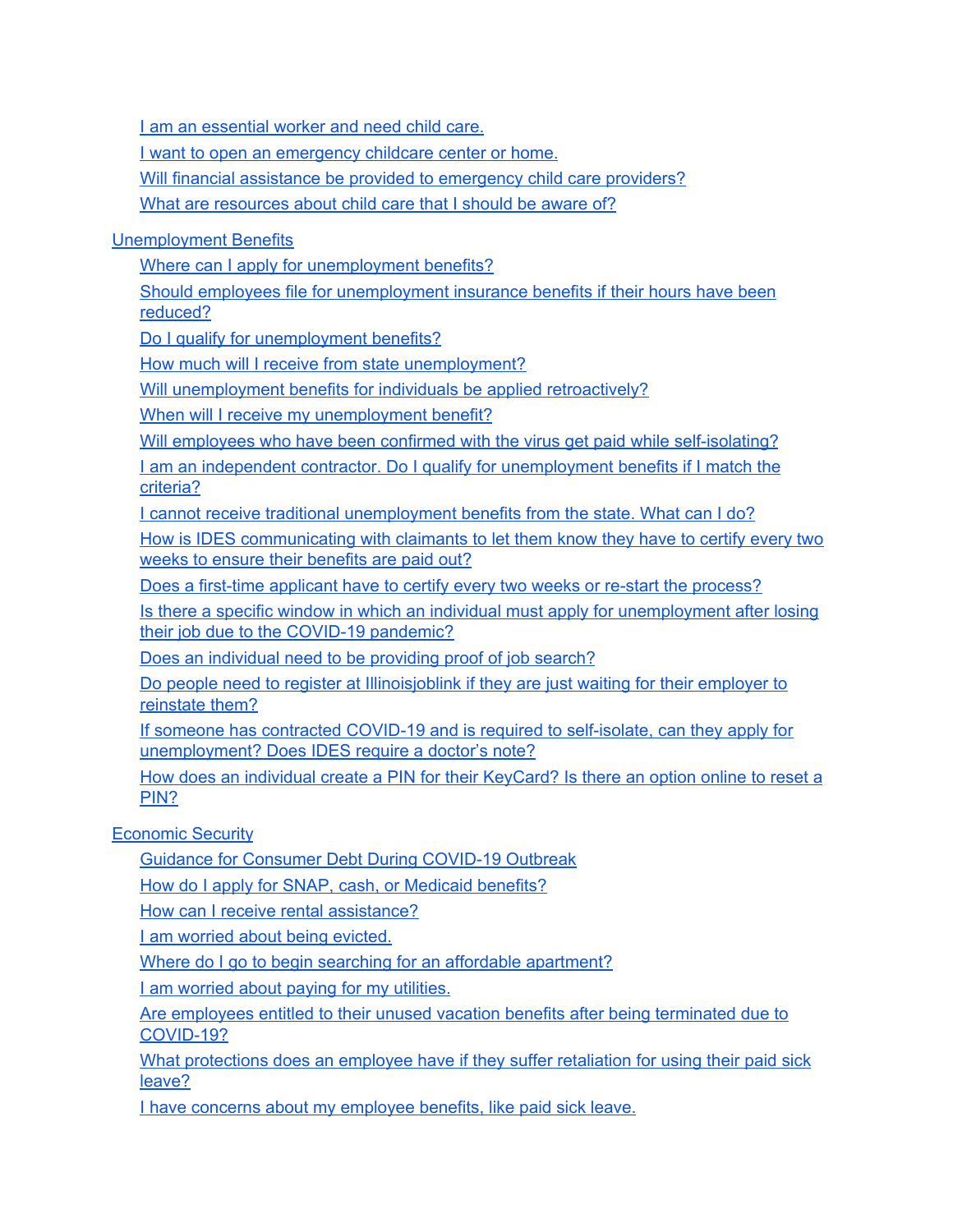I want to apply for mortgage [forbearance.](#page-37-3)

What relief is [available](#page-38-0) for student loans?

What advice is there for those currently [unemployed](#page-39-0) due to COVID-19, who are approached by collection [agencies?](#page-39-0)

I had health insurance through my employer and have lost my job due to [COVID-19.](#page-39-1) How can I get [coverage?](#page-39-1)

I need help [managing](#page-40-0) debt. What steps should I take?

Human Services and Food [Insecurity](#page-40-1)

I am a senior needing access to food and [medication.](#page-40-2)

Where can I receive food from a pantry or a school [program?](#page-40-3)

Where can I receive [assistance](#page-41-0) with pet food?

## Health Care [Providers](#page-43-0)

I am a recently retired healthcare [professional](#page-43-1) and I want to be reinstated. How can I volunteer as a recently retired healthcare [professional?](#page-43-2)

## Federal [Government](#page-43-3) Questions

How much money will I receive in my [stimulus](#page-43-4) check?

When am I getting my [check?](#page-44-0)

The Treasury does not have my direct deposit [information.](#page-44-1) How will I get my check?

Where can I cash my paper [stimulus](#page-44-2) check for free?

I am not required to file a tax return. Can I receive my [payment?](#page-45-0)

Is my check [taxable?](#page-45-1)

Paid Sick Leave - What leave is available to me under the Families First [Coronavirus](#page-45-2) [Response](#page-45-2) Act?

Paid Sick Leave - I am caring for [someone.](#page-45-3) What leave is available to me?

[Extended](#page-46-0) Family Medical Leave Act - I am unable to work or telework due to the ongoing need to care for my children whose schools and daycares are closed due to [COVID-19,](#page-46-0) what leave is [available](#page-46-0) to me?

## How can I [help?](#page-47-0)

## **[Miscellaneous](#page-48-0)**

My driver's [license/permit](#page-48-1) or car registration is going to expire and everything is closed. I need legal [assistance.](#page-48-2)

What steps is the Illinois Department of Corrections (DOC) taking regarding [compassionate](#page-48-3) release, and a review of all elderly or infirm, with an eye toward [providing](#page-48-3) a number of medical [furloughs?](#page-48-3)

Will the DOC make [communications](#page-49-0) from Illinois prisons free to the families of the [incarcerated](#page-49-0) during this COVID19 pandemic?

Villages and [Municipalities](#page-49-1)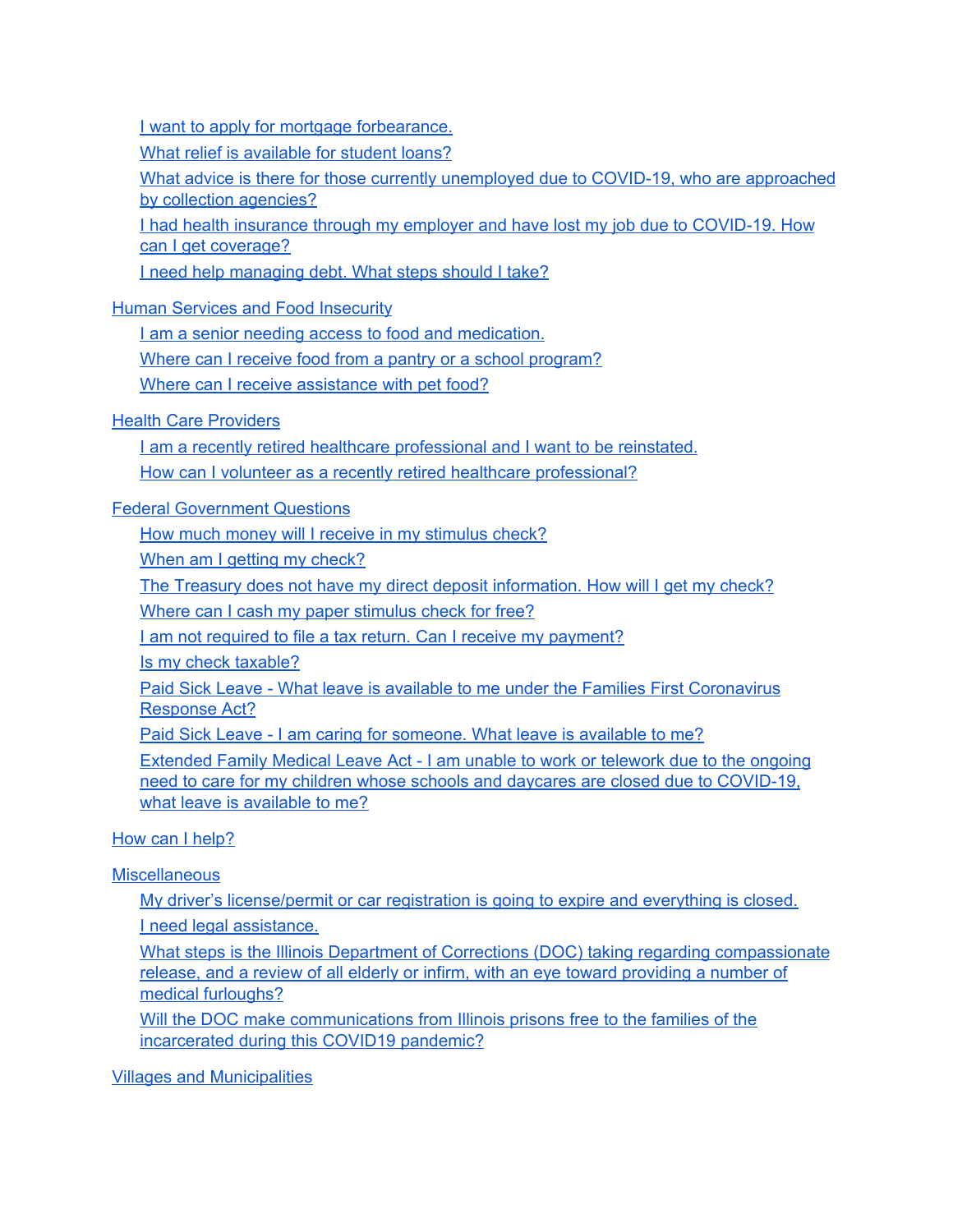How are the \$4-\$5 billion coming from the federal funds being disbursed to [municipalities.](#page-49-2) Have cities been provided [guidance](#page-49-2) on what they should expect?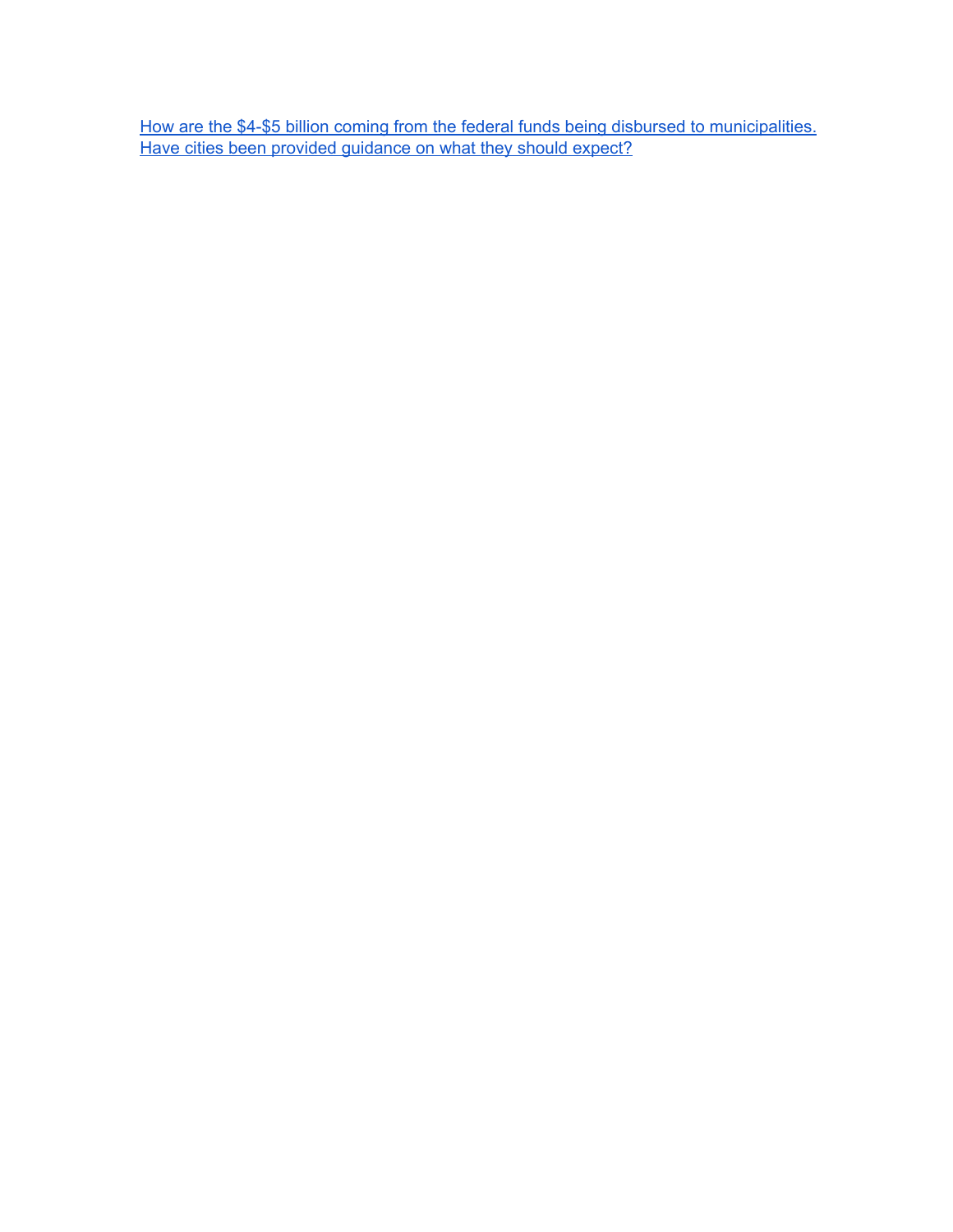# <span id="page-5-0"></span>**Hotlines**

**The Illinois Department of Public Health (IDPH)** has a statewide COVID-19 hotline: 1 (800) 889-3931 or DPH.SICK@ILLINOIS.GOV.

**Cook County Coronavirus Hotline:** (708) 633-3319; ccdph.COVID19@cookcountyhhs.org Monday-Friday 9 a.m. and 4 p.m.

**City of Chicago Coronavirus Response Hotline:** (312) 746-7425 (SICK) Mon-Fri 8am-4pm Call them for instructions especially for those who are uninsured [www.chicago.gov/coronavirus](http://www.chicago.gov/coronavirus)

**Swedish Hospital:** COVID-19 Hotline staffed with trained clinicians available to answer questions and offer assistance and the latest guidance. The number is (773) 907-7700

**IDES Phone Line** - 1-800-244-5631

**Illinois Domestic Violence Hotline:** Call or text 877-863-6338 (available 24/7) for confidential help and information.

**Call4Calm:** Text the following words to 552020 for corresponding purpose "TALK" for a counselor in English "HABLAR" for a counselor in Spanish "FOOD" for information about food banks "UNEMPLOYMENT" for the latest information about unemployment "SHELTER" for information about housing

**For the Frontline Workers Crisis Counseling service -** [Text](https://www.forthefrontlines.org/) [FRONTLINE](https://www.forthefrontlines.org/) to 741741

**National Alliance on Mental Illness (NAMI) Chicago Hotline:** 833-626-4244 (available 24/7)

**National Suicide Prevention Lifeline** - 1-800-273-8255

**Crisis Text Line:** 741-741

**DCFS Child Abuse Hotline** - 1-800-25-ABUSE (1-800-252-2873 or TTY 1-800-358-5117)

#### **Division of Rehabilitation Services (DRS) -** 1-877-581-3690

Receive assistance regarding DRS programs and services that are designed to allow those with disabilities throughout the state to live, learn, and work independently. These services include in-home services, assistive technology, vocational and occupational rehabilitation, educational services for individuals with all types of disabilities, including deaf or hard-of-hearing Illinoisans, blind people, and people with low vision, along with other supports.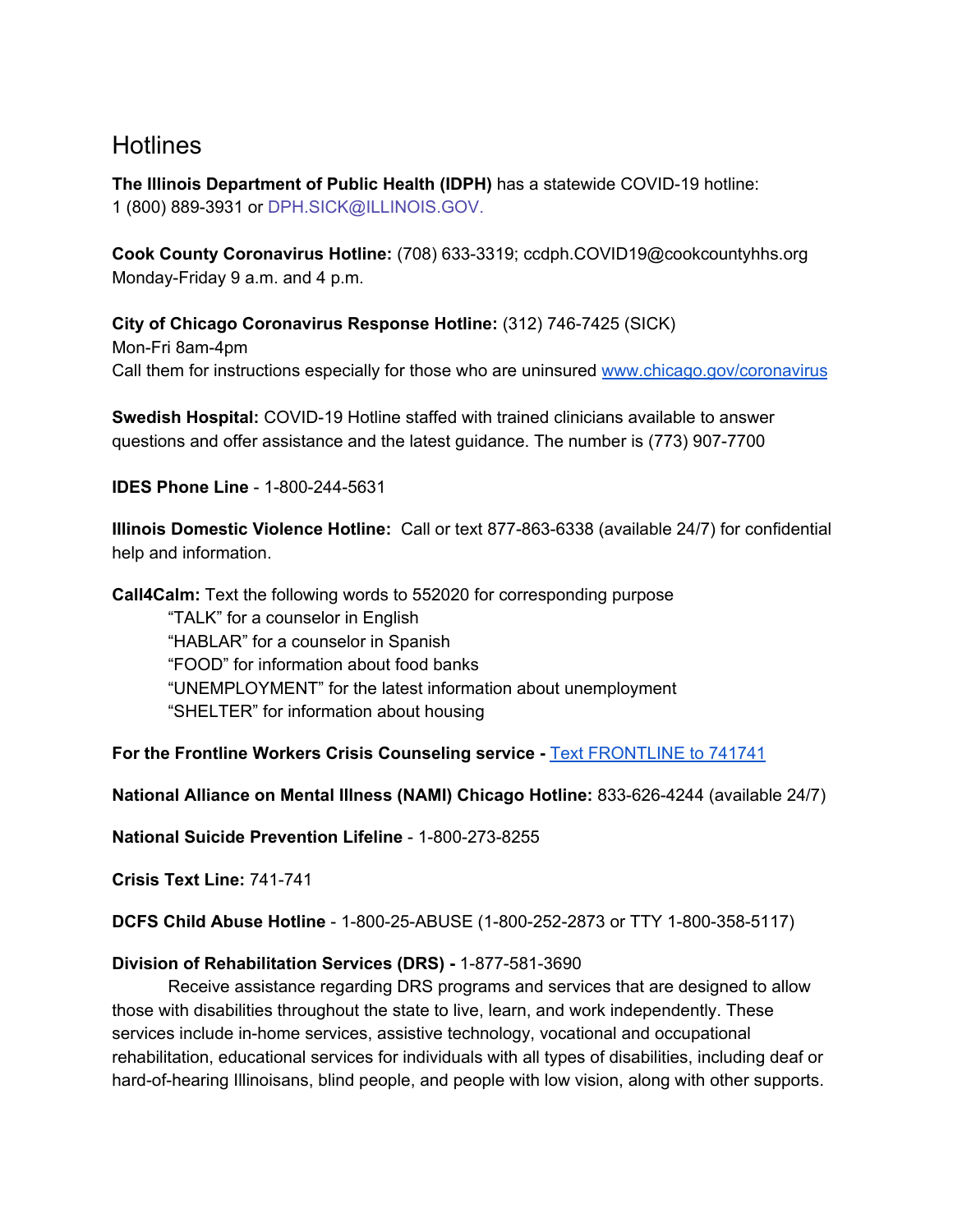#### **Non-Essential Business Complaint Form** -

<https://app.smartsheet.com/b/form/da22b3bda11940338dc00628e56486fd>

# <span id="page-6-0"></span>General Resources

Keep up to date with the latest information:

- **● State of Illinois - [coronavirus.illinois.gov](http://coronavirus.illinois.gov/)**
- Center for Disease Control <https://www.cdc.gov/coronavirus/2019-ncov/index.html>
- Cook County text "AlertCook" to 888-777
- City of Chicago <https://www.chicago.gov/city/en/sites/covid-19/home.html>
- <http://google.com/covid19>

Personal Protective Equipment:

- Donations: [PPE.donations@Illinois.gov](mailto:PPE.donations@Illinois.gov)
- To Manufacture PPE in Illinois: [ima@ima-net.org](mailto:ima@ima-net.org)
- Procurement inquiries: [Covid.procurement@illinois.gov](mailto:Covid.procurement@illinois.gov)

Business Assistance

- Essential Business inquiries: contact 1-800-252-2923 or [CEO.support@illinois.gov](mailto:CEO.support@illinois.gov)
- IL Small Business Assistance: email [CEO.support@illinois.gov](mailto:CEO.support@illinois.gov) (DCEO) or click [here.](https://www2.illinois.gov/dceo/SmallBizAssistance/Pages/Coronavirus-Disease-2019-%28COVID-19%29-Information-for-Small-Business.aspx)
- Federal Small Business loans visit: [https://disasterloan.sba.gov.](https://disasterloan.sba.gov/)
- Business insurance coverage: [https://mc.insurance.illinois.gov/messagecenter.nsf.](https://mc.insurance.illinois.gov/messagecenter.nsf)

Individual Assistance:

- Employee workplace rights complaints: contact the Attorney General's Office at (844)740-5076 or submit a [complaint](https://illinoisattorneygeneral.gov/rights/labor_employ.html) online.
- Unemployment insurance inquiries: call Claimant Services at (800) 244-5631.
- Resources for people with disabilities: visit [www.DDD.Illinois.gov](http://www.ddd.illinois.gov/).
- [Consumer](https://www.idfpr.com/News/2020/2020%2003%2030%20IDFPR%20financial%20guidance.pdf) quidance on debts due and regulated financial sectors..
- Airbnb Housing [opportunities](https://www.airbnb.com/login?redirect_url=%2Fdynamic_flows%2Fcovid19relief_guests_info%2F76575884) for first responders and medical professionals.
- For insurance [coverage](https://insurance.illinois.gov/healthInsurance/COVID-19.html) guidance from the Department of Insurance.
- Medication Affordability Assistance visit: <https://abe.illinois.gov/abe/access/>
- Illinois taxpayer information: visit DOR's [resource](https://www2.illinois.gov/rev/Pages/Taxpayer-Resources-during-COVID-19-%28Coronavirus%29-Outbreak.aspx) page.
- **Call4Calm:** Text the following words to 552020 for corresponding purpose

"TALK" for a counselor in English

"HABLAR" for a counselor in Spanish

"FOOD" for information about food banks

"UNEMPLOYMENT" for the latest information about unemployment

"SHELTER" for information about housing

Other Resources: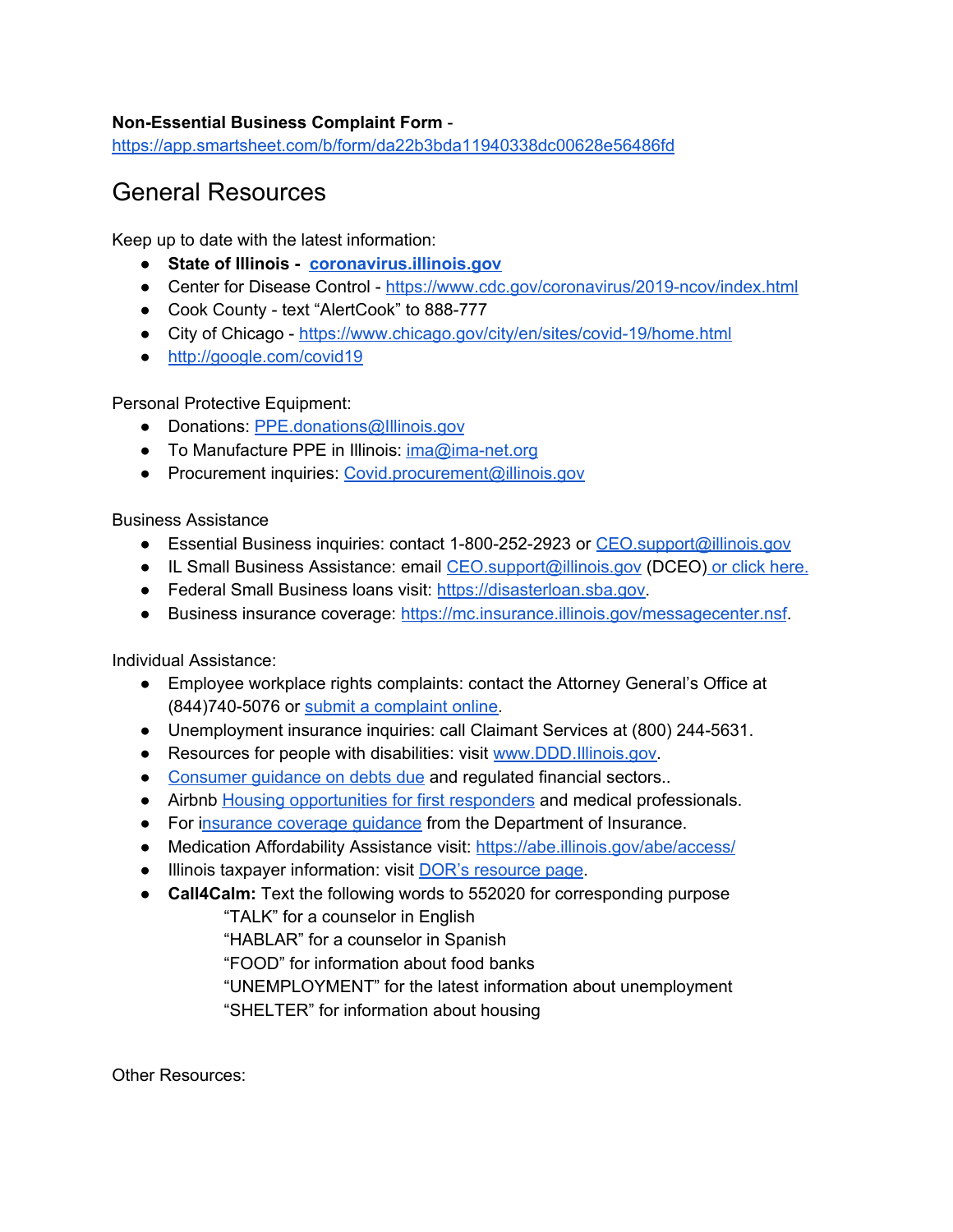- IDFPR list of licensees and consumers impacted by COVID-19 visit: <https://www.idfpr.com/COVID-19.asp>
- School related inquiries visit <https://www.isbe.net/covid19>
- Remote Work Resource Center <https://grow.google/remotework/>

# <span id="page-7-0"></span>Personal Health and Safety

## <span id="page-7-1"></span>I think I have COVID-19.

If you think you have been exposed to COVID-19 and develop a fever and symptoms, such as cough or difficulty breathing, call your doctor for medical advice. By calling ahead to your doctor before going in for care, you allow the medical facility to take the right steps to protect themselves and other patients.

If you are a close contact of someone with COVID-19 and develop symptoms of COVID-19, call your healthcare provider and tell them about your symptoms and your exposure. They will decide whether you need to be tested. Keep in mind that there is no treatment for COVID-19 and people who are mildly ill may be able to isolate and care for themselves at home. Also, keep in mind that our state's access to testing is limited right now, so mild cases may not require testing.

If you are at higher risk for serious illness:

- People at higher risk for serious illness from COVID-19 should contact their healthcare provider early, even if their illness is mild.
- Older adults and people who have severe underlying chronic medical conditions like heart or lung disease or diabetes seem to be at higher risk for developing more serious complications from COVID-19 illness.

If you believe you are experiencing life-threatening symptoms, call 9-1-1. If you have questions about Coronavirus, call the Illinois Coronavirus Disease (COVID-19) Hotline

**Phone number: 1(800) 889-3931 or, Email: DPH.SICK@ILLINOIS.GOV**

Swedish Hospital's Coronavirus Help Line (773-907-7700) is staffed with clinicians who can help screen symptoms and answer questions on what to do next. Interpretive services are available to assist in most languages.

<span id="page-7-2"></span>Where can I receive care?

**List of all [Federally](https://npidb.org/organizations/ambulatory_health_care/federally-qualified-health-centerfqhc_261qf0400x/il/?location=chicago&page=2) Qualified Health Clinics (FQHCs) in Chicago**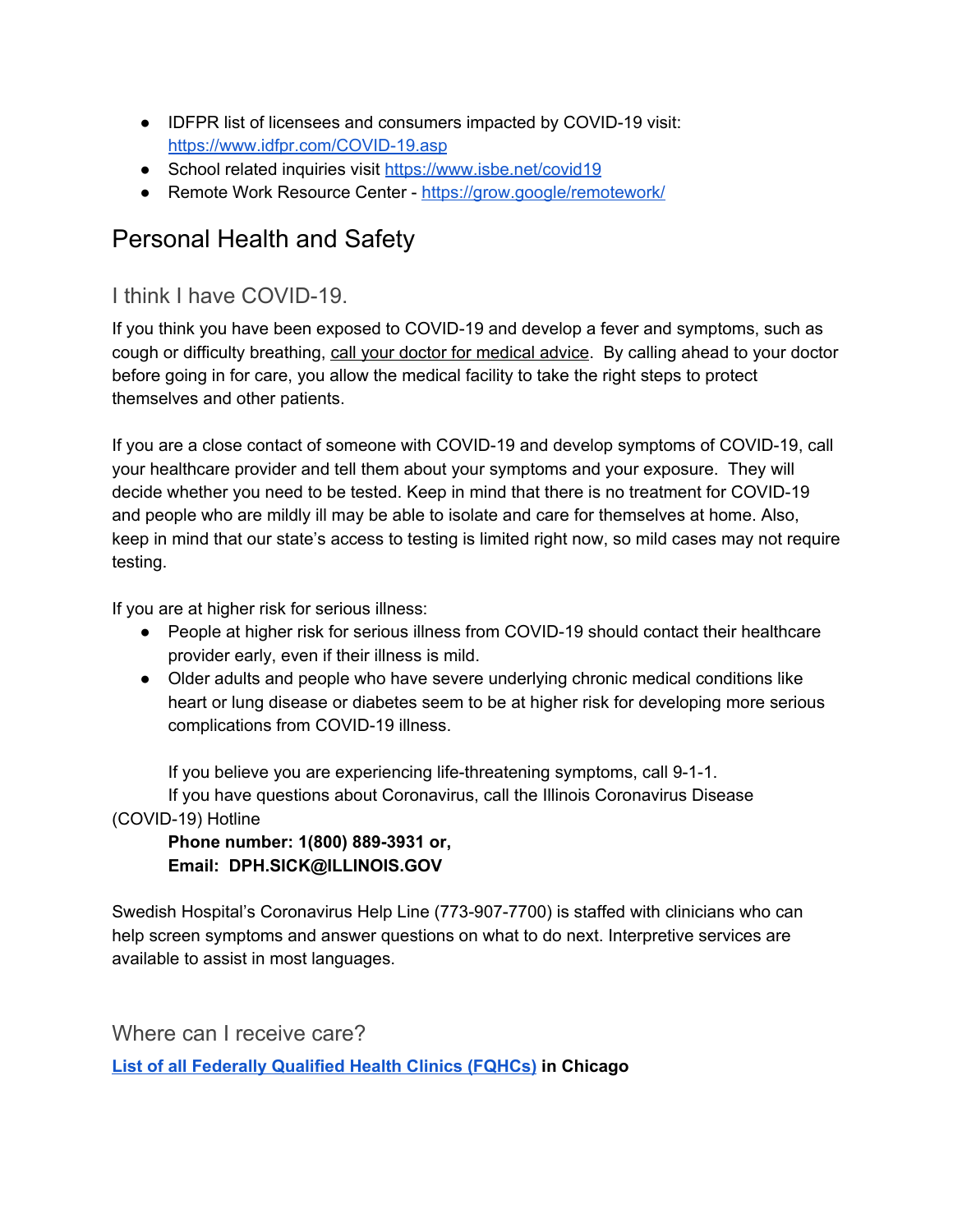#### **[Heartland](https://www.heartlandhealthcenters.org/locations/hhc-wilson/) Health Center Wilson:** 773-751-7800

#### **All Heartland Health Center [Locations](https://www.heartlandhealthcenters.org/locations/)**

**Chicago [Women's](http://www.chicagowomenshealthcenter.org/) Health Center:** Mon-Fri 9-4pm; 773-935-6126

by appointment only 1025 W. Sunnyside, Suite 201 Chicago, IL 60640

**[Sunnyside](https://www.nearnorthhealth.org/sunnyside-health-center) Health Center:** Mon-Fri 8am-5pm; 773-878-8098 appointments encouraged 4501 N. Sheridan Rd Chicago, IL 60640

**Planned [Parenthood](https://www.plannedparenthood.org/planned-parenthood-illinois) of Illinois (PPIL)**

**PPIL Rogers Park:** 773-942-7193; 5725 N. Broadway Chicago, IL 60660 Online [Appointments](https://www.plannedparenthood.org/plannedparenthood-illinois/locations) and All locations

## <span id="page-8-0"></span>How can I get tested for COVID-19? Is there any cost?

The Illinois Department of Health has worked with private industries and health care providers to expand testing in Illinois. Due to this expansion, more people can be tested. You can find a full list of facilities providing this testing in Illinois [here.](http://dph.illinois.gov/covid19/covid-19-testing-sites) There is also a map of [everywhere](https://giscorps.maps.arcgis.com/apps/webappviewer/index.html?id=2ec47819f57c40598a4eaf45bf9e0d16) you can receive a [COVID-19](https://giscorps.maps.arcgis.com/apps/webappviewer/index.html?id=2ec47819f57c40598a4eaf45bf9e0d16) test in the United States. You can find more guidance on testing from the Illinois Department of Public Health here.

## **If you think you have COVID-19, please call your healthcare provider before traveling to the testing facility. This will allow the provider to determine your eligibility and limit any potential risk.**

The federal Centers for Disease Control and Prevention (CDC) and the Illinois Department of Public Health (IDPH) are currently covering the cost of the lab test for COVID-19. Yet, hospitals might still charge their own fees for collecting the specimens, which then could be billed to the patient or to the patient's health insurance issuer. Call your insurance provider to discuss available coverage. Also, if you are experiencing symptoms of COVID-19, contact your health care provider or local health department. The Illinois [Department](https://insurance.illinois.gov/Newsrls/2020/03/COVID-19-FAQ.pdf) of Insurance (DOI) has issued a FAQ regarding insurance coverage and [COVID-19.](https://insurance.illinois.gov/Newsrls/2020/03/COVID-19-FAQ.pdf)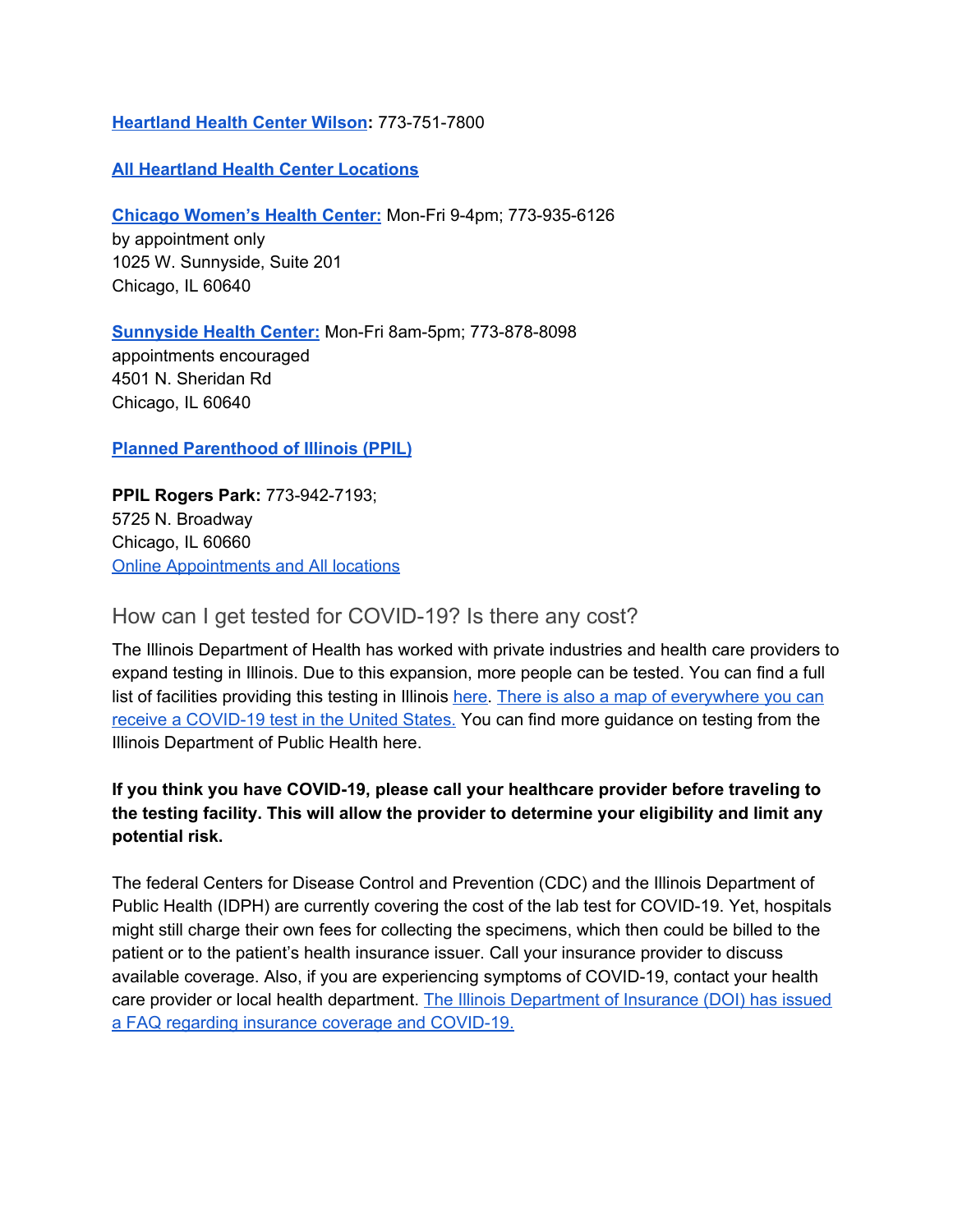# <span id="page-9-0"></span>I have tested positive for COVID-19. Does my insurance cover my treatment? Will I have to pay out of pocket for it?

Insurance carriers must cover emergency services for an emergency medical condition at innetwork levels regardless of which provider performs the services. Emergency services include transportation services, such as ambulance services, as well as inpatient and outpatient hospital services that are needed to evaluate or stabilize the patient. Many individuals who have contracted COVID 19 have not required emergency services. Still, exceptional circumstances may arise.

The Illinois Insurance Code prohibits individual or group accident and health insurance carriers from imposing any pre-existing condition exclusions, including in connection with COVID 19. Federal law and state regulations provide protections against preexisting condition exclusions in health insurance coverage, as well. However, pre-existing condition consumer protections do not apply to short-term, limited-duration health insurance coverage or excepted benefit policies. We recommend calling your insurance provider to discuss available coverage. DOI has issued a FAQ regarding insurance coverage and COVID-19; it can be found by visiting: <https://insurance.illinois.gov/Newsrls/2020/03/COVID-19-FAQ.pdf>

## <span id="page-9-1"></span>Should I wear a facemask?

**Yes,** as of Friday, April 3 state policy has changed about facemasks. We are now recommending that if you are in public, all people should wear non-medical grade facemasks. As before, we encourage you to donate all medical-grade facemasks, especially N-95 masks, to medical personnel.

Here are some do's and don'ts of wearing a facemask from the Illinois [Department](https://drive.google.com/file/d/1bOJfW19rjrMYZySGIQv6HLBUq6QyPale/view?usp=sharing) of Public [Health.](https://drive.google.com/file/d/1bOJfW19rjrMYZySGIQv6HLBUq6QyPale/view?usp=sharing)

CDC DIY Cloth Face [Coverings](https://www.cdc.gov/coronavirus/2019-ncov/prevent-getting-sick/diy-cloth-face-coverings.html) (April 4) U.S. Surgeon General How to Make Your Own Face Covering [\(YouTube\)](https://youtu.be/tPx1yqvJgf4)

## **Order Chicago made masks here:**

<https://dearborndenim.us/products/washable-fabric-mask> or <https://nestledstore.com/product/protective-face-mask/>

<span id="page-9-2"></span>How is "stay-at-home" being enforced?

Staying home is critical to reducing the spread of COVID-19 in your community and adhering to this order will save lives. Several state and local agencies will monitor compliance and, if necessary, enforce this order. The Illinois State Police has collaborated with local law enforcement on the requirements of the order and techniques designed to encourage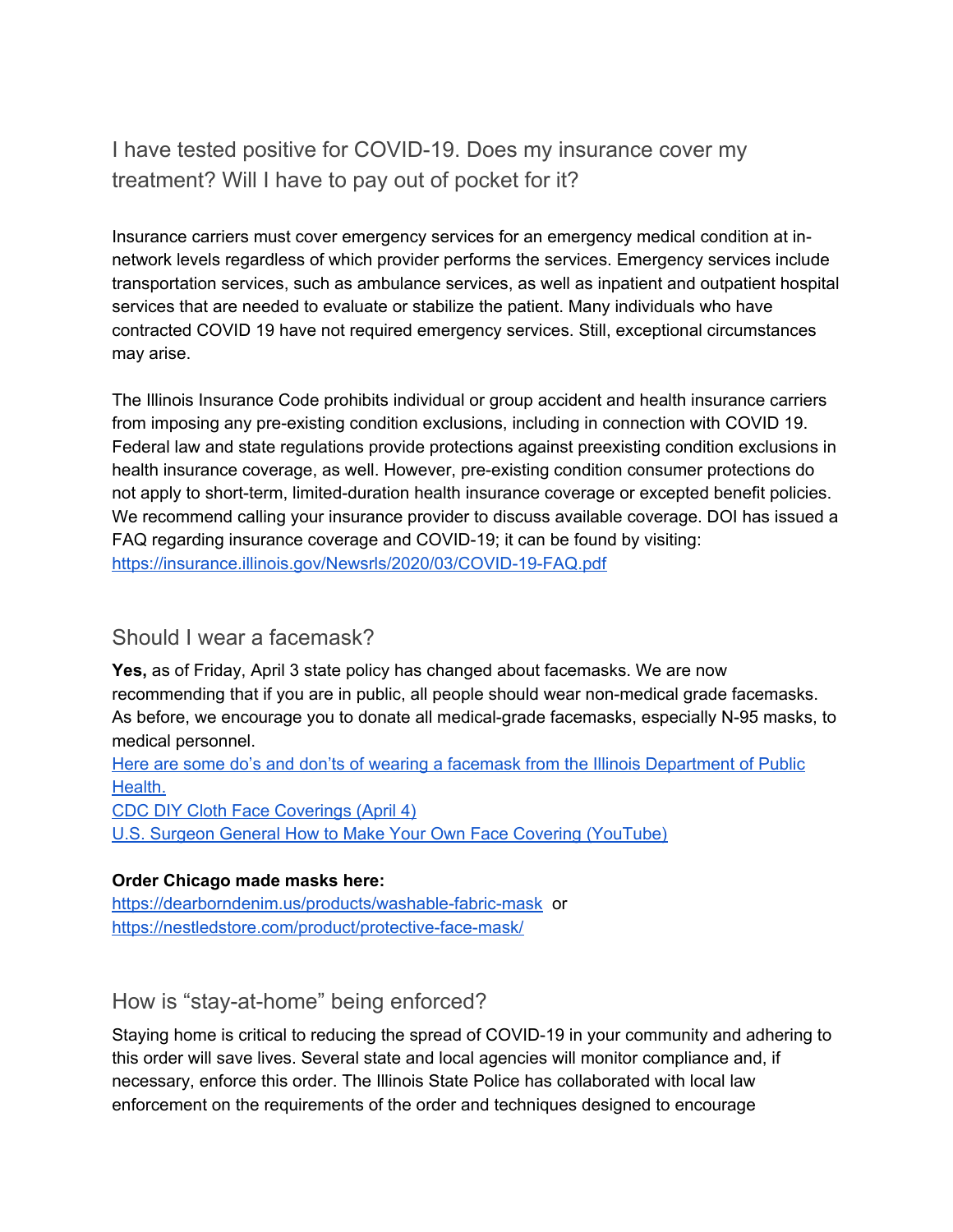cooperation that are consistent with best practice and the principles of community policing and procedural justice. Law enforcement is more likely to intervene if they witness or receive reports of:

- crowds of people gathering, especially in locations that should be closed to the public or
- constitute non-essential business;
- flagrant violation such as a bar or restaurant having a room full of customers eating in, or a
- movie theater continuing to operate;
- employees being asked to report to work in-person where the business is not supposed to be
- open or appropriate social distancing precautions are not taking place.

If you do not adhere to these Executive Orders, the Illinois Department of Public Health and Certified Local Health Departments have the authority...to order that a place be closed and made off limits to the public "to prevent the probable spread of a dangerously contagious or infectious disease . . . until such time as the condition can be corrected or the danger to the public health eliminated or reduced in such a manner that no substantial danger to the public's health any longer exists." 20 ILCS 2305/2(b). The process of issuing such an order is set forth in 20 ILCS 2305/3(c). Furthermore, police officers, sheriffs and all other officers in Illinois are authorized to enforce such orders.

## <span id="page-10-0"></span>A business or group of people is clearly violating the stay-at-home order.

If you see crowds of people gathering, a bar or restaurant opening with customers eating inside, or employees being asked to report to work in-person where the business is not supposed to be open or the business is not taking appropriate social distancing precautions, **contact your local law enforcement.**

## <span id="page-10-1"></span>**Homelessness**

## **Call4Calm:** Text SHELTER to 552020

**City of Chicago** residents can call 311 for information on the nearest shelter. Transport is being provided via Lyft rides to shelters from any location city-wide. Catholic Charities is coordinating these rides. Folks that need shelter do not need to go to a police department or hospital they should call 311 from where they are located.

## **Students experiencing homelessness can contact ISBE's homeless liaison.**

City of Chicago: Chevelle Bailey; (773) 553-3593; cjbailey1@cps.edu

Cook County: Matt Hanafee; (815)740-4322; mhanafee@willcountyillinois.com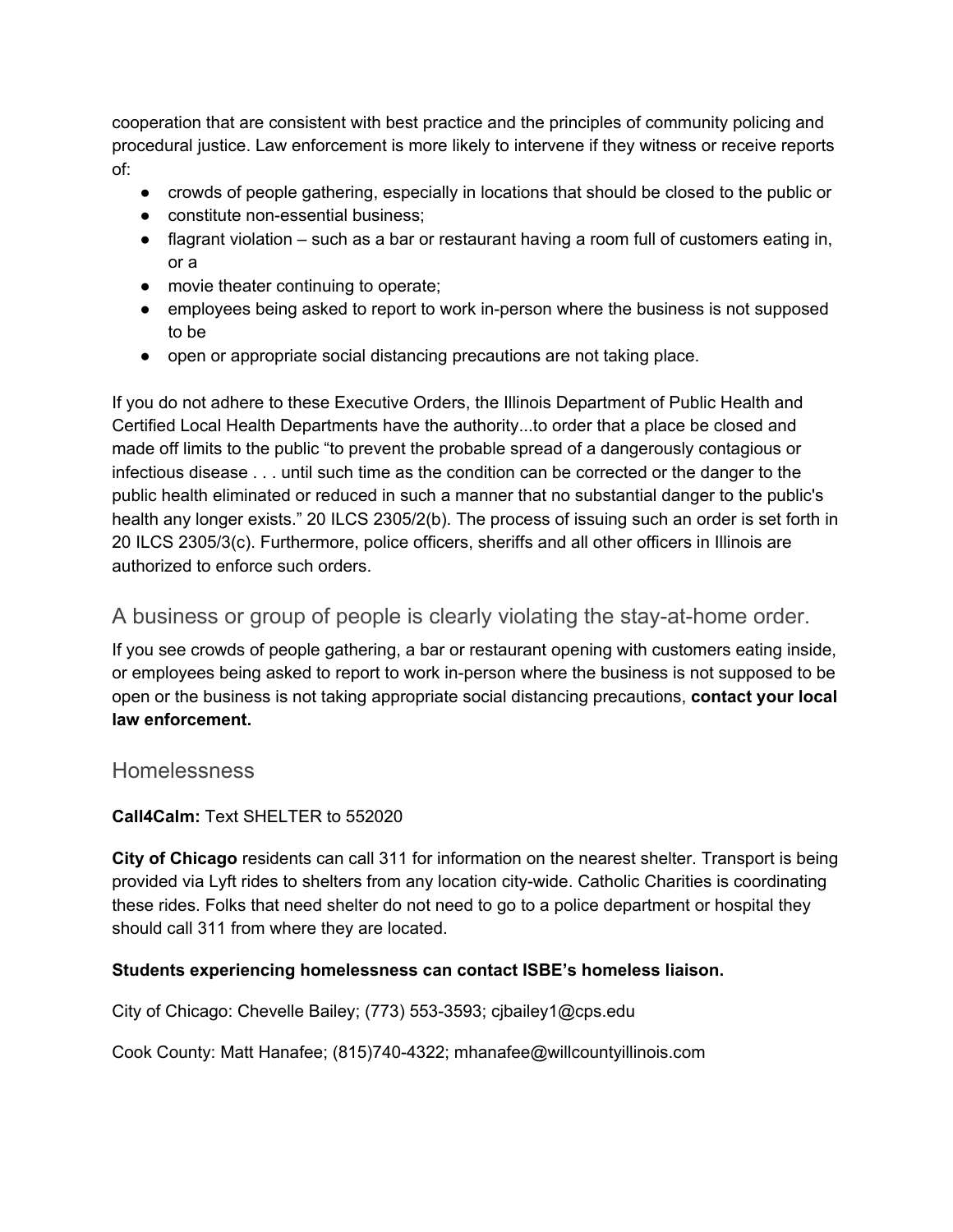#### Map of [State](https://www.isbe.net/Documents/IL-Map-with-Contacts.pdf)

#### <span id="page-11-0"></span>Mental health resources

#### **For the Frontline Workers Crisis Counseling service -** [Text](https://www.forthefrontlines.org/) [FRONTLINE](https://www.forthefrontlines.org/) to 741741

#### [National](https://40thward.us20.list-manage.com/track/click?u=15bbb3d16e48313aee73541bb&id=357d88dd9b&e=053d92b97f) Alliance on Mental Illness (NAMI)

#### Chicago Hotline 833-626-4244

NAMI Chicago's free and confidential helpline is open seven days a week, staffed by clinicians and peers who can guide you through types of treatment, lend a compassionate ear, connect you to legal and housing support, and can also provide resources for mental health professionals and clinicians. They are there for family members, individuals, friends, and communities in need of mental health support. Monday through Friday 9 AM to 8 PM Saturday and Sunday 9 AM to 5 PM Closed on Holidays

**Call4Calm:** Text the following words to 552020 for corresponding purpose "TALK" to receive a call within 24 hours from a counselor in English "HABLAR" to receive a call within 24 hours from a counselor in Spanish

#### **Crisis Emergency Health Care Providers (IDHS)**

<https://www.dhs.state.il.us/page.aspx?item=30893>

#### **The Kedzie Center**

The Kedzie Center has suspended in person therapy and psychiatry sessions. They are still providing phone sessions, and are communicating via email and social media. Clinicians are contacting clients and they are posting updates and resources on their website and social media outlets.

They would like to provide group support to partners who remain on the front lines, namely health care workers, first responders and older adult providers. If you think any of your staff would be interested in an ongoing virtual support group or check-in, they would be happy to support you. https://www.thekedziecenter.org/resources You can also call 773-754-0577 or email [info@thekedziecenter.org.](mailto:info@thekedziecenter.org)

#### **Triology Behavioral Healthcare**

Trilogy's mission is to support people in their recovery from mental illness by helping them discover and reclaim their capabilities, life direction and well-being. They are a private, not-for-profit behavioral healthcare organization with more than 45 years of experience serving people with mental illnesses in the City of Chicago and the surrounding suburbs.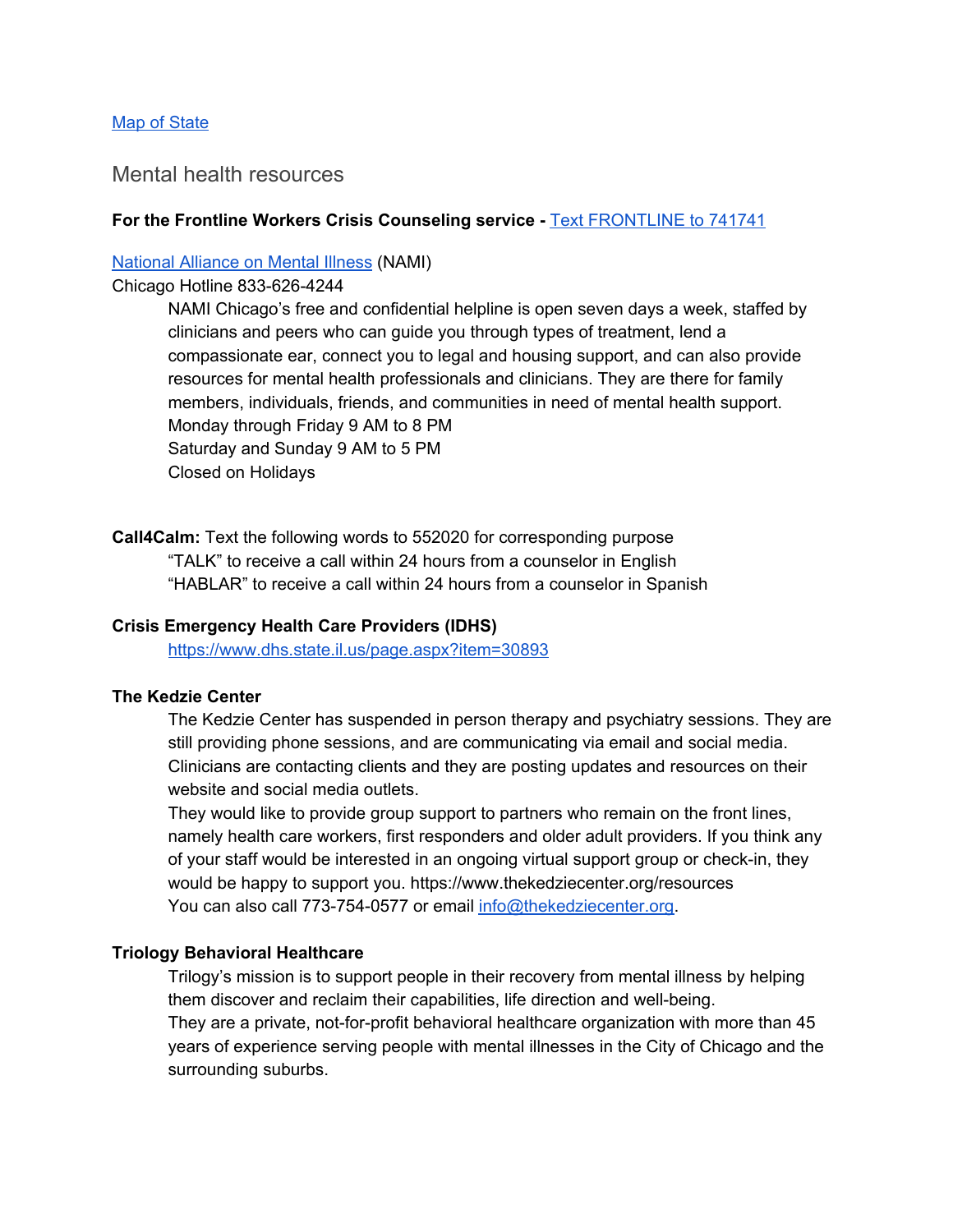Trilogy will continue to provide all services remotely. Clients need to contact their providers, and those looking for services need to reach out to the intake line-773-382-4060. The crisis line is 1-800-322-8400.

For more information or updates, please visit our website at https://www.trilogyinc.org

#### **InTouch & Motion**

InTouch & Motion offers healing arts and creative therapies for your mind, body, and spirit.

Accepting clients and offering services via Telehealth! They use a HIPAA compliant platform, Clocktree, and no installation or app is required. Clients get an appointment link via email, and all you need is a computer, tablet, or smart phone with a microphone and camera.

main office: 773-850-9046 direct line: 773-850-0712 (Amanda Mitchell)

## <span id="page-12-0"></span>Domestic Violence resources

Victims may directly call the Helpline at 1-877-TO END DV (1-877-863-6338 voice or 1-877-863-6339 TTY)

#### **Illinois Domestic Violence Hotline:**

Call or text 877-863-6338 (available 24/7) for confidential help and information. Additional information is available at The Network [Advocating](https://40thward.us20.list-manage.com/track/click?u=15bbb3d16e48313aee73541bb&id=797e5b88b1&e=053d92b97f) Against Domestic Violence and The [National](https://40thward.us20.list-manage.com/track/click?u=15bbb3d16e48313aee73541bb&id=1738e9336c&e=053d92b97f) [Domestic](https://40thward.us20.list-manage.com/track/click?u=15bbb3d16e48313aee73541bb&id=1738e9336c&e=053d92b97f) Violence Hotline.

## **Women's Shelters Cook County:** <https://www.womenshelters.org/co/il-cook>

If you feel unsafe in your home during this quarantine period, there is still help for you. <https://www.futureswithoutviolence.org/get-updates-information-covid-19/>

Are you hurting from your stay at home with an abusive partner? There is hope. Visit www.icasa.org to connect with local crisis centers. Also, visit <https://www.futureswithoutviolence.org/get-updates-information-covid-19/> and <https://www.rainn.org/>

Your physical, mental and emotional health is important at this time. Remember to: Stay calm, Stay connected, Get outside, Stay entertained

**The National Sexual Assault Hotline** continues to be a confidential, anonymous resource 24/7". To get help: Call 800.656.HOPE (4673); Visit online.rainn.org

**Illinois Coalition Against Sexual Assault** <http://www.icasa.org/>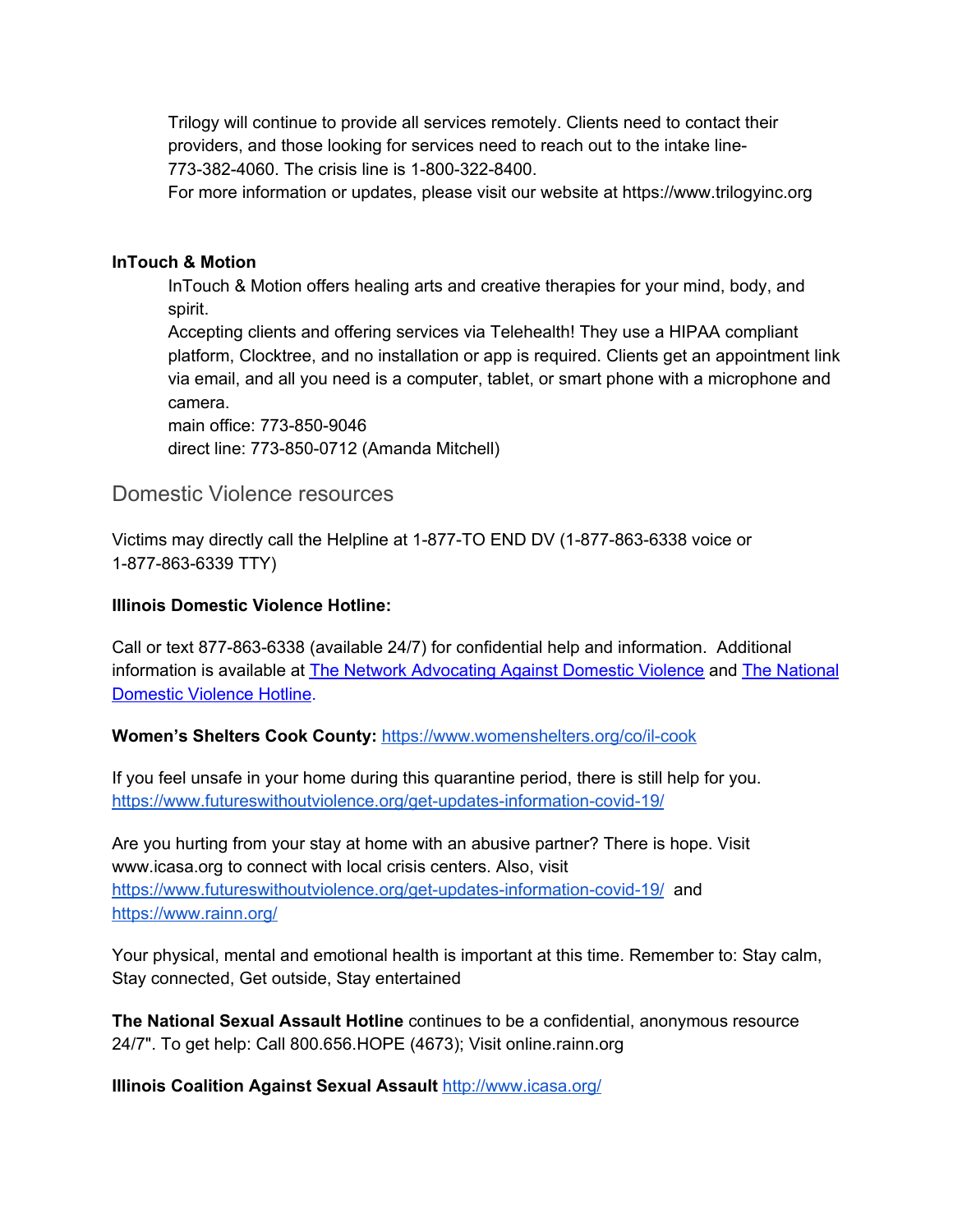## <span id="page-13-0"></span>Information for Immigrants

## ICIRR's [Comprehensive](https://docs.google.com/document/d/1_FkBlQh4AIuGm3_rQAVBIHmDM-j5cxatvnIoxEIbmCc/edit) Guide for Immigrants

Illinois Coalition for Immigrant and Refugee Rights (ICIRR) [Community](https://www.icirr.org/community-resources) Resources

All benefits, opportunities, and services provided or administered by the City of Chicago are accessible to all residents, regardless of birth country or current citizenship status. (Mayoral E.O. [2020-02](https://drive.google.com/file/d/1ddcxrUVB5rvoO4M-8xS6OKlIRXymirco/view?usp=sharing)).

Emergency rooms do not ask patients for proof of citizenship.

Call Rush at (888) 352-RUSH to be screened. Any other hospital will also take them. They need to be first screened by phone

Undocumented families can receive CPS food assistance. They do not ask for proof of citizenship, ID, or proof of a student attending that particular school.

Cook County Health (CCH) system treats undocumented people living within the county of Cook, which includes the city of Chicago. CCH is a public health system with a strong charity program called CareLink, for people who are uninsured or undersinsured, including undocumented immigrants. The vast majority of CareLink recipients are undocumented.

[CareLink](https://cookcountyhealth.org/patients-visitors/billing-insurance/) is accepted in all health clinics and hospitals within CCH. Those with CareLink do not have to worry about any medical bills.

List of CCH hospitals and primary care clinics: <https://cookcountyhealth.org/our-locations/>

HANA Center

773-583-5501

4300 N. California Ave.

HANA Center's mission is to empower Korean American, immigrant, and multi-ethnic communities through social services, education, culture, and community organizing to advance human rights.

HANA Center has suspended in-person services.They will continue to provide all services through telephone/webinar/email, as much as possible. They will be actively monitoring and redirecting calls from their main line 773-583-5501 to the appropriate personnel.

World Relief Chicago 773-583-9191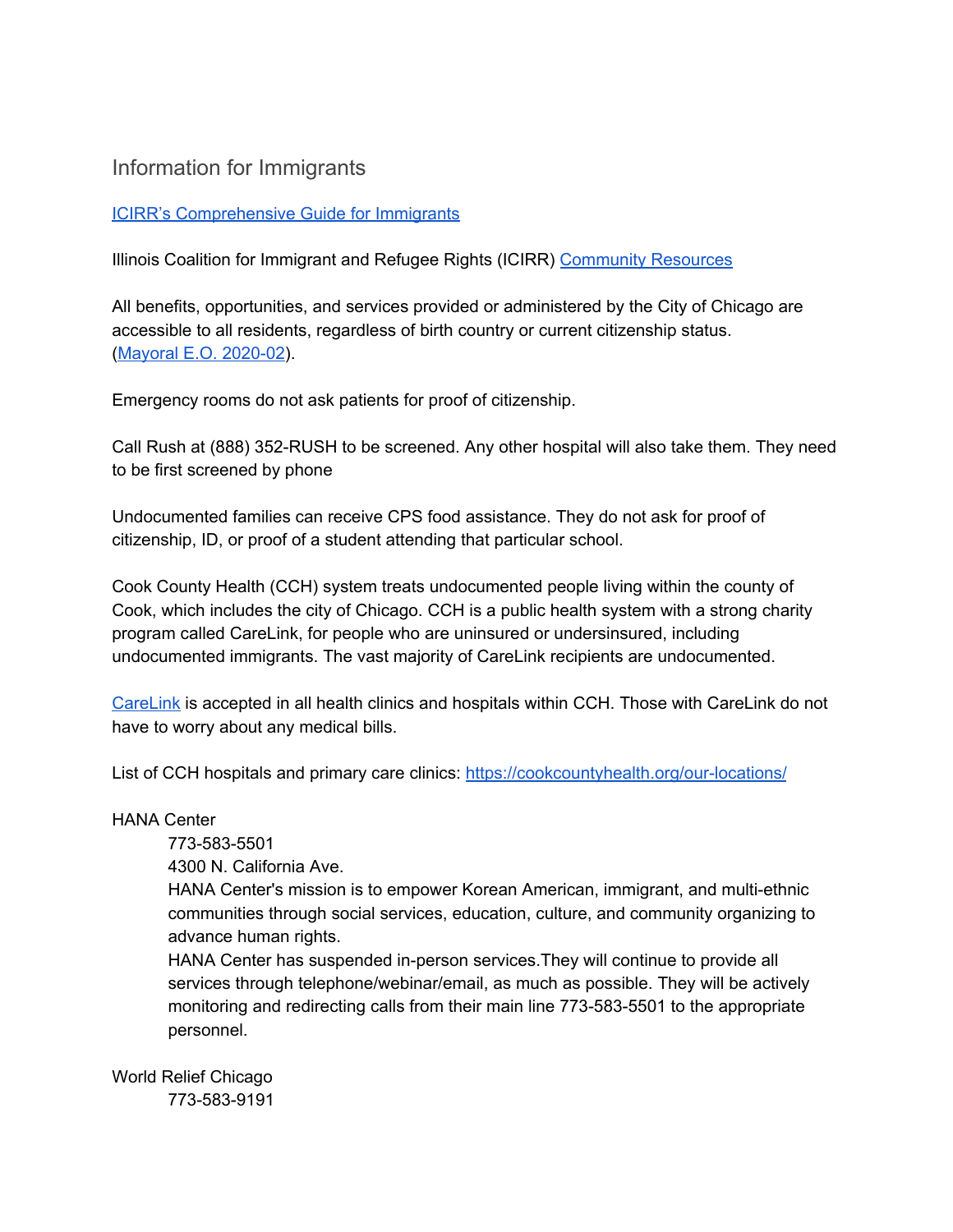3507 W. Lawrence Ave.

World Relief Chicago is committed to providing professional, compassionate, and affordable immigration legal assistance for low income immigrants and refugees in Chicago.

World Relief's office will be closing for the next two weeks, and staff will be working remotely. People can still reach staff in all of the usual ways (calls to their work phones will be forwarded to their Google Voice accounts), and they will be providing support for their clients remotely.

**See this [spreadsheet](https://docs.google.com/spreadsheets/d/18p9OSlLpSYanIoUC-gEbhVbRMYVUfw4wyrixa9ekGdc/htmlview?usp=embed_facebook#) for on-going updates to immigrant resources.**

# <span id="page-14-0"></span>Restore Illinois - A Public Health Approach to Safely Reopen Our **State**

Click here to read the full [Restore](https://drive.google.com/drive/u/1/folders/1Bvbc6kDxrxKQvjHoAFlp5SPkguKsFzEy) Illinois Plan

<span id="page-14-1"></span>What are the phases of reopening Illinois?

**Phase 1 - Rapid Spread** - The rate of infection among those tested and the number of patients admitted to the hospital is high or rapidly increasing.

Strict stay at home order and social distancing guidelines are put in place. Only essential businesses remain open. If mitigation efforts are unsuccessful, we could return to this phase.

Requirements for moving to next phase: Slowing of new case growth. Availability of surge capacity in adult medical and surgical beds, ICU beds, and ventilators. Ability to perform 10,000 tests a day statewide; testing available for any symptomatic health care workers and first responders.

**Phase 2 - Flattening** - The rate of infection among those tested and the number of patients admitted to the hospital in regular and ICU beds increases at a slower rate, moving toward a flat and even downward trajectory.

Non-essential retail stores reopen for curb-side pickup and delivery.

Illinoisans are directed to wear a face covering when outside the home and can begin enjoying additional outdoor activities like golf, boating and fishing while practicing social distancing.

Requirements for moving to next phase: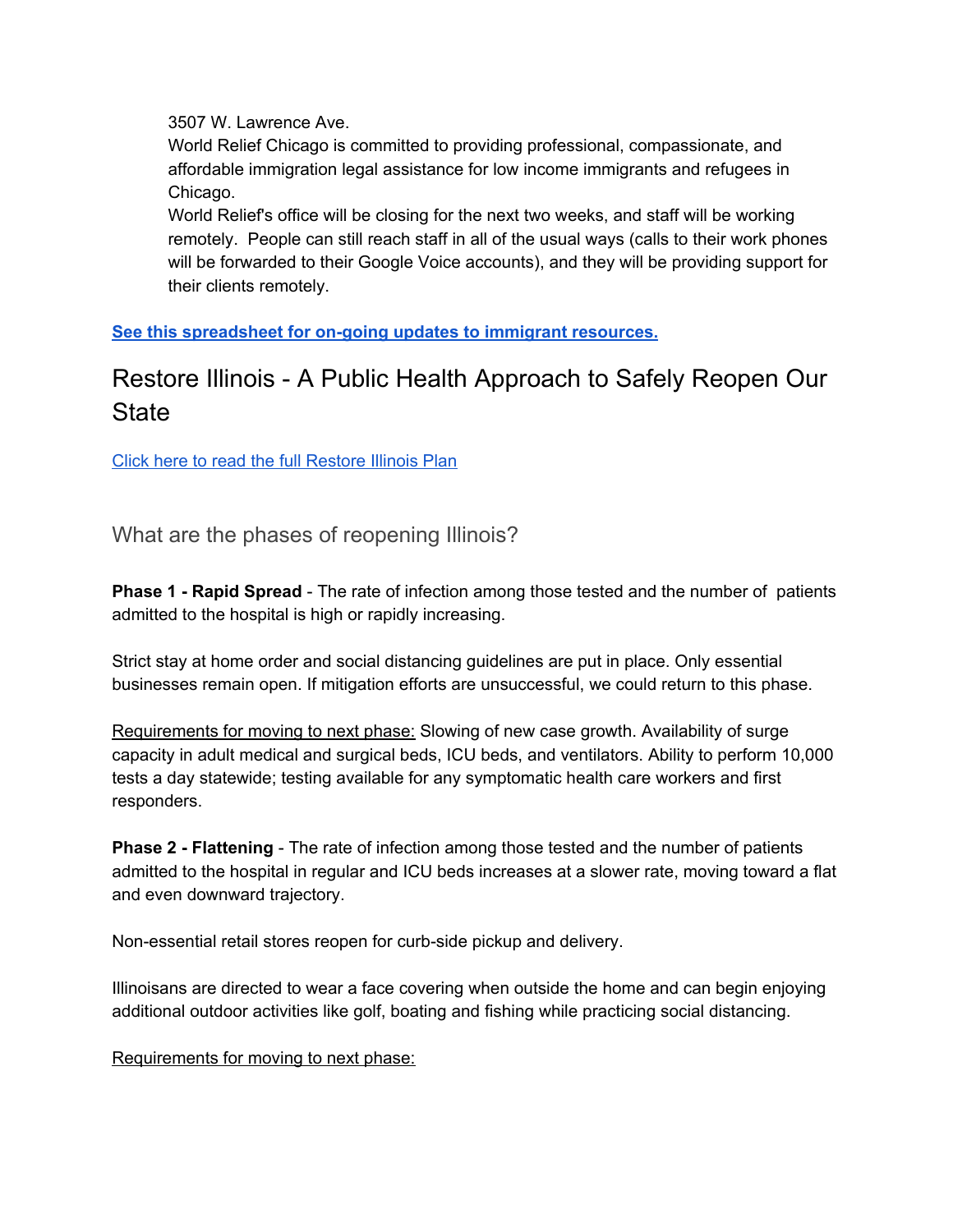At or under a 20% positivity rate; no overall increase in hospital admissions for COVID-19 like illness for 28 days; available surge capacity of at least 14% of ICU beds, medical and surgical beds, and ventilators.

Testing available for all patients, health care workers, first responders, people with underlying conditions, and residents and staff at congregate living facilities.

Contact tracing and monitoring within 24 hours of diagnosis.

**Phase 3 - Recovery -** The rate of infection among those surveillance tested, the number of patients admitted to the hospital, and the number of patients needing ICU beds is stable or declining.

Manufacturing, offices, retail, barbershops, and salons can reopen to the public with capacity and other limits and safety precautions. Restaurants can open for limited outdoor seating. Health and fitness clubs can provide outdoor classes and on-on-one personal training with IDPH approved safety guidance.

Gatherings of 10 people or fewer are allowed. Face coverings and social distancing are the norm.

All health care providers are open with DPH approved safety guidelines.

Limited child care and summer programs open with IDPH approved safety guidelines.

#### Requirements for moving to next phase:

Driven by COVID-19 positivity rate in each region and measures of maintaining regional hospital surge capacity: At or under a 20% positivity rate and increasing no more than 10% over a 14-day period; no overall increase in hospital admissions for COVID-19 like illness for 28 days; Available surge capacity of at least 14% of ICU beds, medical and surgical beds, and ventilators.

Testing available regardless of symptoms or risk factors.

Contact tracing and monitoring begins within 24 hours of diagnosis for more than 90% of cases in region.

**Phase 4 - Revitalization -** The rate of infection among those surveillance tested and the number of patients admitted to the hospital continues to decline.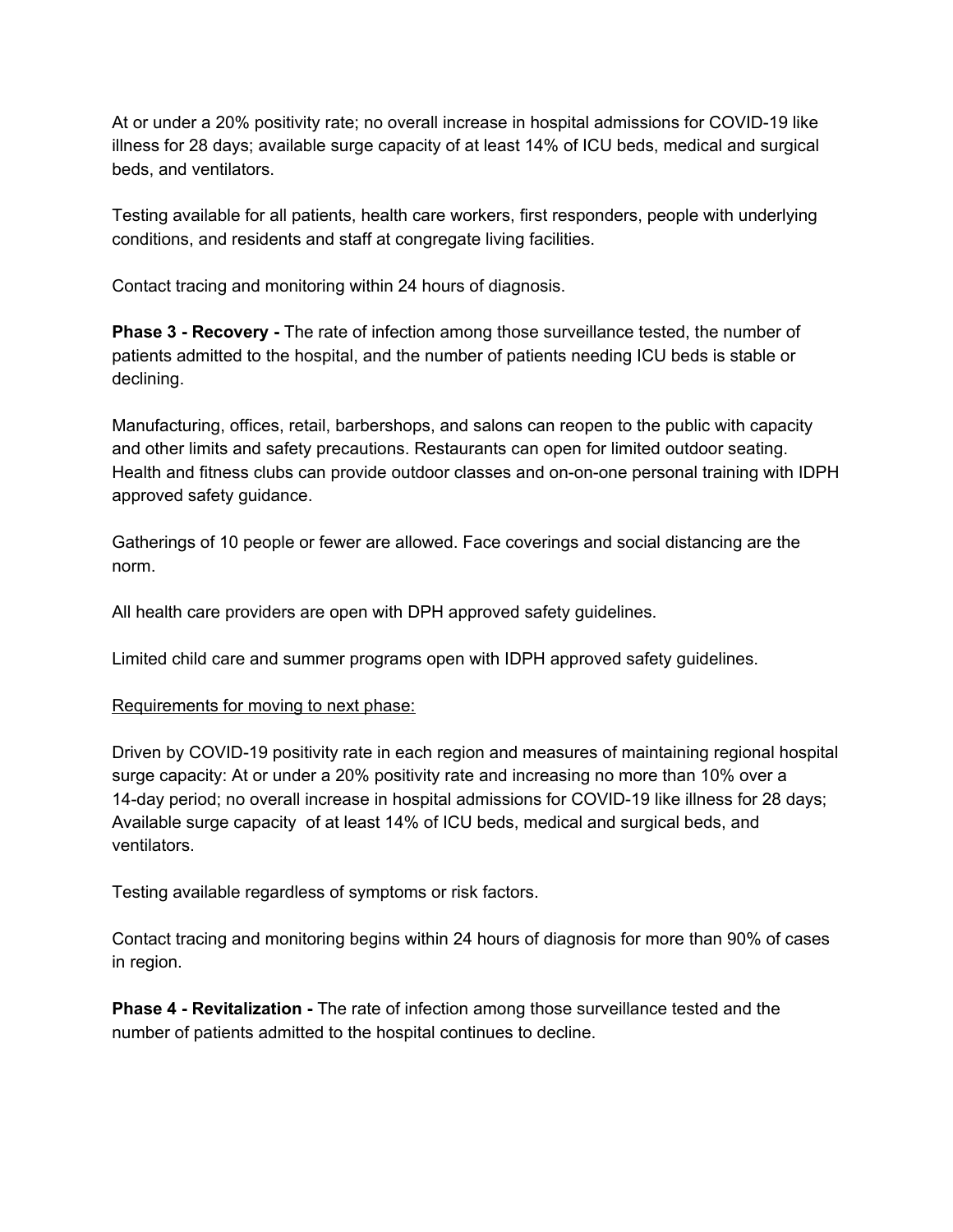Gatherings of 50 people or fewer are allowed, restaurants and bars reopen, travel resumes, child care and schools reopen under guidance from the Illinois Department of Public Health. Face coverings and social distancing are the norm.

Cinema and theaters open with capacity limits and IDPH approved safety guidance.

All outdoor recreation allowed.

#### Requirements for moving to next phase:

Vaccine, effective and widely available treatment, or the elimination of new cases over a sustained period of time through herd immunity or other factors.

**Phase 5 - Illinois Restored -** Vaccine or highly effective treatment is widely available or new cases have been eliminated over a sustained period.

The economy fully reopens with safety precautions continuing. Conventions, festivals, and large events are permitted, and all businesses, schools, and places of recreation can open with new safety guidance and procedures.

## <span id="page-16-0"></span>What phase are we currently in? When will we move to the next phase?

This plan recognizes regional differences. The Illinois Department of Public Health has 11 Emergency Medical Service Regions that have guided statewide public health work and guide this reopening plan as well. The service regions are grouped into 4 health regions that can move through the phases independently: Northeast Illinois; North-Central Illinois; Central Illinois; and Southern Illinois.

## **We are in the Northeast Region. Our region is currently in Phase 3.**

#### **Phase 3 Guidance for Businesses**

[English](https://www2.illinois.gov/dceo/pages/restoreILP3.aspx) // [Spanish](https://dceocovid19resources.com/assets/Restore-Illinois/businessguidelines3/all/spanish.pdf) // [Polish](https://dceocovid19resources.com/assets/Restore-Illinois/businessguidelines3/all/polish.pdf) // [Hindi](https://dceocovid19resources.com/assets/Restore-Illinois/businessguidelines3/all/hindi.pdf) // [Urdu](https://dceocovid19resources.com/assets/Restore-Illinois/businessguidelines3/all/urdu.pdf) // [Arabic](https://dceocovid19resources.com/assets/Restore-Illinois/businessguidelines3/all/arabic.pdf) // [Chinese](https://dceocovid19resources.com/assets/Restore-Illinois/businessguidelines3/all/chinese.pdf) // [Korean](https://dceocovid19resources.com/assets/Restore-Illinois/businessguidelines3/all/korean.pdf)

## Requirements for moving to next phase:

- **Cases and Capacity**: The determination of moving from Phase 3 to Phase 4 will be driven by the COVID-19 positivity rate in each region and measures of maintaining regional hospital surge capacity. This data will be tracked from the time a region enters Phase 3, onwards.
	- $\circ$  At or under a 20 percent positivity rate and increasing no more than 10 percentage points over a 14-day period, AND
	- No overall increase (i.e. stability or decrease) in hospital admissions for COVID-19-like illness for 28 days, AND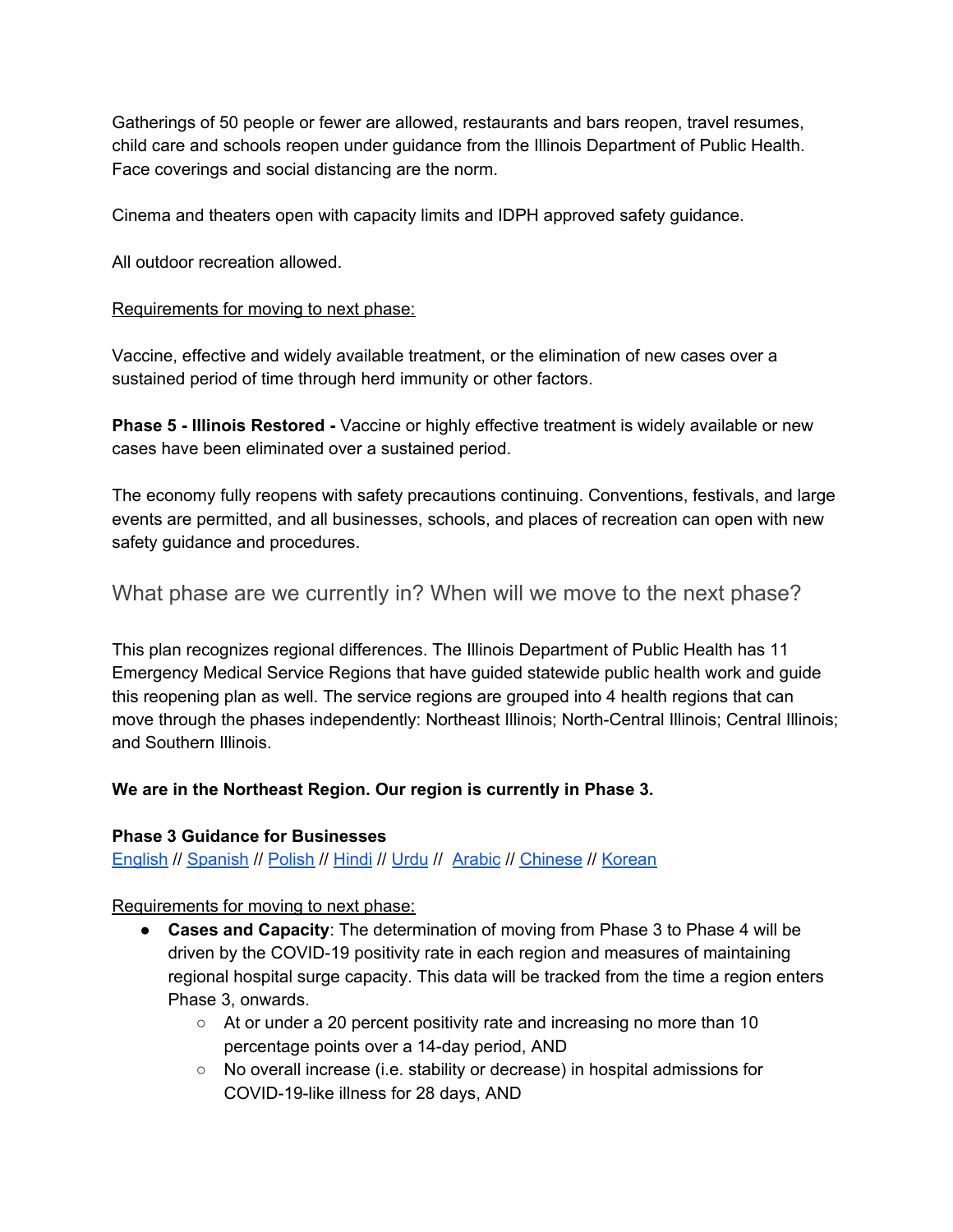- Available surge capacity of at least 14 percent of ICU beds, medical and surgical beds, and ventilators
- **Testing**: Testing available in region regardless of symptoms or risk factors
- **Tracing:** Begin contact tracing and monitoring within 24 hours of diagnosis for more than 90% of cases in region

# <span id="page-17-0"></span>Business and Essential Workers

<span id="page-17-1"></span>Is a business violating the stay-at-home order?

If you have questions about whether a business is violating the Stay at Home Order by not allowing for safe social distancing or that it is not maintaining a safe and sanitary work environment to minimize the risk of spread of COVID-19, please contact the Workplace Rights Bureau of the Illinois Attorney General's Office at 844-740-5076 or [workplacerights@atg.state.il.us](mailto:workplacerights@atg.state.il.us).

<span id="page-17-2"></span>Complain about [non-essential](https://app.smartsheet.com/b/form/da22b3bda11940338dc00628e56486fd) businesses remaining open here.

What state and local resources are available for small businesses?

## **Cook County [Community](https://www.cookcountyil.gov/service/covid-19-community-recovery-initiative) Recovery Fund**

Rapid relief loans for small businesses, gig workers and independent contractors.

**Loan Amount:** up to \$20,000 for small businesses and \$10,000 for independent contractors

**Interest rate:** 0%

**Eligibility:** businesses and independent contractors in suburban Cook County must meet these requirements:

**Small Businesses:** Fewer than 25 employees, less than \$3 million in revenue **Gig Workers:** At least half of income from 1099 contract work, less than \$100,000 in gross annual income

**To apply:** Applications will open in mid-April on a first-come, first-serve basis. To learn more about the initiative and sign up for updates for when the [application](https://forms.office.com/Pages/ResponsePage.aspx?id=rlVNi7RtBU6oXFnWolbNbmMOJwqJKYZHoxCOSMzw5rhUOUVZOVgyUjVIUjgzUDAxOElWNUwxQ0VQRS4u) period opens, please complete this form. Updates will be sent on a regular basis.

## **DCEO's [Emergency](https://www2.illinois.gov/dceo/SmallBizAssistance/Pages/EmergencySBAIntiatives.aspx) Small Business Grants and Loans Assistance**

Nonprofit organizations are not eligible for DCEO Loans.

## **Illinois Small Business Emergency Loan Fund**

**Eligibility:** Small businesses located outside of the City of Chicago with fewer than 50 workers and less than \$3 million in revenue in 2019. This is not for the City of Chicago due to the [Resiliency](https://www.connect2capital.com/partners/chicago-small-business-resiliency-fund/) Fund.

**What funds can be used for:** Working capital.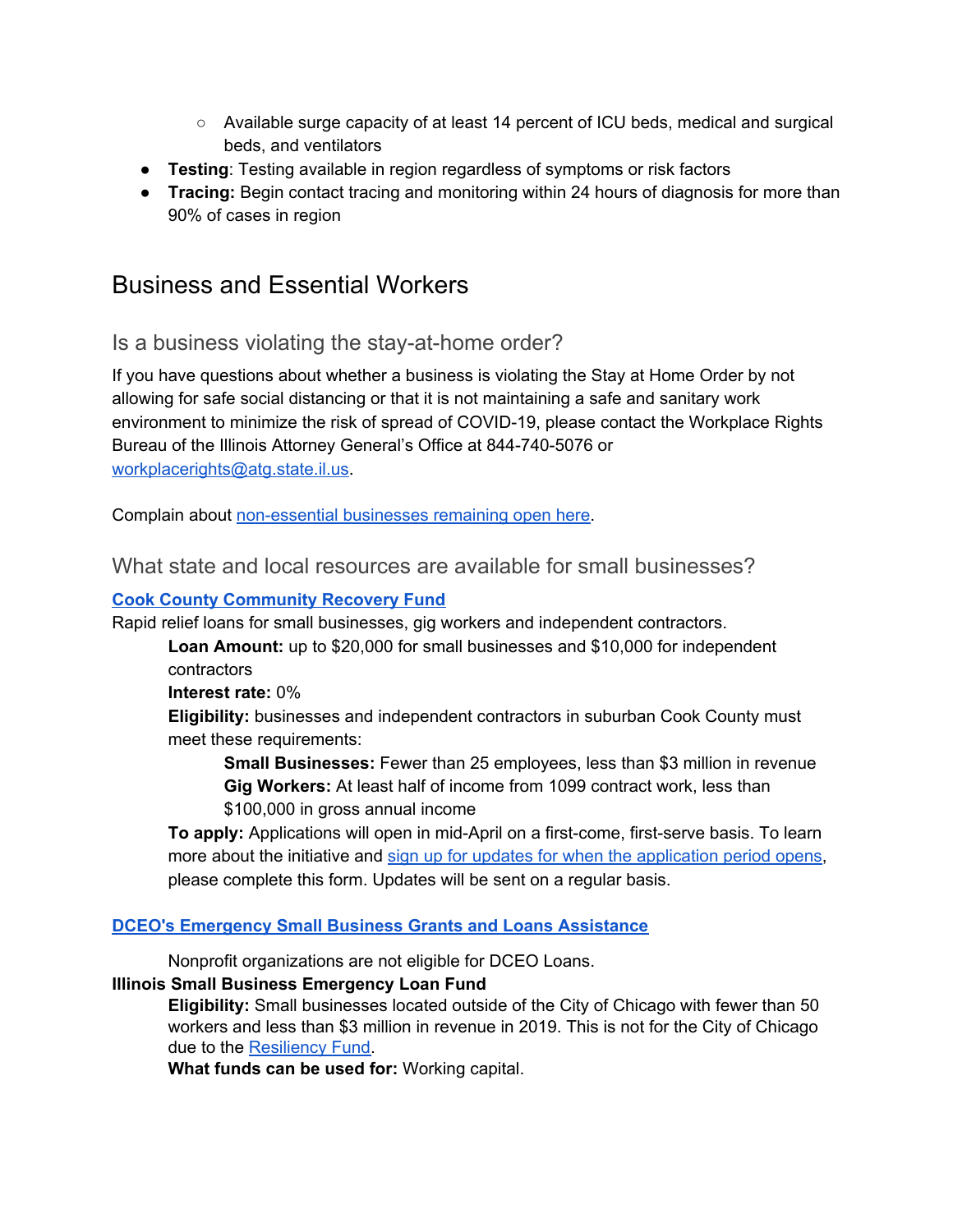**How much money is available?** Businesses can receive up to a low interest loan of up to \$50,000 with a 5 year repayment period with no payments due for the first six months. **How soon will businesses receive funds?** Eligible businesses will be invited to submit a full application beginning on April 1. Once submitted, we will strive to make a loan decision within 10 days, and make funds available within two days of receiving bank information from a business.

**How to apply:** Businesses will be able to complete an interest form on this web [page](https://www2.illinois.gov/dceo/SmallBizAssistance/Pages/EmergencySBAIntiatives.aspx) on Friday, March 27, 2020.

## **[Treasurer's](https://illinoistreasurer.gov/Invest_in_Illinois/Small_Business_COVID-19_Relief_Program) Office Small Business COVID-19 Relief Program**

The program is an impact investment loan program under which the State Treasurer would make up to \$250 million in deposits available to financial institutions throughout the state, at near-zero rates, to assist Illinois small business and non-profit organizations negatively affected by the COVID-19 pandemic.

The Treasurer's Office would partner with approved financial institutions to provide loans -- either lower rate loans, or loans to a business or non-profit that would not otherwise qualify -- to Illinois small businesses impacted by the COVID-19 pandemic. Illinois businesses or nonprofits must be headquartered in Illinois and have been shut down because of COVID-19. Applicants are required to have less than \$1 million in liquid assets or \$8 million average annual receipts (per SBA standards).

## <span id="page-18-0"></span>My business interruption insurance was rejected. What do I do?

Most business interruption insurance coverage contains a virus and bacteria exclusion that specifically excludes losses that result from any virus, bacterium, or other microorganism that induces or is capable of inducing physical distress, illness or diseases. Some policies may provide coverage for "civil authority", which addresses the situation when the government prohibits access to your business. If your policy requires a "covered cause of loss" to be the reason why the civil authority restricted access to your business, coverage will depend on whether the COVID-19 outbreak is deemed a covered cause of loss. Some business policies do not have this requirement.

Please refer to your policy for your specific coverage and consult your agent or insurer if you have questions.

If you believe that your insurance provider is not honoring your policy, you can submit a complaint on our website, and our team will review it. An online complaint can be filed here: <https://mc.insurance.illinois.gov/messagecenter.nsf>.

<span id="page-18-1"></span>What resources are available for non-profits?

## **Blue Cross Blue Shield of Illinois**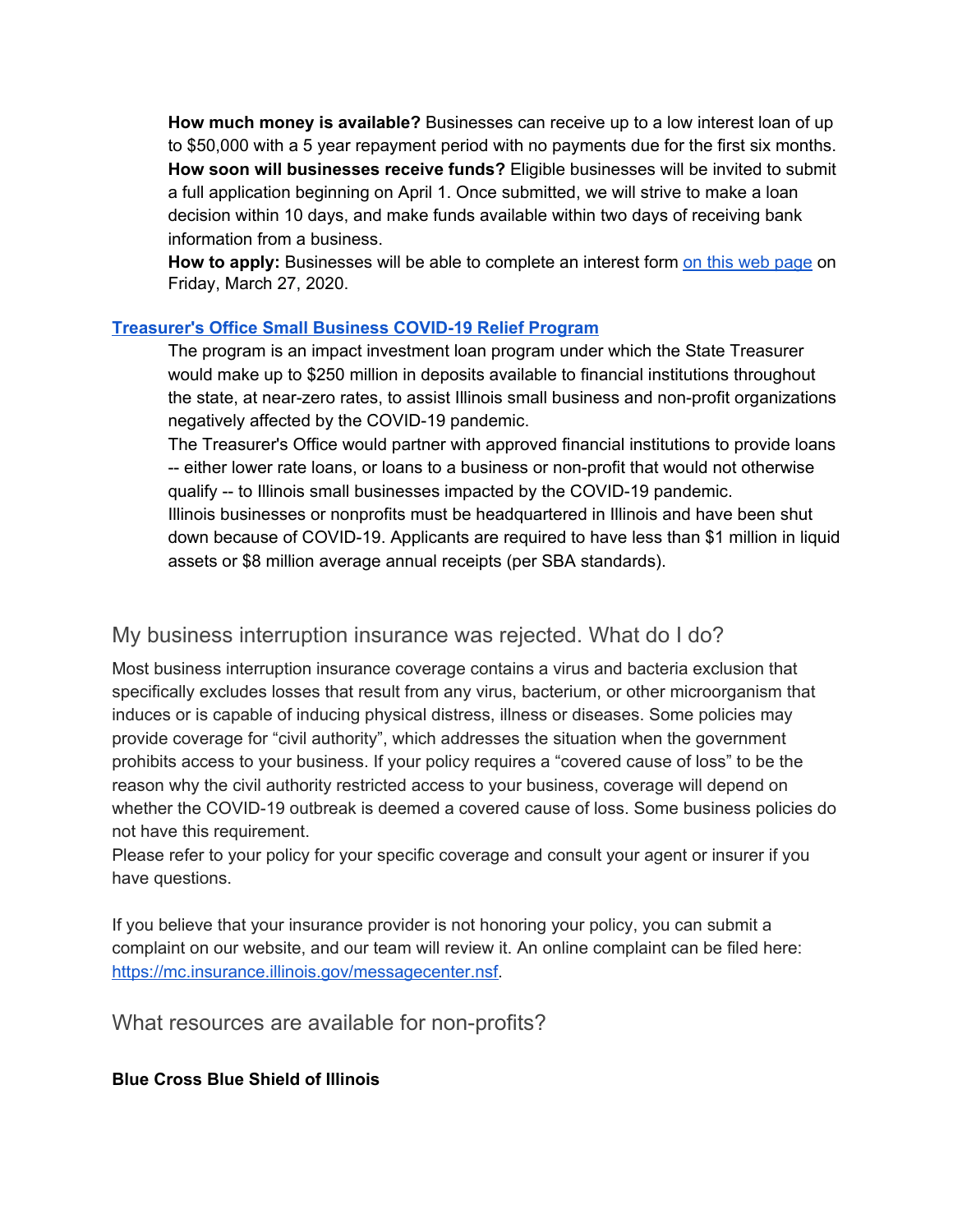BCBSIL opened a \$1.5M funding program to support community-based organizations with missions focused on access to health care, hunger and shelter. The BCBSIL [COVID-19](https://www.cybergrants.com/hcsc/grant) Community [Collaboration](https://www.cybergrants.com/hcsc/grant) Fund will release \$20,000 grants to organizations around the state. The program is designed to distribute the funds quickly to respond to the current health crisis.

- April 15, 2020 Application opens
- April 24, 2020 Application closes
- $\bullet$  Week of May 4, 2020 Applicants notified of funding decisions

## **A Better Chicago's Emergency Relief Grant**

A Better Chicago is now accepting grant applications for projects and initiatives providing assistance to low-income youth and families experiencing significant hardship due to COVID-19.

Funds will support the urgent needs of young people and their families, with a specific focus on Black and Latinx youth due to the disproportionate impact of COVID-19 on these communities and the systemic inequities that exist in Chicago. Grants may be requested from nonprofit organizations for the following needs:

- Providing direct financial support (e.g. stipends to students who have lost work)
- Providing essential goods and services (e.g. groceries)
- Rapidly innovating to continue delivering high-quality programming (e.g. virtual instruction)

*Grant amount and duration will vary based on need, potential impact, and available funds. We anticipate making grants ranging from \$20K-\$100K over three to six months. We are currently providing funding for organizations serving youth and families in Cook County, DuPage County, Kane County, Lake County, McHenry County, and Will County.*

To be considered for an Emergency Relief Fund grant, please submit an application focused on **the specific project or initiative for which you are seeking relief funding.** Our goal is to provide critical support as efficiently and effectively as possible. With that in mind, please consider the following options and select the most convenient way to apply:

- Compl[e](https://docs.google.com/forms/d/e/1FAIpQLSdJcJAKuAvu4RyAG4eKvdB5W5My95IodmgvGq9m3Dc0-6nl3A/viewform)te this [Google](https://docs.google.com/forms/d/e/1FAIpQLSdJcJAKuAvu4RyAG4eKvdB5W5My95IodmgvGq9m3Dc0-6nl3A/viewform) Form
- Respond to the application questions by sending an email to ERF@abetterchicago.org with:
	- Written responses in email body or an attachment
	- Video or voice recording
	- Relevant proposals or materials developed for other funders

If you have any questions regarding applying for relief funding, please email ERF@abetterchicago.org or call Marshana Roberts at 312.674.7088.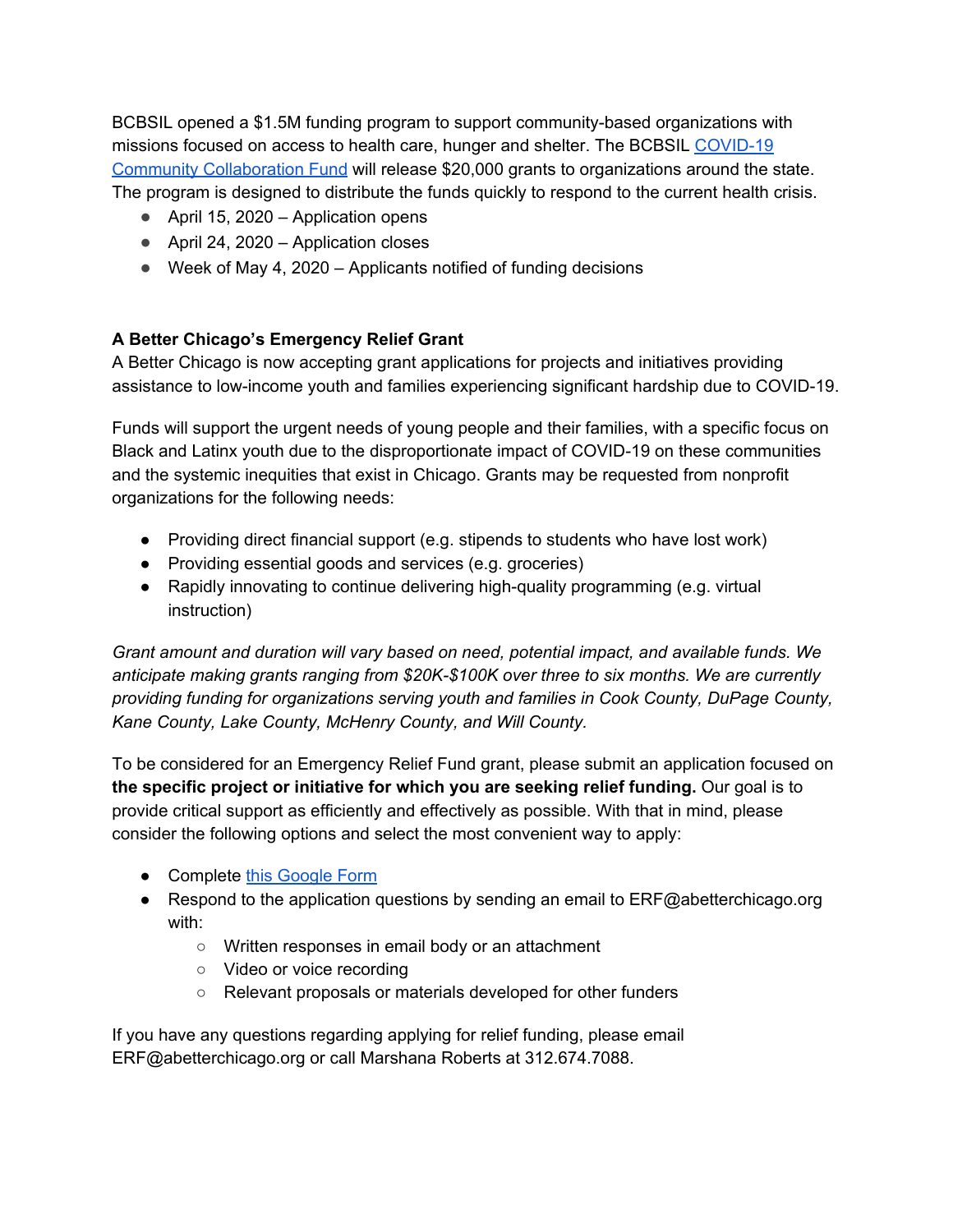Application launched: April 6, 2020

Application deadline: Rolling

Decision Period: Rolling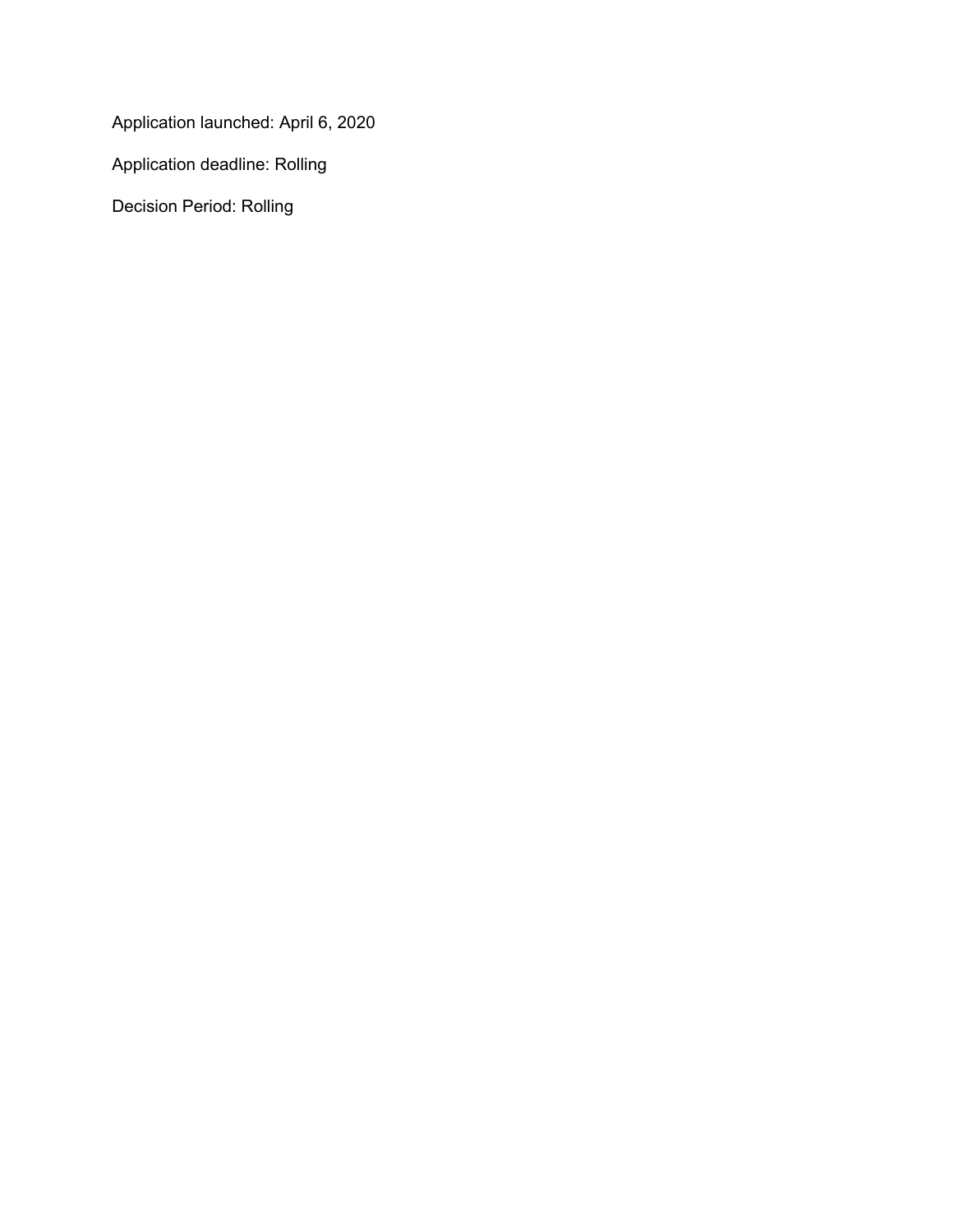# <span id="page-21-1"></span>Small Business Administration Questions

*Paycheck Protection Program, Economic Injury Disaster Loans*

## <span id="page-21-0"></span>See [DCEO's](https://drive.google.com/file/d/1nU3Nuy9_5SAT0FRmz40kymL8GQSXxZPa/view?usp=sharing) most recent FAQs.

What federal resources are available for small businesses?

## **SBA's Paycheck [Protection](https://www.sba.gov/funding-programs/loans/paycheck-protection-program-ppp#section-header-4) Program -- see fact [sheet](https://drive.google.com/open?id=1BYI-i07Xz1mVO26SGOjsKSzkU1DjTd0g) here**

- **Eligibility:** Small businesses up to 500 employees, non-profits, independent contractors and self-employed. Churches are eligible but only to cover payroll of an associated business like a thrift store. 501(c)6s are not eligible. Affiliation rules are waived for franchises.
- **Loan Size:** Maximum loan is \$10 million.
	- $\circ$  If you were in business between 2/15/19-6/30/19, your maximum loan is 250% of your average monthly payroll costs during that period. If you employ seasonal workers, you can opt to choose March 1 instead of Feb 15.
	- $\circ$  If you were not in business between 2/15/19-6/30/19, your maximum loan is 250% of your average monthly payroll costs between January 1, 2020 and February 29, 2020.
- **Term and interest:** Maximum term is 10 years with a maximum interest rate of 4% with zero loan fees, zero payment fee. At least 75% of your loan must be used for payroll.
- **Forgivability:** Forgiveness of up to 8 weeks of payroll based on employee retention and salary levels. The amount of the loan forgiven at the end of the year will be determined by how many employees were retained on the company's payroll, up to 100% for full retention. The forgiveness amount is the sum of: payroll costs, payment of interest on any covered mortgage obligations, any payment on any covered rent obligations, and any covered utility payment. Payroll excludes compensation over \$100,000.
- **How are loans made:** The SBA's network for 7(a) lenders will be used to process these loans. List of [lenders](https://www.sba.gov/sites/default/files/articles/Active_Lenders_in_Illinois_5_30_2019.pdf) here.
- **Does this work with other SBA loans:** Borrowers may apply for PPP loans and other SBA financial assistance including EIDLs.
- **How to apply:** SBA 7(a) lenders can begin to process loans on Friday, April 3. Here is a sample [application](https://www.sba.gov/document/sba-form--paycheck-protection-program-ppp-sample-application-form#main-content).

## **Small Business Debt Relief Program**

**What this program does:** Small businesses with non-disaster SBA loans can receive immediate assistance. Under this program, the SBA will cover all loan payments, including principle, interest, and fees, for six months. This will also be available to new borrowers who take out loans within six months of March 27, 2020.

**Eligible Debt:** 7(a) loans not made under the Paycheck Protection Program (PPP), 504 loans, and microloans. Disaster loans are not eligible.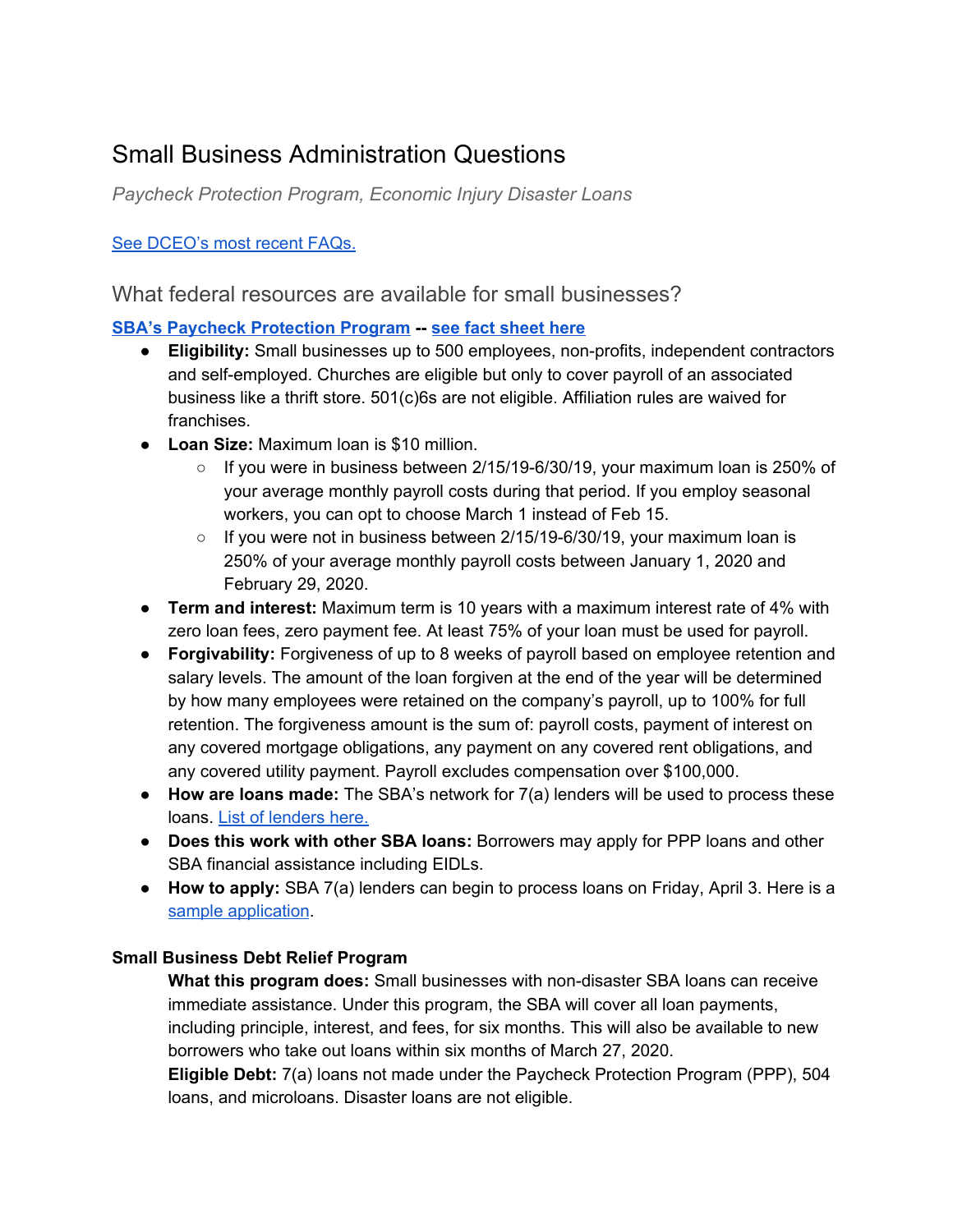#### **Borrowers under this program can also take out PPP debt.**

**7(a) loans:** These are affordable loans of up to \$5 million for borrowers who lack credit elsewhere and need short-term or long-term working capital, or financing for various needs.

**504 loans:** Provide up to \$5.5 million to approved small businesses with long-term, fixed-rate financing used to acquire fixed assets for expansion or modernization. This is best for real estate, buildings, and machinery.

**Microloans:** Loans up to \$50,000 for small businesses and certain non-profit childcare centers to start up and expand. The average microloan is \$13,000. These loans are delivered through mission-based lenders who are also able to provide business counseling services.

#### **Economic Injury Disaster Loans**

**What this program does:** Provides emergency economic assistance to cover a temporary loss of revenue due to a disaster.

**Eligibility:** Small businesses, independent contractors, cooperatives, private non-profits, tribal small businesses, and any effective ruling letter from the IRS, granting tax exemption under sections 501(c), (d), or (e), or the Internal Revenue Code of 1954, **or** if you can provide satisfactory evidence from the State that the non-revenue producing organization or entity is a nonprofit one organized or doing business under State law. **Loan amount and interest:** Low-interest loans of up to \$2 million with interest and principal deferment available for up to 4 years for expenses that could have been met had the disaster not occurred, including payroll and other operating expenses.

## **Emergency Economic Injury Grants**

**What this program does:** Provides an emergency advance of up to \$10,000 within three days of applying for an SBA Economic Injury Disaster Loan.

**Availability:** Grants are available from January 31, 2020 to December 31, 2020, and are backdated for those who have already applied for EIDLs.

**Can I receive a PPP loan?** Any amount you receive under the Emergency Economic Injury Grant Program will be subtracted from the amount forgiven in the PPP. **How to apply?** <https://diasterlaon.sba.gov/ela>

You can help applying for SBA Loans here: <https://www.sba.gov/local-assistance/find/>

## Can individuals apply for, be offered, and accept more than one loan?

Yes. A business can apply for both the Emergency Injury Disaster Loan and the Paycheck Protection Program loan and receive both. However, loan funds have to be used for different purposes. You cannot use both EIDL funds and PPP funds for payroll. You can, however, use PPP funds for payroll, and EIDL funds for working capital.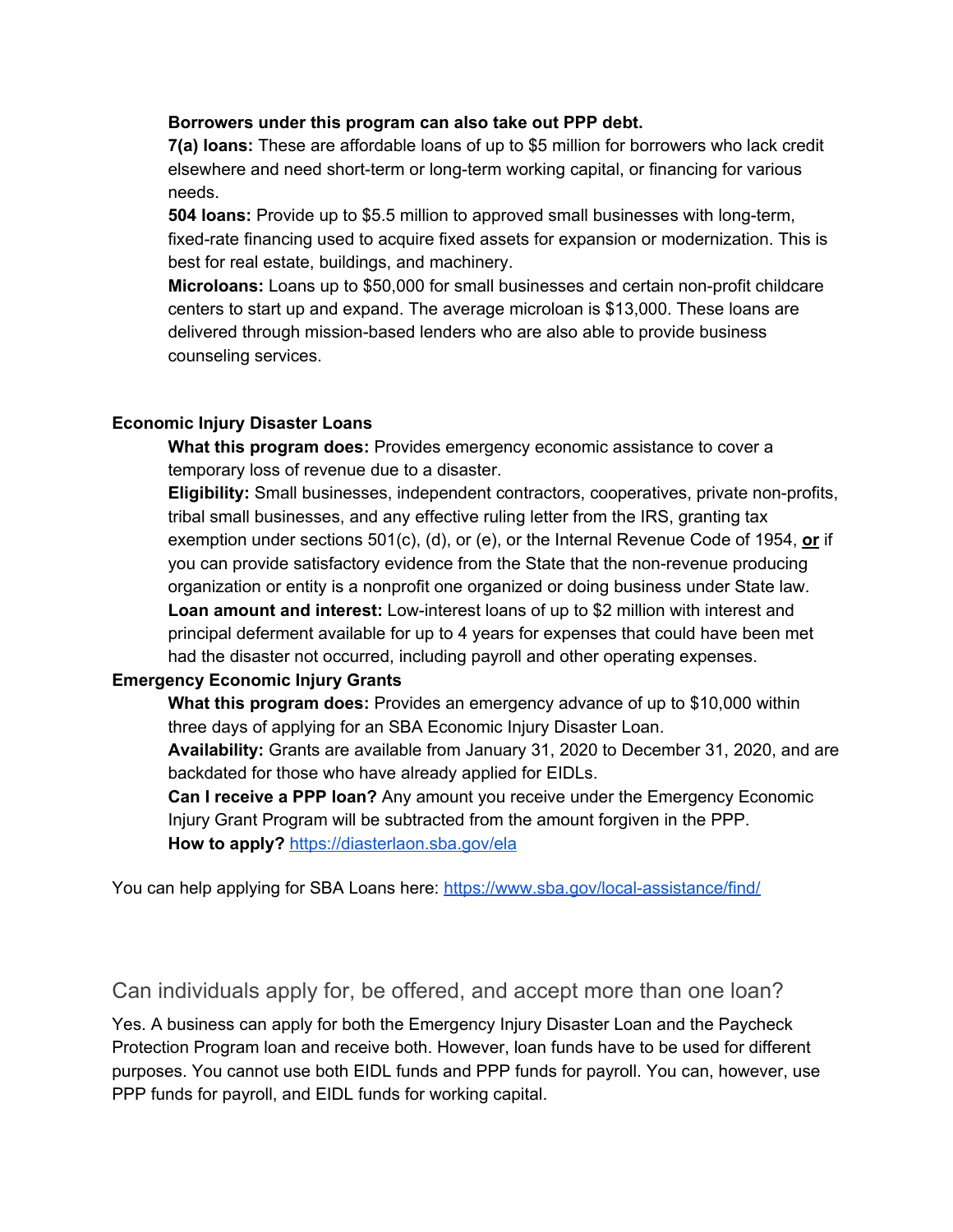<span id="page-23-0"></span>Does applying for one loan (federal, state, city, etc) automatically disqualify someone from another loan?

<span id="page-23-1"></span>No. However, loans are need based and could factor into receiving a secondary loan.

How is "in operation on Feb 15th, 2020" defined? Does that mean they have to have captured revenue, or can they have been a business preparing to open their doors with all their paperwork, tax documents, etc. filed?

Yes, they would have been considered in operation on February 15th, 2020. For the PPP program however, they would have had to begin payroll because it the purpose of the loan and how the loan is determined.

<span id="page-23-2"></span>How will SBA's PPP loans impact businesses that laid people off prior to the Executive Order issued by Gov. Pritzker?

It would impact the amount of the loan and whether it is forgiven. The maximum loan amount is the lesser of:

(1) (a) the average total monthly payments by the applicant for payroll costs incurred during the one-year period before the date the loan is made, multiplied by (b) 2.5; and (2) \$10 million.

Loan forgiveness is eligible for those employers that retain or rehire laid off employees between February 15 – June 30, 2020. Loan forgiveness amount is reduced if employee's wages are reduced or number of employees reduced. The loan is forgiven at the end of the 8-week period after you take out the loan. Borrowers will work with lenders to verify covered expense and the proper amount of forgiveness. Borrowers can choose which 8 weeks they want to count towards the covered period, which is between February 15 – June 30, 2020.

<span id="page-23-3"></span>Does the SBA PPP requirement to retain 50% of staff mean that they have to be retained now, or when the business reopens? How will this be enforced?

It's not a requirement to receive loan funds, it is a requirement to have the loan forgiven. Borrowers will work with lenders to verify covered expenses and the proper amount of forgiveness. The spirit of the loan is to keep people employed and pay payroll.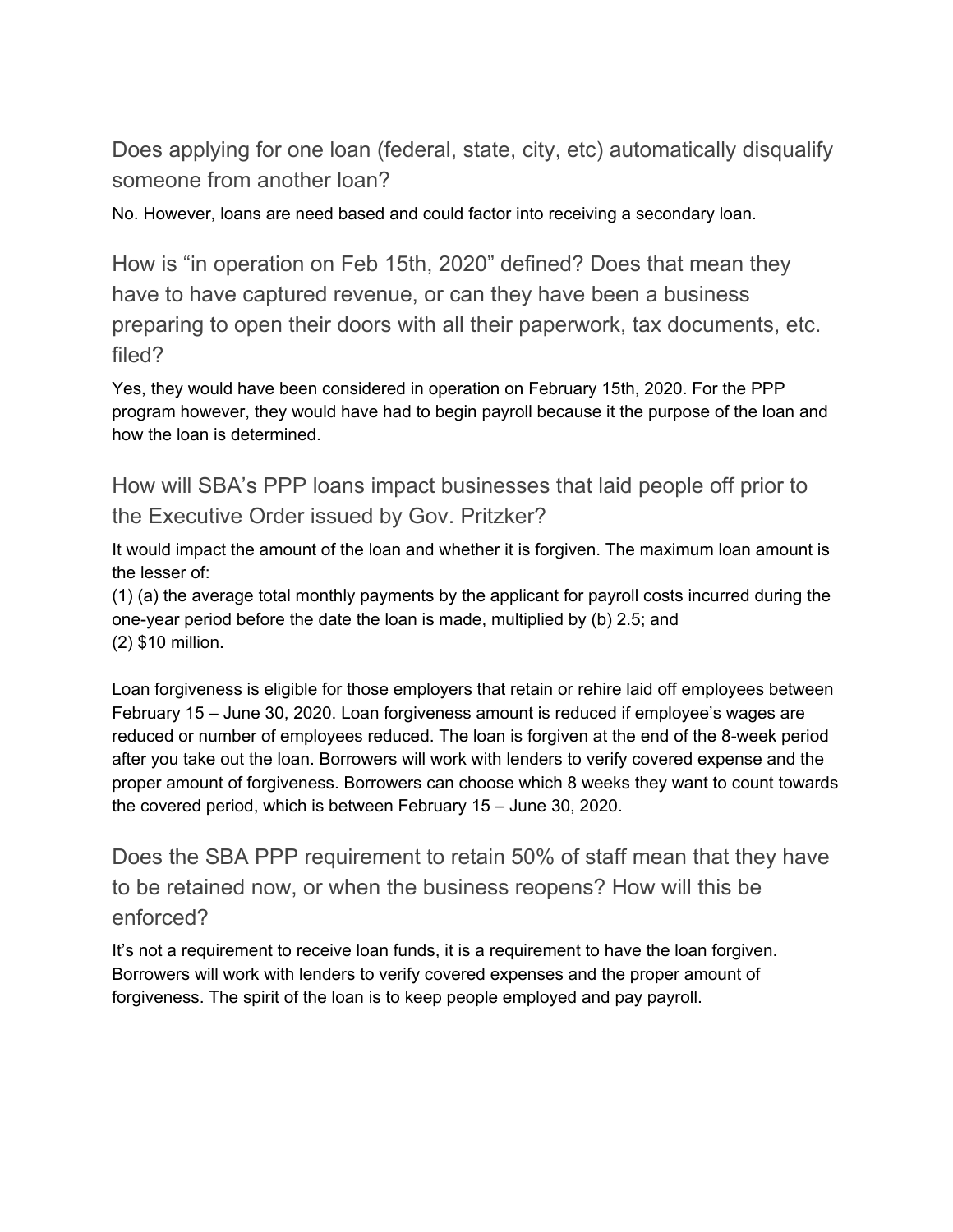<span id="page-24-0"></span>If a business is required to keep 50% of their staff now, are they ineligible for a Paycheck Protection Program loan if they cannot safely operate (e.g. a hairdresser)?

<span id="page-24-1"></span>No. You can apply for the PPP loan and receive funds to pay payroll and not be operating.

If a 501(c)3 employs over 500 employees across the state, but no more than 500 employees per location, are they eligible for PPP? No.

<span id="page-24-2"></span>Do employees of employers who are seeking the PPP Loan still qualify for unemployment insurance?

If they were temporarily laid off, then yes. Under emergency rules IDES recently adopted, the individual would not have to register with the employment service. They would be considered to be actively seeking work as long as the individual was prepared to return to his or her job as soon as the employer reopened. If the employer was granted the PPP loan and restarted payroll, the individual would no longer qualify for unemployment because the individual would start earning more than their weekly benefit amount in a week.

# <span id="page-24-3"></span>Can independent contractors qualify and apply for both EIDL and PPP loans?

Yes. That's new with the CARES Act. Note though, if they plan to apply for both, businesses cannot receive an Economic Injury Disaster Loan (EIDL) and a Paycheck Protection Program (PPP) loan for the same purpose, like covering payroll costs. They can use both in a different way though. If they take advantage of an emergency EIDL grant advance up to the \$10,000, that amount would be subtracted from the amount forgiven up to the PPP loan. Businesses can also refinance an EIDL into the PPP loan for loan forgiveness purposes. Remaining portions of the EIDL, for purposes other than those laid out in loan forgiveness for a PPP loan, remain a loan.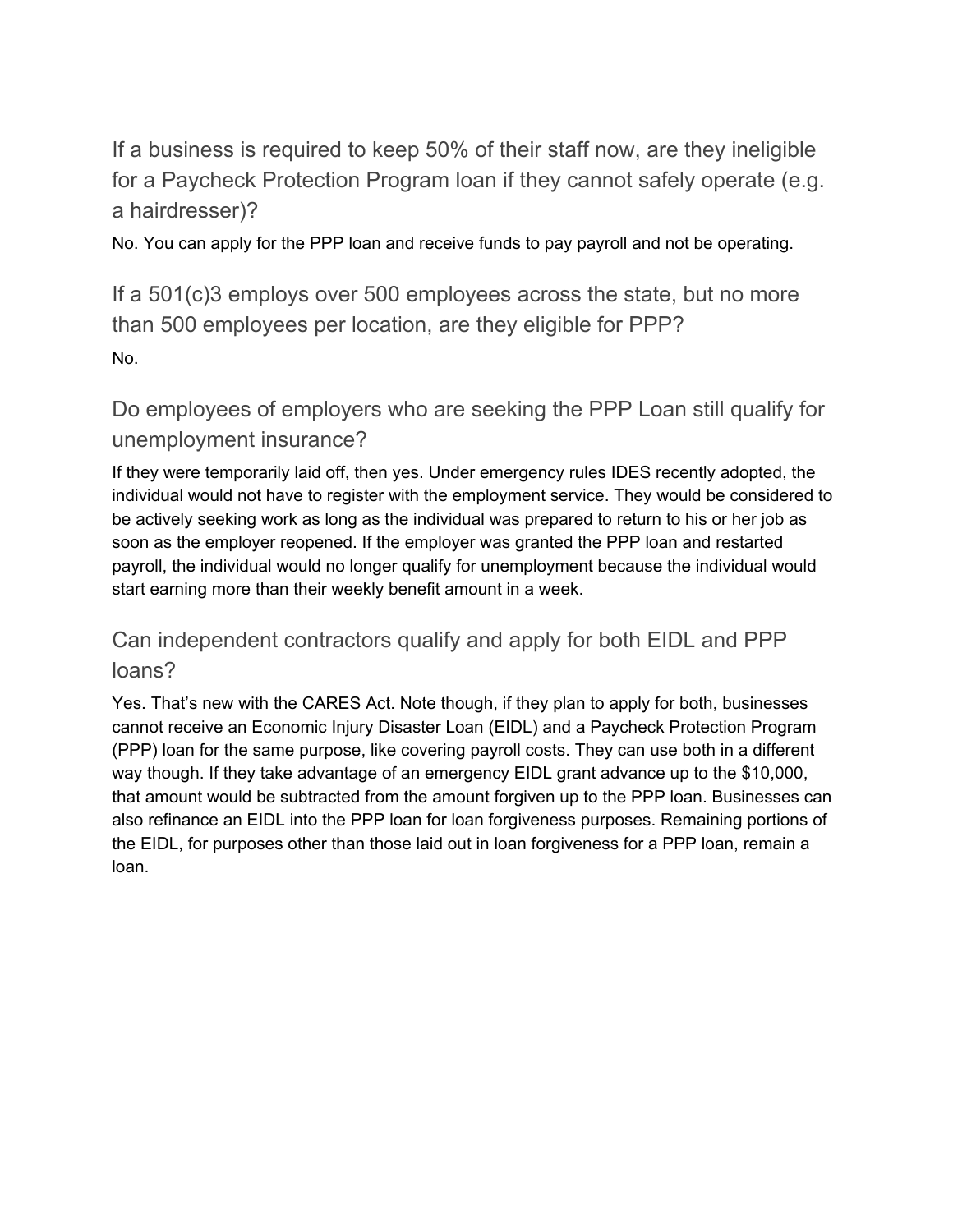# <span id="page-25-0"></span>Taxes

## <span id="page-25-1"></span>Do I qualify for a sales tax deferment?

Gov. Pritzker directed the Department of Revenue to defer sales tax payments for more than 24,000 small- and medium-sized bars and restaurants, accounting for nearly 80% of all such entities statewide.

In order to qualify, an eating or drinking establishment needs to incur less than \$75,000 in sales tax liabilities last year. Penalties and interest will be automatically waived; however, qualified taxpayers must still file their sales tax return even if they are unable to make a payment. Any taxpayers taking advantage of this relief will be required to pay their sales tax liabilities due in March, April and May in four installments starting on May 20 and extending through August 20. For more information, please view IDOR's informational bulletin available at tax.illinois.gov.

## <span id="page-25-2"></span>What's the income tax situation?

Federal tax day has been pushed from April 15, 2020 to July 15, 2020. As of March 25, the State of Illinois delayed its tax day from April 15, 2020 to July 15, 2020. Estimated payments are still due on their normal schedule.

## <span id="page-25-3"></span>Can taxpayers base their 2020 estimated payments on their 2018 liability?

Since taxpayers may not know their prior year's tax liability if they do not file by the original due date, the Department of Revenue is providing for an additional option upon which taxpayers can base their 2020 estimated tax payments based upon either:

- 1. 100 percent of their estimated liability for the year 2020,
- 2. 100 percent of their actual liability for year 2019, or
- 3. 100 percent of their actual liability for year 2018.

<span id="page-25-4"></span>For more information, click [here](https://www2.illinois.gov/rev/research/publications/bulletins/Documents/2020/FY2020-26.pdf).

Is there an extension for Small Business Payroll Taxes due in March and April of 2020?

No extension for withholding taxes has been granted. To view the current Monthly Payment Schedule/Quarterly Filing Schedule, click [here.](https://www2.illinois.gov/rev/research/taxinformation/payroll/Documents/2020_illinois_withholding_income_tax_due_dates.pdf) For more information on Payroll Withholding visit the [Department](https://www2.illinois.gov/rev/research/taxinformation/payroll/Pages/default.aspx) of Revenue (IDoR).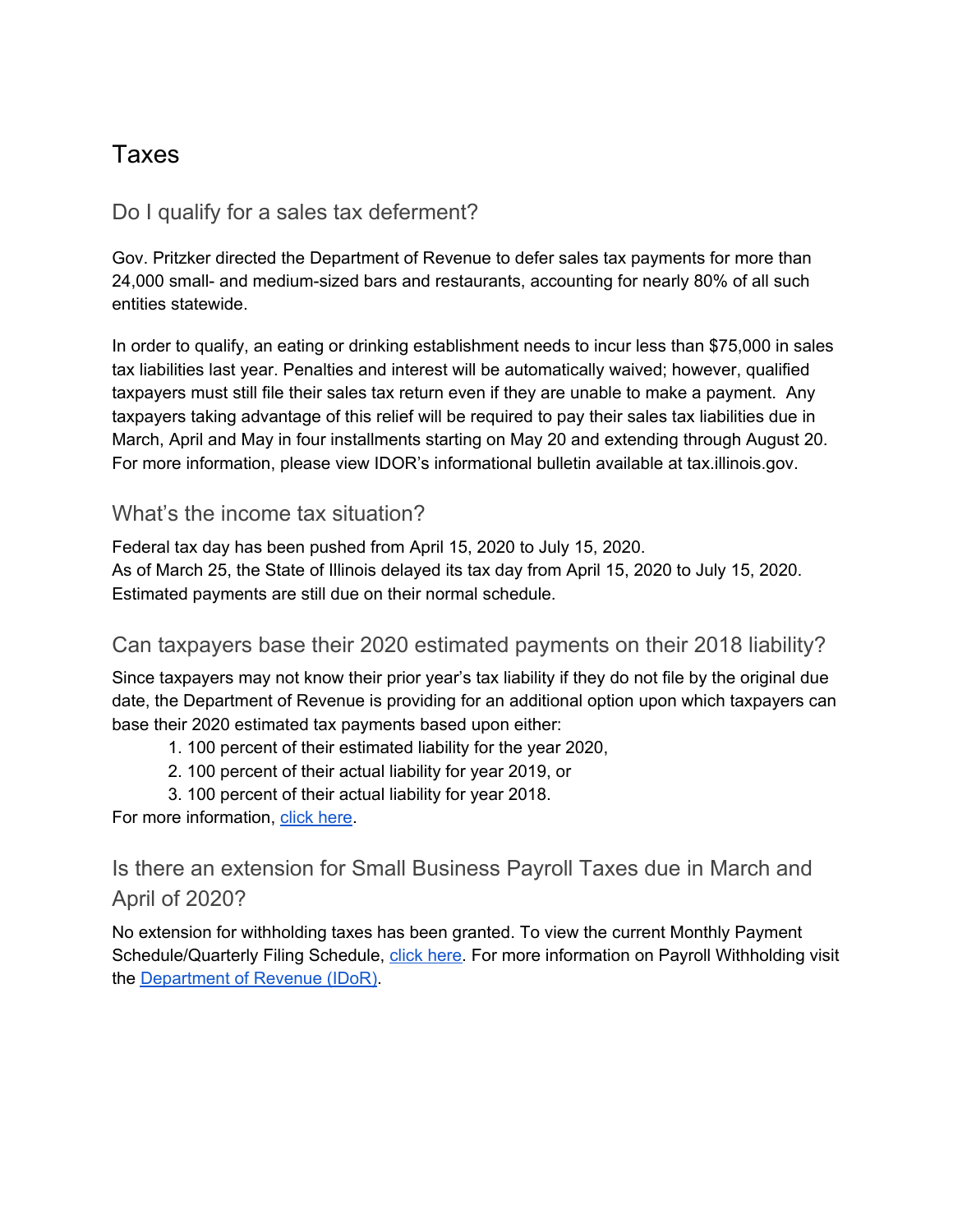## <span id="page-26-0"></span>Is there property tax relief?

A new Illinois law increases from nine months to 13 months the time that taxpayers have to pay delinquent Cook County property taxes before they are offered to investors, giving more breathing room to homeowners and business people struggling to pay their bills.

A new Tax Sale Date will be established when the Gubernatorial Disaster Declaration ends.

## Is there any other tax relief I may be eligible for?

Cook County announced a number of taxes, fines, and fees that will be granted an extension. Please see this document for more [information.](https://drive.google.com/open?id=1pRwiu-XygMW2JcuknxIXltOsi-WWASek)

The CARES Act instituted a couple of tax provisions for those who are not receiving assistance through the Paycheck Protection Program.

- Employee Retention Credit for Employers Subject to Closure provides a refundable payroll tax credit for 50% of wages paid by eligible employers. Employers are eligible if their operations have been fully or partially suspended due to government-ordered limitations, or if their quarterly receipts diminish by greater than 50%.
- Delay of Payment of Employer Payroll Taxes. Employers can defer paying payroll taxes through the end of 2020 with all 2020 deferred amounts due in two installments -- one at the end of 2021 and the end of 2022.

# <span id="page-26-1"></span>School Closures and Remote Learning

## <span id="page-26-2"></span>Can instruction for driver's education continue during Remote Learning Days?

The classroom portion of a driver education program may be completed through remote/distance learning, but the 6-hour behind the wheel portion of driver education programs must be suspended for the duration of the mandatory suspension of in-person instruction. At this time, the permit test is not able to be taken online. ISBE is not planning to make additional changes that might compromise health or safety.

# <span id="page-26-3"></span>My student is at home and we do not have internet access. How can we gain internet access?

Various broadband providers and mobile carriers are offering free or low-cost access in response to the COVID-19 pandemic. The National Digital Inclusion Alliance has [information](https://www.digitalinclusion.org/free-low-cost-internet-plans/) on providers and programs offering free or low-cost [broadband.](https://www.digitalinclusion.org/free-low-cost-internet-plans/) Please visit the [DCEO](https://www2.illinois.gov/dceo/ConnectIllinois/Pages/LowCostBroadband.aspx) website for more information.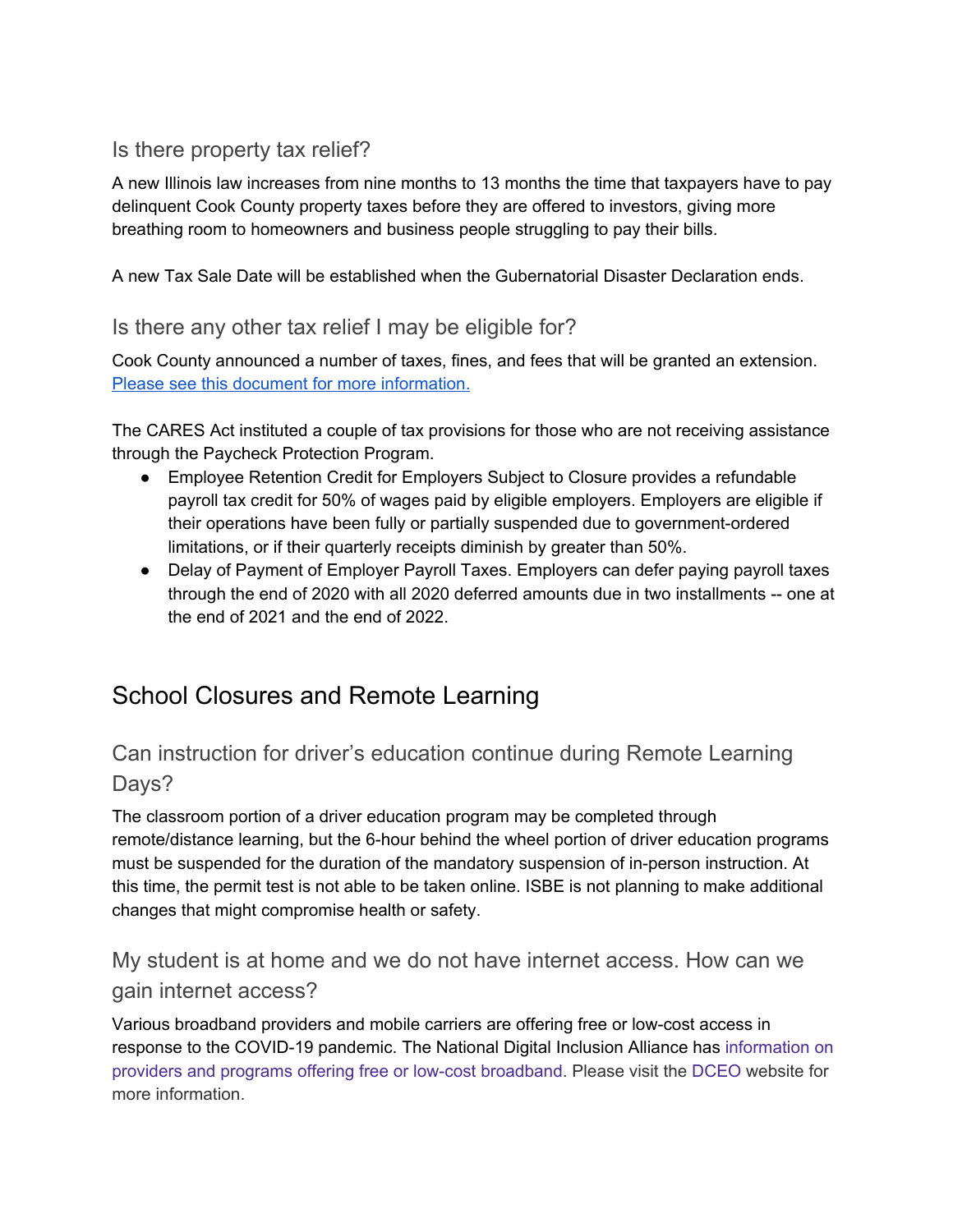Getting [Connected](https://docs.google.com/document/d/1ejwEUTt56mDdcNUDQ2oLFlL--qhC3qe-lhlOe5mD4gs/edit?usp=sharing) to the Internet Guide from Chicago Public Schools Here is a map of drive-up internet hotspots [throughout](http://illinois.maps.arcgis.com/apps/webappviewer/index.html?id=23e8046edd2940bc8ad3ad1725e47cd0) the state.

<span id="page-27-0"></span>How can parents help the learning from home process?

Guidance for Parents and [Guardians](https://drive.google.com/open?id=1EKccqjsYXM5s_P2JZLKAgWbPcxdDew5d) Diverse [Learning](https://docs.google.com/document/d/1Y7U4QwtVufAk1Y_Z-fsL8QIP9L3ApePuFFMBOweOJaA/preview) Services FAQ - March 30, 2020

## <span id="page-27-1"></span>Can students enter the school building to gather personal belongings?

Yes, after May 1. Students and families should check with their local school to find out the plan and procedure for gathering belongings. School districts should consult with their attorneys, the county health department and Illinois Department of Public Health in ensuring that individuals safely enter the building to gather personal belongings. For more information, please review the updated guidance issued by ISBE.

## <span id="page-27-2"></span>Can districts hold in-person graduation ceremonies?

The Illinois State Board of Education and the Illinois Department of Public Health issued guidance on how to conduct a graduation ceremony in the time of the novel coronavirus. Ideas for schools to implement graduation ceremonies include:

- Drive-in: Students, and only their immediate family members who are staying at home together, should arrive and remain in cars for the entire ceremony.
- Drive-through: Students, and only their immediate family members who are staying at home together, should arrive in waves and leave after their individual recognition. Students may exit the car individually, in their cap and gown if available, to have a photo taken.
- Individualized Ceremony at School: Individual students may come to the school at prearranged times to walk across a stage in their cap and gown and have a photo taken. This may also be coordinated with time for students to pick up any personal belongings at the school.
- Individualized Ceremony: Visit each graduate's home, while remaining outside and at least six feet away, to congratulate and take photos of each graduate in their cap and gown and holding their diploma.

# <span id="page-27-3"></span>Child Care

<span id="page-27-4"></span>I am an essential worker and need child care.

Effective April 1st, all essential workers in health care, human services, essential government services, and essential infrastructure now qualify for the state's Child Care Assistance Program. The state will cover most of the cost of care provided by emergency child care centers and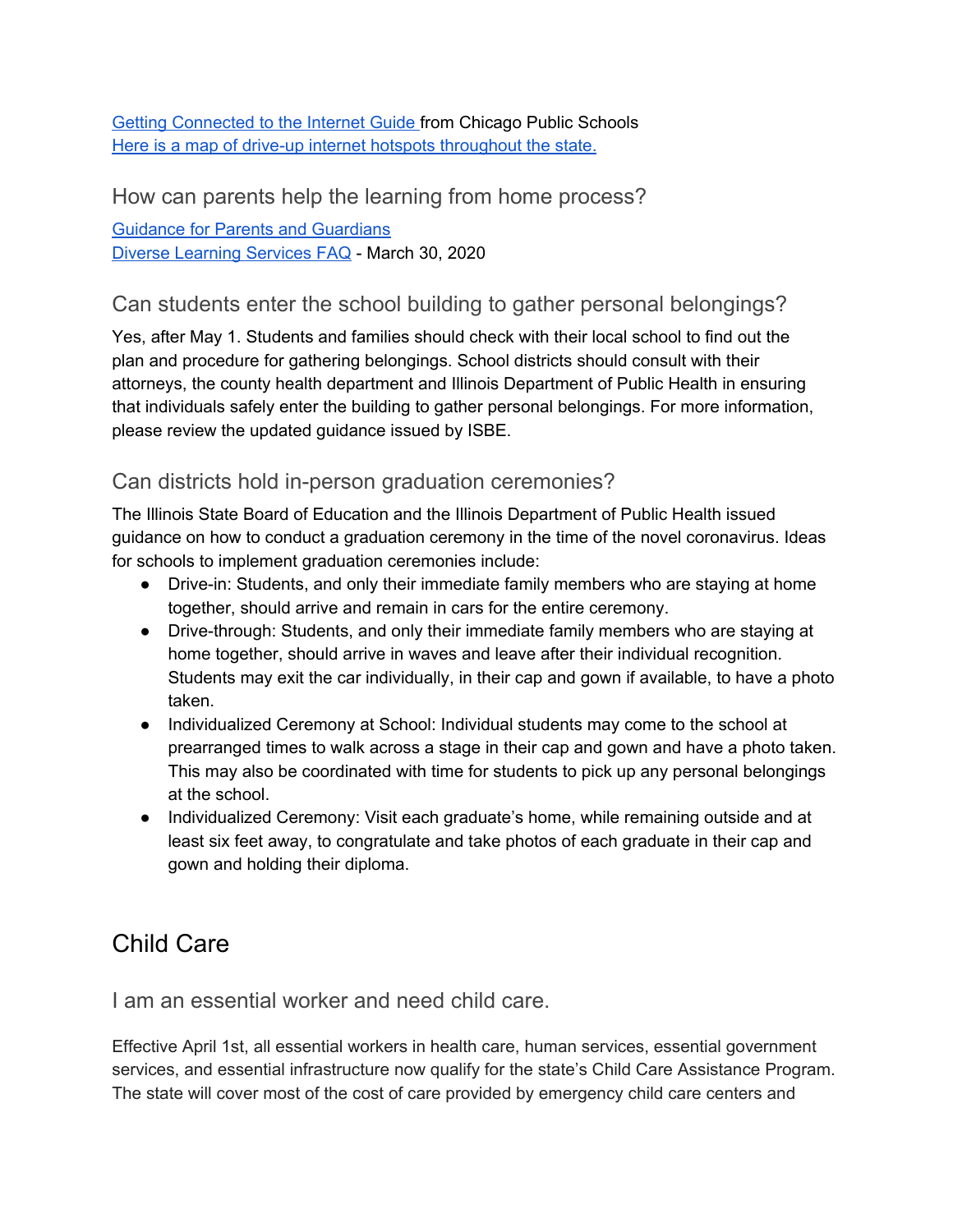homes. This expansion of eligibility includes those working as nurses and doctors, supporting staff in hospitals, grocery store clerks and food producers.

Full details and applications for assistance are available on the Department of Human Services (IDHS) website [DHS.illinois.gov/helpishere](http://www.dhs.state.il.us/page.aspx?item=123529) and [coronavirus.illinois.gov.](https://coronavirus.illinois.gov/s/)

Find the nearest provider here: <https://emergencycare.inccrra.org/> Contact Illinois Action for Children at 312-823-1100 or [referrals@actforchildren.org](mailto:referrals@actforchildren.org) or visit [https://www.inccrra.org/about/sdasearch](https://www.inccrra.org/about/sdasearch?fbclid=IwAR2MDVXRU_NFZi-Uy35RfWN2DyrOdeSe1FyF55rtN8RHjmwgjj8yUuN4Ijg).

First responders and essential workers can receive free childcare through SitterCity: <https://family.sittercity.com/chicagoresponds/>.

<span id="page-28-0"></span>I want to open an emergency childcare center or home.

All regular child care centers have been closed and only emergency child care centers are allowed to be open, and they must serve only the children of essential workers.

You can open an unlicensed emergency childcare home as long as you have six or fewer children under your care. If you have more than six children, you can apply for an emergency child care license.

Please read the guidance and FAQs about this process. After applying to be an emergency child care center, you have a five day grace period before having your application approved. Licensed centers can serve up to ten children.

[Emergency](https://drive.google.com/file/d/1xJlOoKbZPl44jG1TYfBBVl2fDKkSxX7B/view?usp=sharing) Day Care Program Fact Sheet (DCFS) - March 28, 2020 [Guidance](https://drive.google.com/file/d/1zZyI7sOOwpwjuzp9E3dfrfwrzFVqNSZb/view?usp=sharing) for Childcare Centers from IDPH - March 23, 2020 FAQs Following the [Mandatory](https://drive.google.com/file/d/1iW_mOUqsSAOVXLxaSeWzlQYQGIxELXjb/view?usp=sharing) of All Child Care Centers and Homes - March 20, 2020 Application for an [emergency](https://drive.google.com/open?id=17NO7Qu17pYsQ1E0EFx1CKhHt6Lzq2_Jm) license to provide care

Email completed applications to [Emergency.Daycare@illinois.gov](mailto:Emergency.Daycare@illinois.gov).

## <span id="page-28-1"></span>Will financial assistance be provided to emergency child care providers?

Update: There is a one-time stipend for former licensed family care homes and child care centers opting to provide care for Essential workers. Emergency child care programs that serve CCAP eligible families will receive a 30% add on to the usual CCAP rate for April services.

Childcare providers who are providing emergency care during this pandemic, may receive a one-time stipend to help address their added costs. Licensed homes can receive \$750 (\$1,000 if they provide evening or overnight care). Centers (both legally license-exempt and those with the Emergency Child Care license) with one to two classrooms open can receive \$2,000. Centers with three or more classrooms open can receive \$3,000. Applications for the stipend will be available on Monday, March 30, 2020, to providers through their local Child Care Resource & Referral agency. IDHS will continue to monitor the need for expanded child care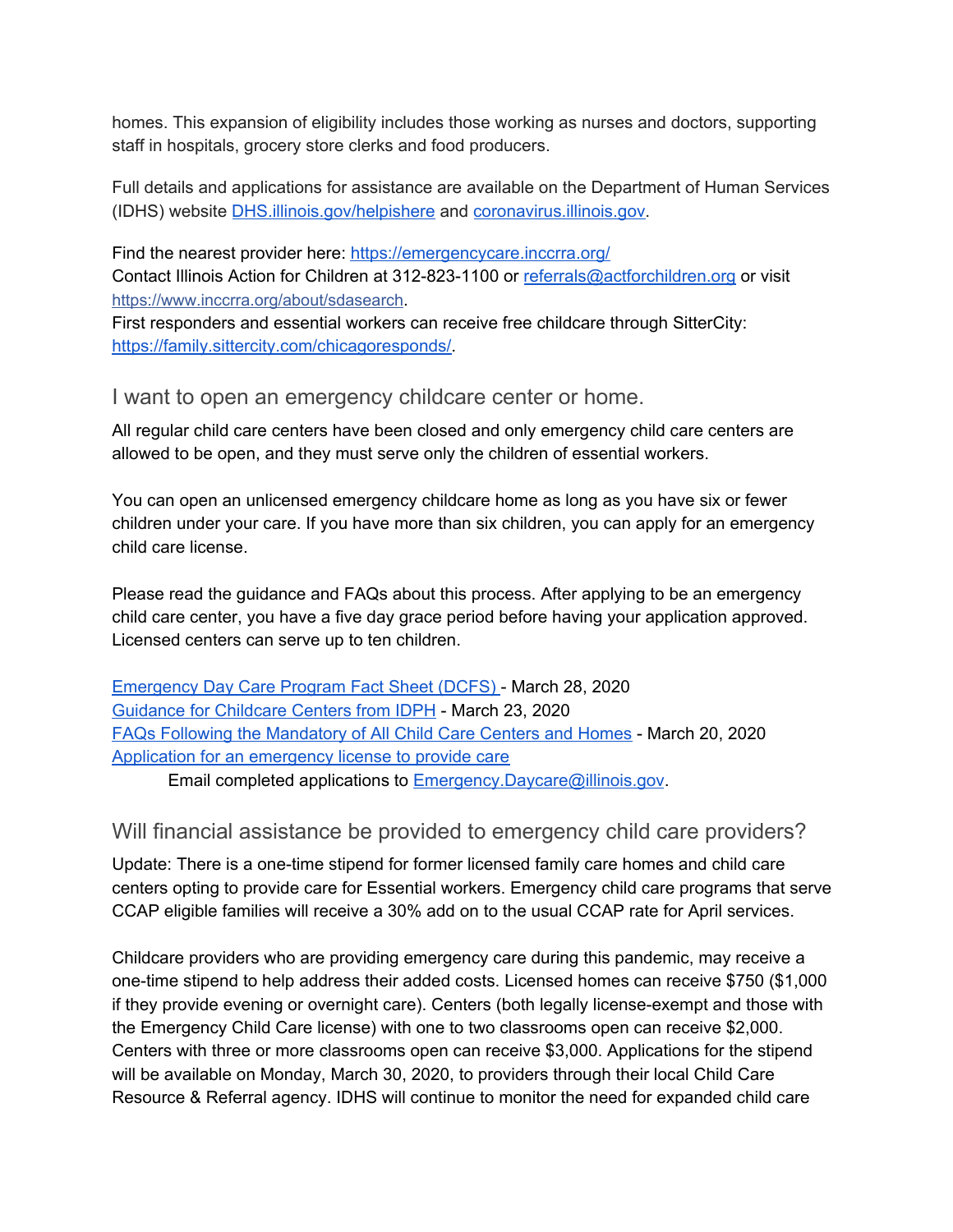options and to gather input on provider's needs for additional resources, and will continue to respond to these needs over the coming weeks.

Applications for these stipends open on Monday, March 30, 2020 through your local Child Care Resource & Referral agency.

## <span id="page-29-0"></span>What are resources about child care that I should be aware of?

The best source for updated information on actions taken by the state is **the COVID-19 page on the Governor's Office of Early Childhood Development (GOECD)'s [website](https://www2.illinois.gov/sites/OECD/Pages/COVID-19.aspx)**. We're encouraging everyone to visit this page regularly. The site includes recent updates on [emergency](https://www2.illinois.gov/sites/OECD/Pages/For-Communities.aspx) child care and teletherapy in Early [Intervention,](http://www.wiu.edu/coehs/provider_connections/pdf/20200406livevideovisits.pdf) among other critical issues. In addition:

## **For Providers**

- Overview of the Federal [Legislation](https://www.ffyf.org/relief-for-child-care-providers-included-in-the-cares-act/) Assisting Children, Families, and Child Care [Providers](https://www.ffyf.org/relief-for-child-care-providers-included-in-the-cares-act/) (from the First Five Years Fund): An overview of how three provisions of the CARES Act support existing early learning programs, small business and families. This resource also gives an overview of the federal appropriations relevant to early learning and care, small business funding and human services.
- **.** Illinois Guidance for Virtual Home Visits During the [COVID-19](https://www2.illinois.gov/sites/OECD/Documents/COVID%2019%20Virtual%20Visit%20Guidance%20FINAL.pdf) Pandemic (from GOECD and IDHS): An overview intended to provide information on platforms and resources for programs engaging in virtual or remote home visits.
- COVID-19, [Emergency](https://www.uschamber.com/report/covid-19-emergency-loans-small-business-guide?utm_content=buffer8a57f&utm_medium=social&utm_source=twitter.com&utm_campaign=buffer) Loans for Small Business Cheat Sheet: While not early childhood specific, the US Chamber of Commerce created this cheat sheet to help small businesses and self-employed individuals prepare to file for a loan.
- What the Child Care Community Needs to Know about [Unemployment](https://bipartisanpolicy.org/blog/what-the-child-care-community-needs-to-know-about-unemployment-insurance-in-the-cares-act/) Insurance in the [CARES](https://bipartisanpolicy.org/blog/what-the-child-care-community-needs-to-know-about-unemployment-insurance-in-the-cares-act/) Act: An overview of the unemployment insurance provisions in the CARES Act as it relates to child care specifically.

## **For Families**

- COVID-19 [Resources](https://www.povertylaw.org/article/covid-19-resources-for-individuals-and-families-in-illinois/) for Individuals and Families in Illinois (from the Shriver Center): Information about aid to communities seeking support during the COVID-19 pandemic.
- COVID [Resources](https://www.icirr.org/community-resources) for Immigrant Families (from the Illinois Coalition for Immigrant and Refugee Rights): Website dedicated to information for immigrant and undocumented families.
- COVID-19 Policy [Resources](https://www.heartlandalliance.org/research-and-policy/covid-19-policy-resources/) (from the Heartland Alliance): Information on the recent policy changes and supports that may be available to those in your community.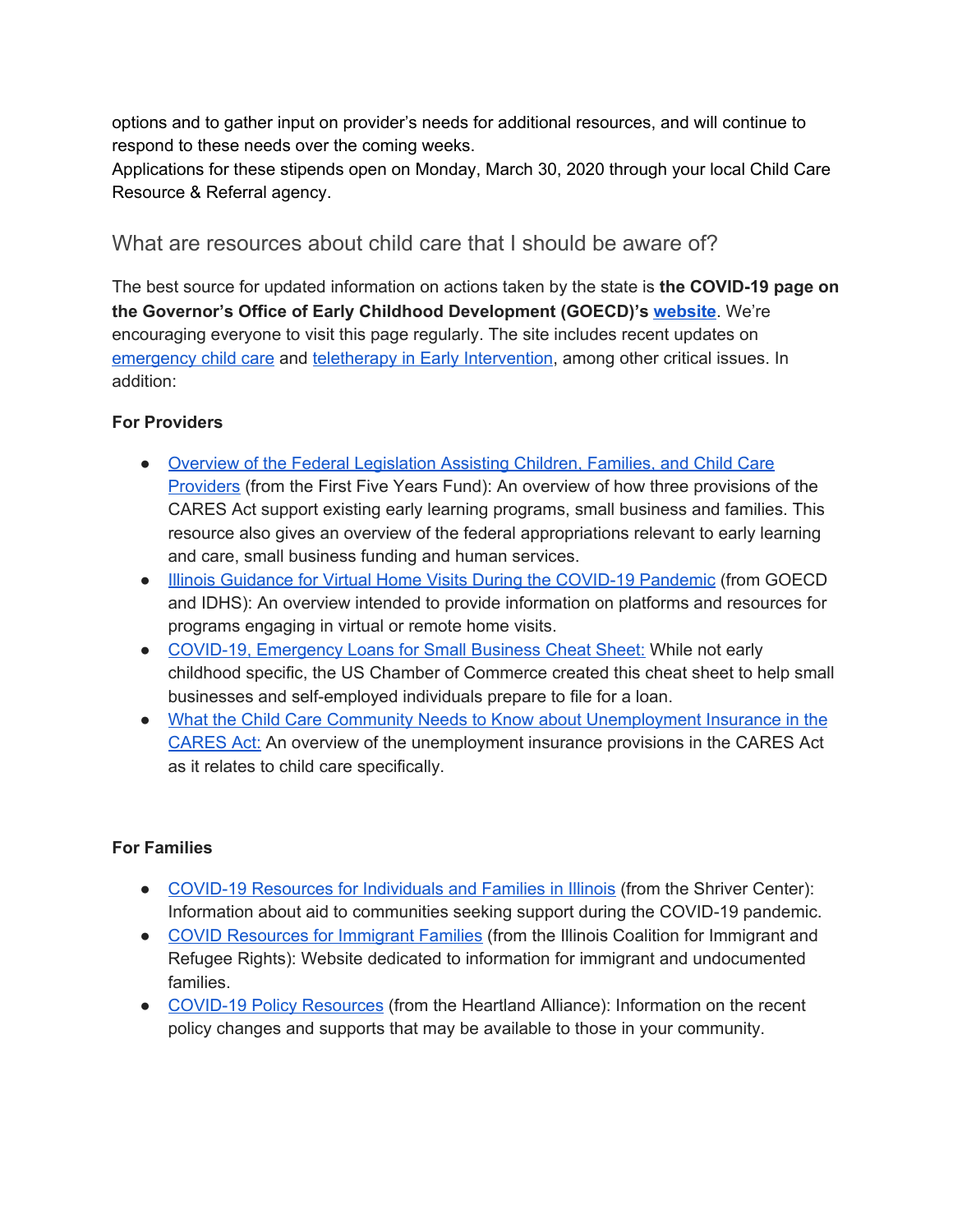# <span id="page-30-0"></span>Unemployment Benefits

## <span id="page-30-1"></span>Where can I apply for unemployment benefits?

IDES has expanded the number of people who are eligible for benefits. If you've been separated from your job through no fault of your own, or have had your hours decreased due to COVID-19, file an unemployment claim as soon as possible. Even if you're not sure if your job has been entirely impacted by COVID-19, you can apply for unemployment. This includes service providers like pet groomers, hair/nail salons, gyms, restaurants, etc.

[Click](https://www2.illinois.gov/ides/individuals/UnemploymentInsurance) here to apply for unemployment benefits online. You can also call (800) 244-5631. It is highly recommended that you apply online to avoid a long phone wait time.

IDES has taken steps to address issues with applying for unemployment, but are aware that there are lingering capacity issues. They have asked applicants to adhere to the following filing schedule:

## **Online Filing [Schedule:](https://drive.google.com/open?id=1_vdtxzIjKHyVWQ6hRtSC6qqIqwluZFqz)**

- Those with last names beginning with letters **A-M** will be asked to file their claims on **Sundays, Tuesdays, or Thursdays.**
- Those with last names beginning with letters **N-Z** will be asked to file their claims on **Mondays, Wednesday, Fridays.**
- **Saturdays** will be available for anyone to accommodate those who could not file during their allotted window.

## **Call Center Filing Schedule:**

- Those with last names beginning with letters **A-M** will be asked to call on **Tuesdays and Thursdays between 7:30am – 6pm.**
- Those with last names beginning with letters **N-Z** will be asked to call on **Mondays and Wednesdays between 7:30am – 6pm.**
- **Fridays (7:30am – 6pm)** will be available for anyone to accommodate those who could not file during their allotted window.

The day or time of day in which a claim is filed will not impact whether you receive benefits or your benefit amount. Additionally, claims will be back-dated to reflect the date in which a claimant was laid-off or let go from their job due to COVID-19.

The administration and the department understand and empathize with the heightened level of frustration this crisis has had on those wishing to file a claim. IDES is doing everything possible to support our customers and meet the demand for unemployment benefit inquiries and claims.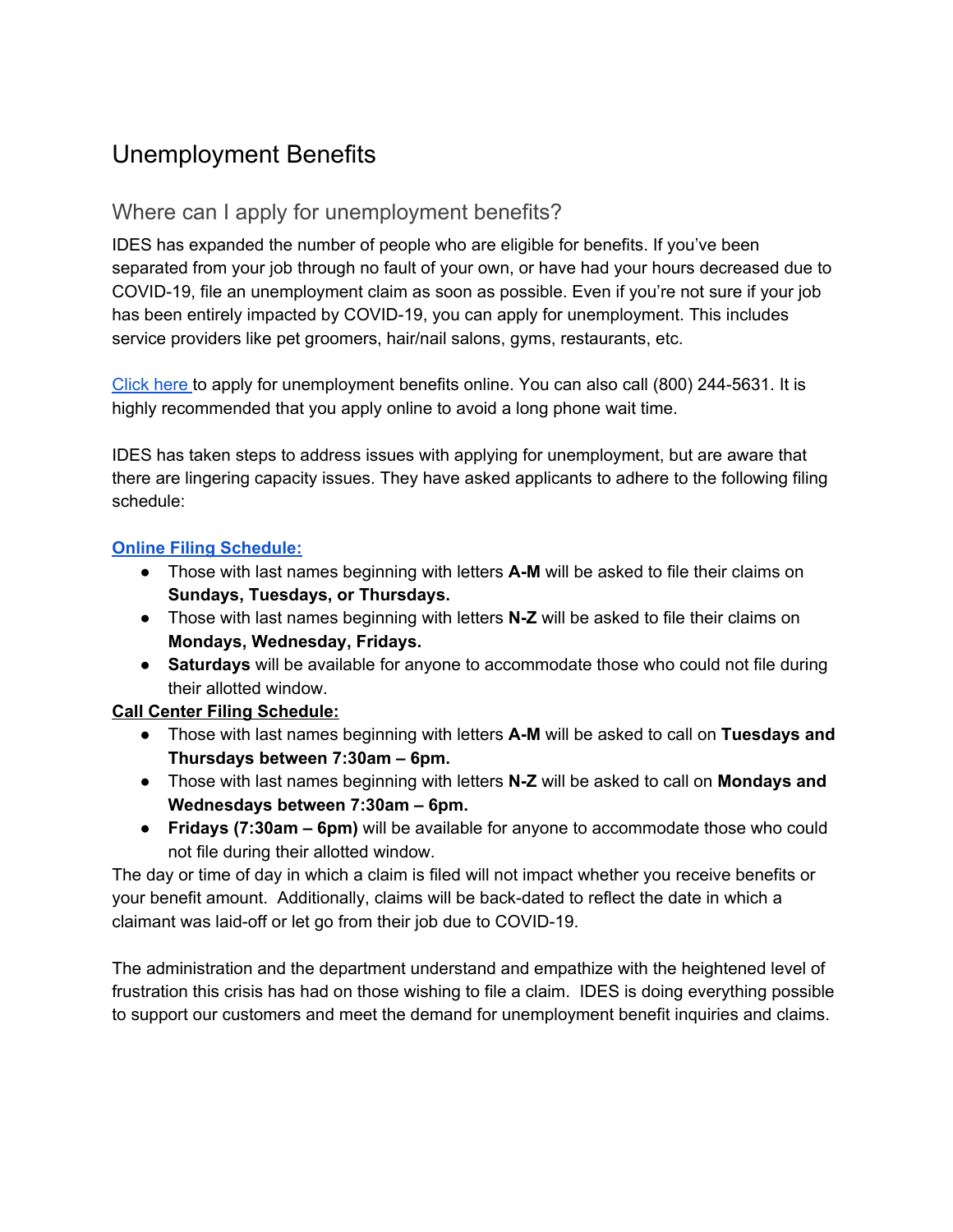# <span id="page-31-0"></span>Should employees file for unemployment insurance benefits if their hours have been reduced?

When someone files, their weekly benefit amount is determined using a formula taking into consideration their base period wages. If someone is still working when they file, we have to determine how much they earned in a week. If the individual earned more than their weekly benefit amount in a week, they are not unemployed and so they are not eligible. If the individual earned some wages, but the wages were less than their weekly benefit amount, they are eligible for benefits but some of those wages will offset their weekly benefit amount.

## <span id="page-31-1"></span>Do I qualify for unemployment benefits?

To qualify for unemployment you must be unemployed by no fault of your own, be able and available for work, and meet the following income criteria.

You can file a valid claim and start your benefit year in March only if, during your base period of October 1, 2018 through September 30, 2019 you were paid wages of at least \$1,600 for insured work, and outside your highest quarter of earnings you were paid at least \$440 for insured work. If you meet these base period wage requirements and start your benefit year in March, your weekly benefits and the total amount of benefits that can be paid to you during your benefit year depend on the amount of wages for insured work paid to you during your base period.

Q4 2018 - min \$440 Q1 2019 - min \$440 Q2 2019 - min \$440

Q3 2019 - greater than \$1600, where the quarter values are interchangeable as long as all work is qualifying (employer paid into unemployment insurance.)

There is an alternate base period of Jan 1, 2019 - December 31, 2019 if someone does not qualify under the standard.

Q1 2019 - min \$440 Q2 2019 - min \$440 Q3 2019 - min \$440

Q4 2019 - greater than \$1600, where the quarter values are interchangeable as long as all work is qualifying (employer paid into unemployment insurance.)

Some immigrants are eligible for unemployment benefits. You must have work authorization through a green card, DACA, lawfully in the US to perform services (such as H1-B, and H-2 visa holders), or are permanently residing under color of law (refugees, asylum seekers).

## <span id="page-31-2"></span>How much will I receive from state unemployment?

A weekly benefit amount is determined by:

● Adding the amount of the two highest earning quarters from your base period,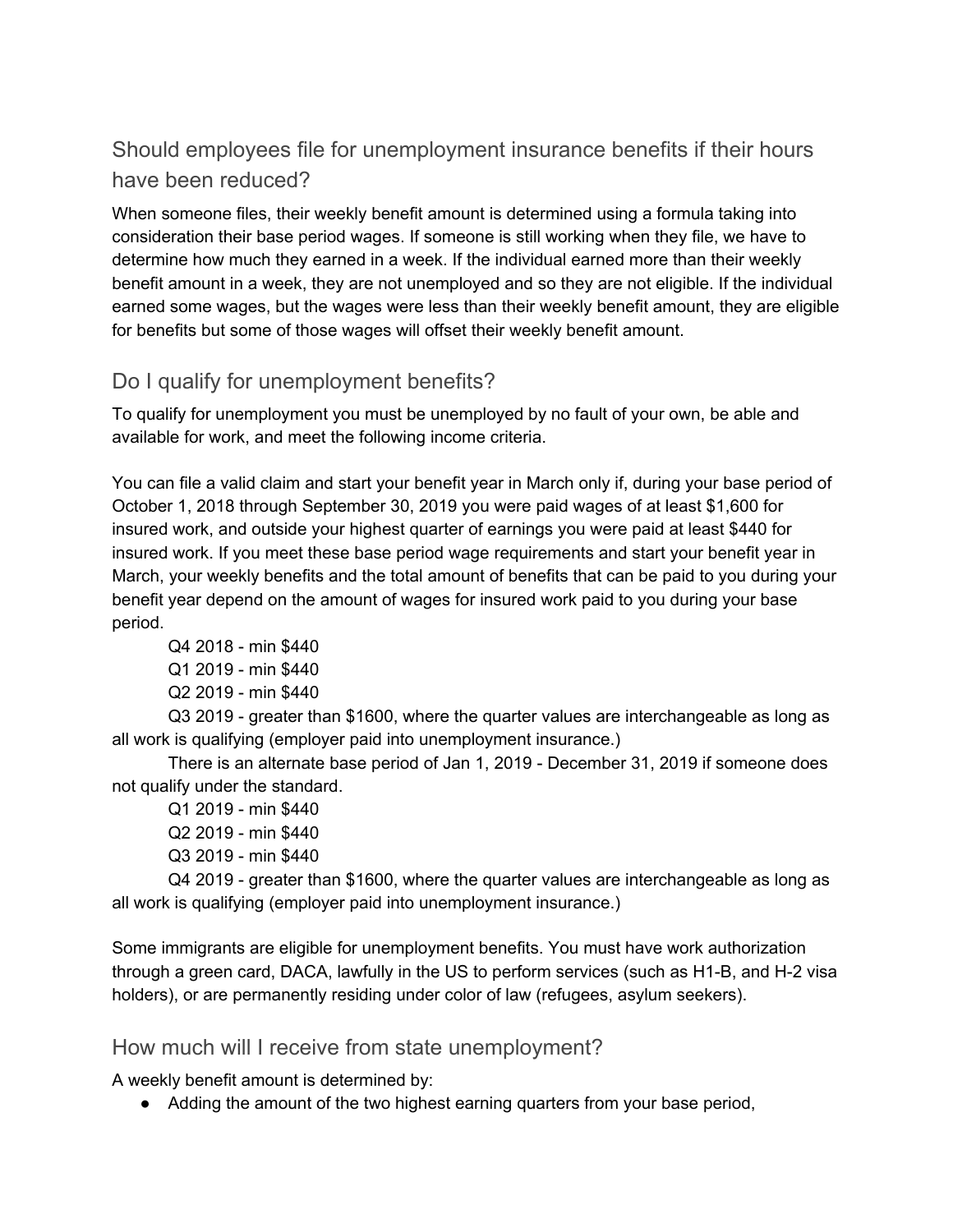- Taking 47% of that total,
- Dividing the result by 26.

The maximum amount you may receive is \$471 weekly.

For example, if your highest earning quarters (3 months) were Q1 and Q2 of 2019, where you earned \$6,000 and \$4,000 respectively.

 $$6,000+$4,000 = $10,000$  $$10,000 \times 0.47 = $4,700$ \$4,700 / 26 weeks = **\$180.77 per week**

## <span id="page-32-0"></span>Will unemployment benefits for individuals be applied retroactively?

Yes, up to the limits allowed by federal law.

PUA claims will be backdated to the week they became eligible, which is typically the individual's first week of unemployment, but no earlier than February 2, 2020, and will continue for as long as the individual's remains unemployed as a result of COVID-19, but no later than the week ending December 26, 2020.

The first week for which FPUC may be paid is the week beginning March 29, 2020. The last week that FPUC may be paid is the week ending July 25, 2020. The first possible week for which PEUC may be paid is the week beginning March 29, 2020. The last week that PEUC benefits may be paid is the week ending December 26, 2020.

## <span id="page-32-1"></span>When will I receive my unemployment benefit?

Assuming eligibility, approximately two to three weeks after filing. Unemployment benefits are paid for weeks of unemployment, which typically occur after someone files for unemployment. So normally, after filing a claim for benefits, two weeks must pass before the individual can certify for their unemployment during those two weeks. After certifying, the individual receives payment within one to two business days.

## <span id="page-32-2"></span>Will employees who have been confirmed with the virus get paid while self-isolating?

If the employer has an established paid sick leave policy for its employees, employees should be allowed to utilize the sick leave. Please note, some employers can make special accommodations as a result of the COVID-19 outbreak. Employees should first check with their management on any special guidance and policies associated with the COVID-19 response.

The employee's ability to use paid sick benefits may be subject to employment status. For example, independent contractors, temporary workers contractual employees may not be offered benefits associated with that employer.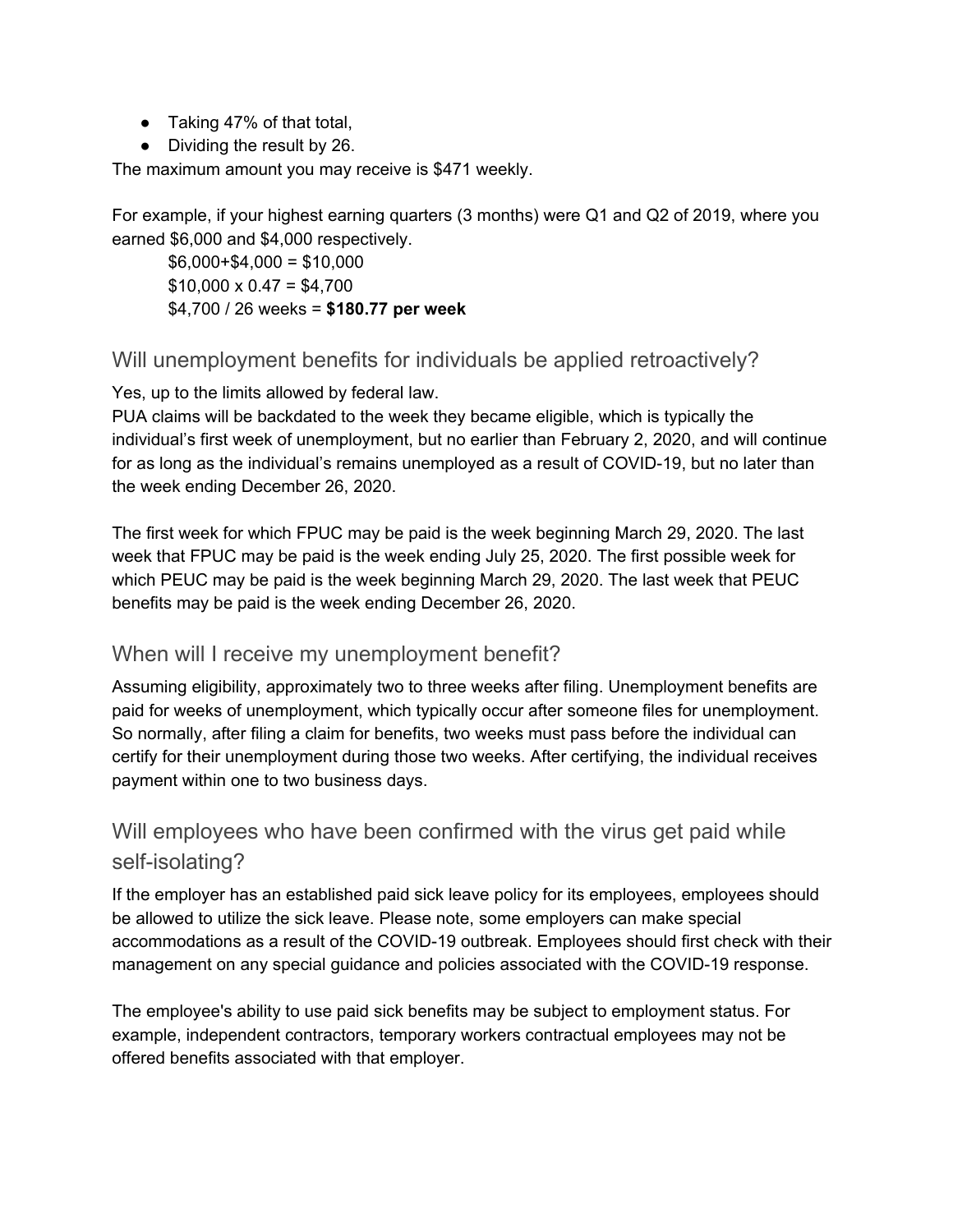# <span id="page-33-0"></span>I am an independent contractor. Do I qualify for unemployment benefits if I match the criteria?

Independent contractors who meet the independent contractor testing criteria under Section 212 of the Illinois Unemployment Insurance Act (820 ILCS 405) are not eligible for unemployment insurance benefits because they do not contribute to the unemployment system.

However, nothing prohibits an individual who believes they have been improperly classified as an independent contractor from applying for benefits. Therefore IDES is still encouraging those individuals who believe they have been subject to misclassification to apply.

The three part test under Section 212 for whether or not an individual is in fact an independent contractor can be found below:

Service performed by an individual for an employing unit, whether or not such individual employs others in connection with the performance of such services, shall be deemed to be employment unless and until it is proven in any proceeding where such issue is involved that:

1). Such individual has been and will continue to be free from control or direction over the performance of such services, both under his contract of service and in fact; and 2). Such service is either outside the usual course of the business for which such service is performed or that such service is performed outside of all the places of business of the enterprise for which such service is performed; and

3). Such individual is engaged in an independently established trade, occupation, profession, or business.

The CARES Act will expand unemployment insurance eligibility for independent contractors and freelancers who do not typically qualify for benefits. In addition to the typical unemployment benefits, the bill provides another \$600 per week for up to four months.

The program will be administered through the Illinois Department of Employment Security, and they are encouraging all to apply now. A prerequisite to receive assistance through the Pandemic Unemployment Assistance (PUA) program is to be rejected from traditional state unemployment. The PUA application is now live on the IDES website.

## <span id="page-33-1"></span>I cannot receive traditional unemployment benefits from the state. What can I do?

The CARES Act will expand unemployment insurance eligibility for independent contractors and freelancers who do not typically qualify for benefits. In addition to the typical unemployment benefits, the bill provides another \$600 per week for up to four months. The program will be administered through the Illinois Department of Employment Security, and they are encouraging all to apply now. A prerequisite to receive assistance through the Pandemic Unemployment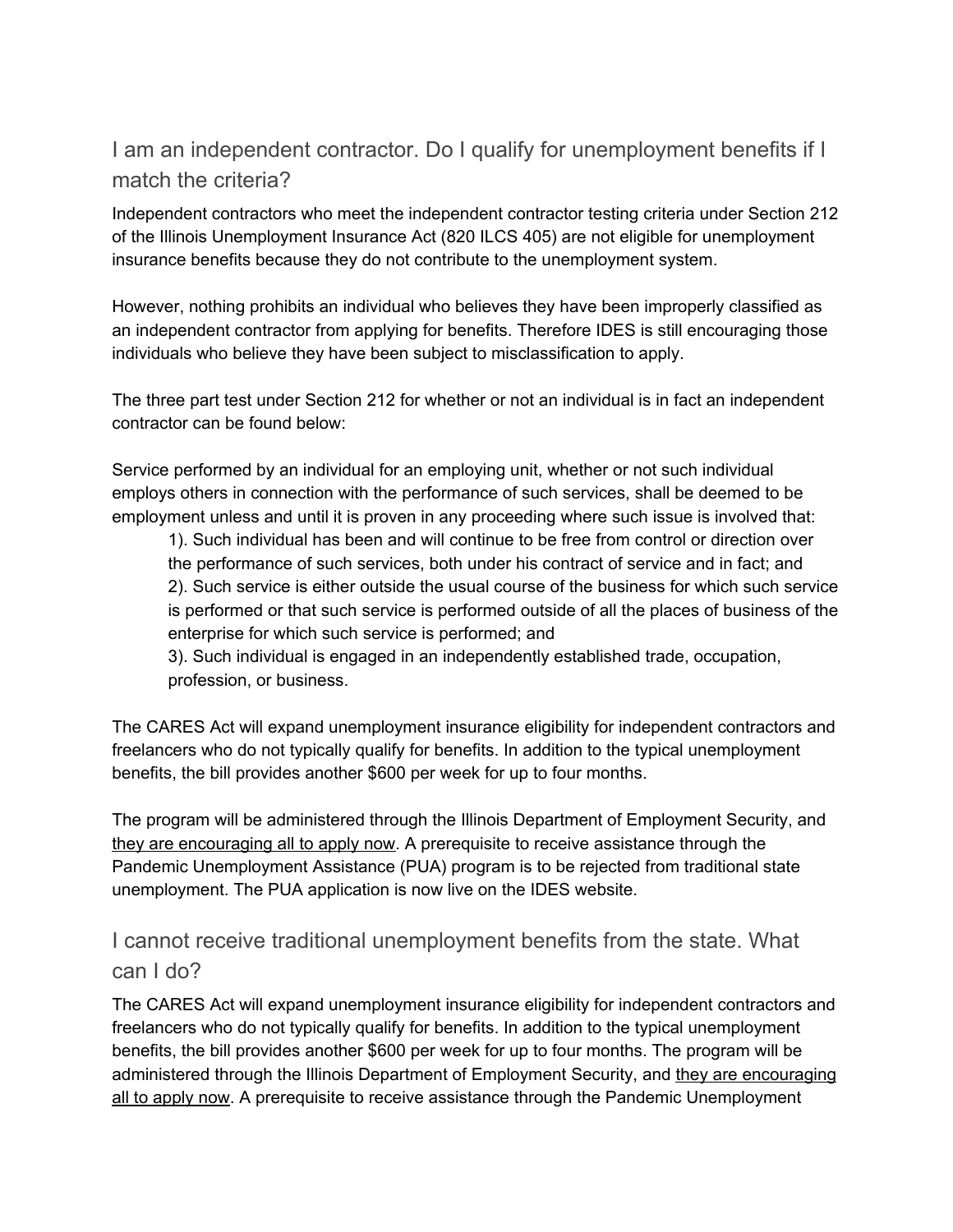Assistance (PUA) program is to be rejected from traditional state unemployment. PUA applications are now available on the IDES website.

<span id="page-34-0"></span>How is IDES communicating with claimants to let them know they have to certify every two weeks to ensure their benefits are paid out?

Claimants are made aware during the claim filing process; claimants receive a UI Finding notice in the mail which has this information; and claimants with an e-mail account are receiving an e-mail notice and those without an email account receive a phone call.

# <span id="page-34-1"></span>Does a first-time applicant have to certify every two weeks or re-start the process?

An individual is not required to "restart the process." If they fail to certify on the assigned date (either a Monday, Tuesday, or Wednesday), Thursdays and Fridays are open to anyone that did not certify on their assigned day. If they do not certify on that Thursday or Friday, they have the following week to certify and receive benefits.

# <span id="page-34-2"></span>Is there a specific window in which an individual must apply for unemployment after losing their job due to the COVID-19 pandemic?

If an individual is out of work through no fault of their own, under IDES rules (56 IAC 2720.105), the individual is required to file for unemployment "no later than the end of the first week in which the claimant is separated from work." If the claim is filed after that, under the same rule, the claim will begin in the week in which it was filed unless it is backdated. IDES will backdate a claim if the claimant was unable to file due to system or staffing limitations, or because the system did not yet exist.

## <span id="page-34-3"></span>Does an individual need to be providing proof of job search?

Every 2 weeks claimants must certify that they were able to work and actively sought work during the prior two weeks. They are also required to register with Illinois Job link, keep a "Job Search" record and provide a copy if requested.

At the start of the COVID crisis, IDES adopted emergency rules suspending the requirement that a claimant register with Illinois Job Link if their unemployment is due to a temporary lay-off resulting from COVID-19. To meet the A&A requirements, someone temporarily laid off due to COVID just has to be ready to return to work.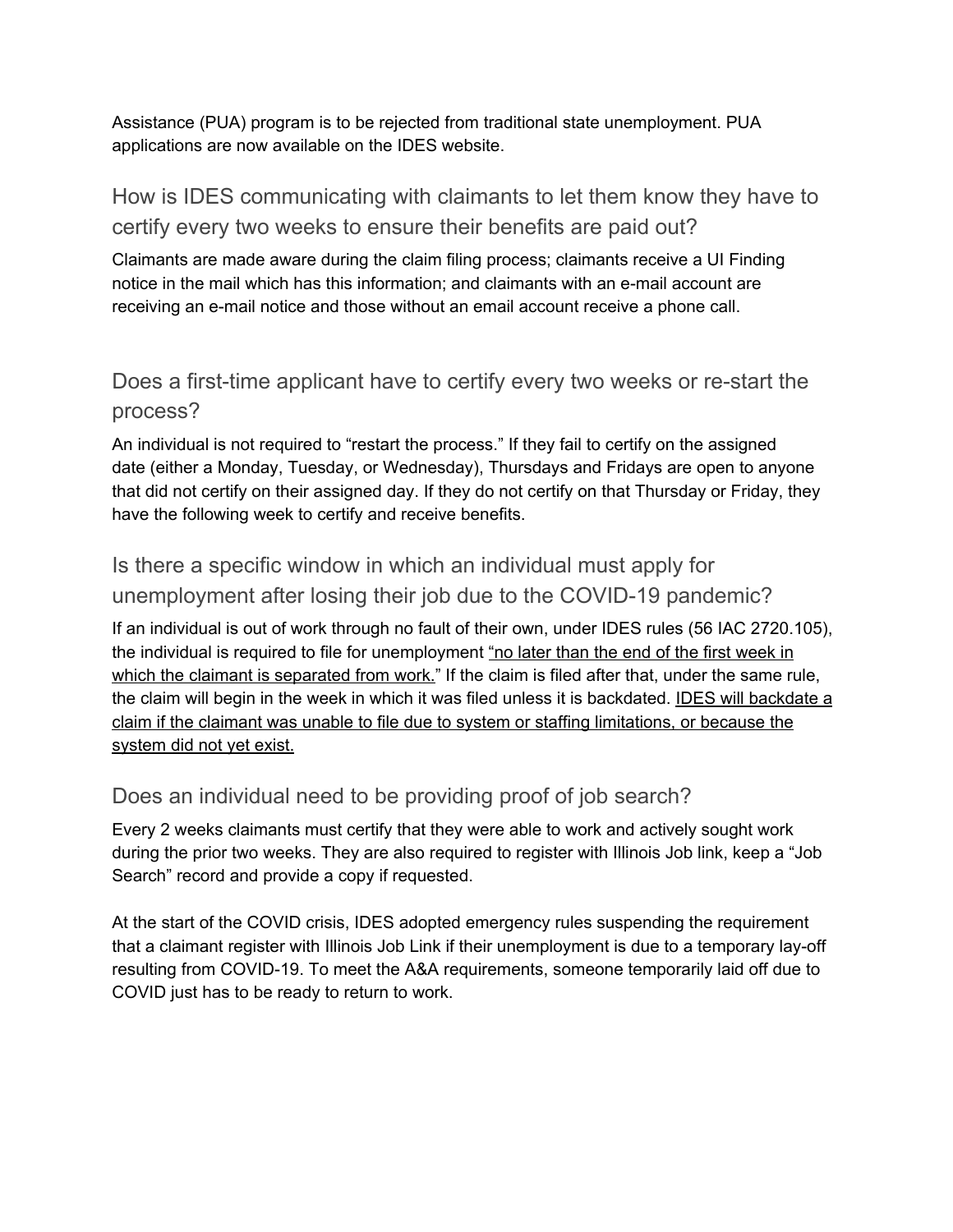<span id="page-35-0"></span>Do people need to register at Illinoisjoblink if they are just waiting for their employer to reinstate them?

IDES suspended the requirement that a claimant register with Illinois Job Link if their unemployment is due to a temporary lay-off resulting from COVID-19.

<span id="page-35-1"></span>If someone has contracted COVID-19 and is required to self-isolate, can they apply for unemployment? Does IDES require a doctor's note?

They may be eligible for UI or PUA if they can still work (data entry, virtual assistant, anything that can be done remotely from home). A doctor's note may be required for regular UI, depending on the circumstances of the separation. PUA may require a doctor's note.

<span id="page-35-2"></span>How does an individual create a PIN for their KeyCard? Is there an option online to reset a PIN?

When claimants receive their card, the sticker on the front directs them to call 866-295-2955. This number allows the claimant to register their card and create a PIN. They can also call this number to reset their PIN and access other cardholder options. For security purposes, there is no way to change a PIN online.

# <span id="page-35-3"></span>Economic Security

## <span id="page-35-4"></span>Guidance for [Consumer](https://drive.google.com/open?id=1GB2ZeCTqTtk_nUMYTdFjMrIGOz1sCbVl) Debt During COVID-19 Outbreak

## <span id="page-35-5"></span>How do I apply for SNAP, cash, or Medicaid benefits?

You can apply for SNAP, cash, and medical assistance at [ABE.illinois.gov](http://abe.illinois.gov/) or by calling the ABE Call Center at 1-800-843-6154. You can check to see how much you should expect to receive using IDHS's [calculator.](http://fscalc.dhs.illinois.gov/FSCalc/)

While many IDHS offices remain open, people are highly encouraged to stay at home and to sign up for SNAP and other benefits by visiting [DHS.illinois.gov/helpishere.](http://dhs.illinois.gov/helpishere)

Households with school aged children are now eligible for additional benefits through the Pandemic Electronic Benefit Transfer program. These will automatically be added to Link Cards. A simple form is coming for those with school aged children who are eligible for free or reduced lunch, but do not currently have SNAP; this form will allow those families to easily register for SNAP and receive these expanded benefits.

See this [page](https://www.dhs.state.il.us/page.aspx?item=33698) for more information on the application process.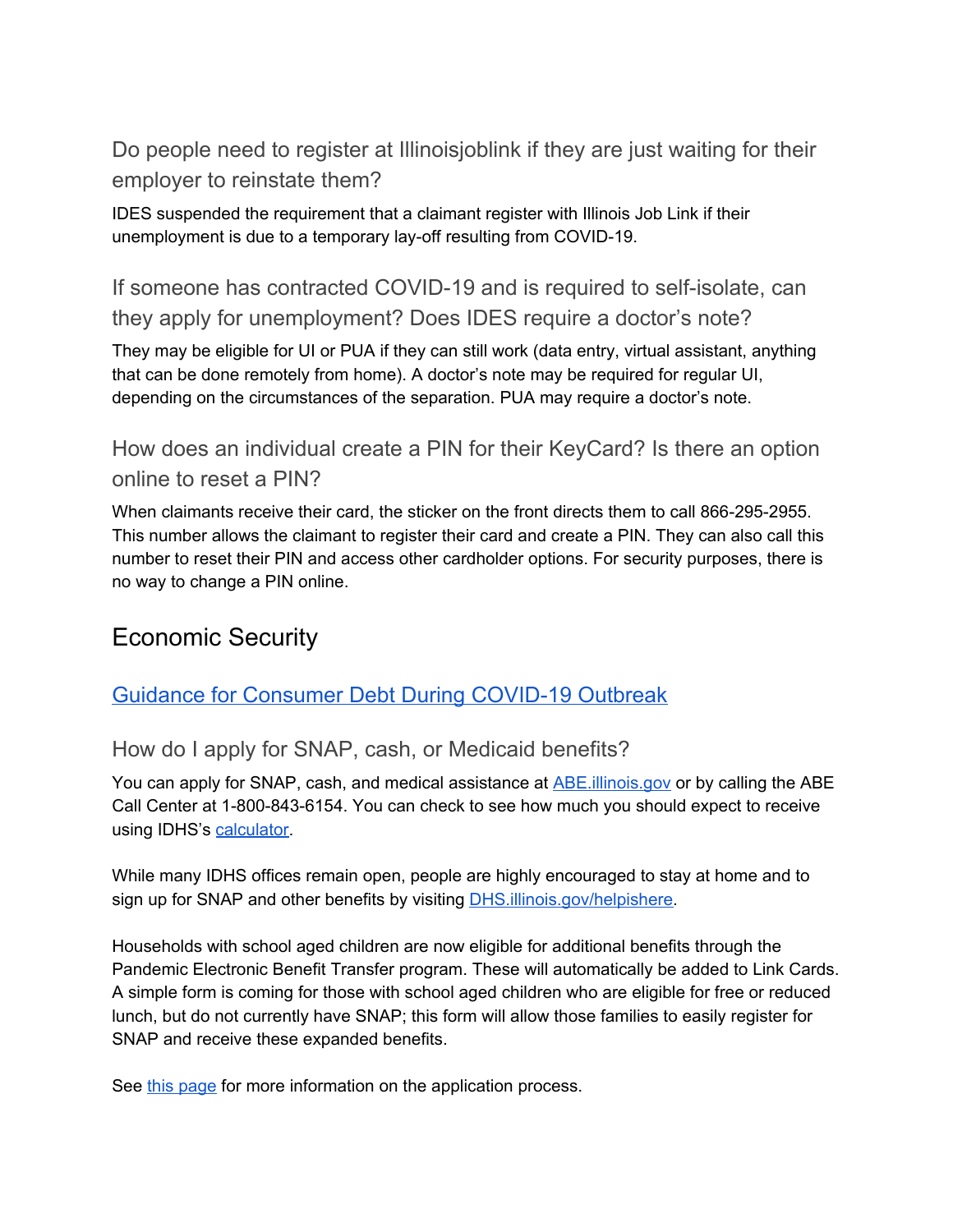<span id="page-36-0"></span>How can I receive rental assistance?

City of Chicago residents can find information about rental [assistance](https://www.chicago.gov/city/en/depts/fss/provdrs/serv/svcs/how_to_find_rentalassistanceinchicago.html?fbclid=IwAR2Gpz9YR92TernnWkGc4AsVSBfBAjbq5H-l3JoDAd3GwPmKtcCr6LwTXYU) here, or call 311 and ask to be connected with a community center near you to help you fill out an application.

Skokie Human Services is processing Emergency Financial Assistance Applications for as long as funds last. Call 847-933-8208 to apply.

If your landlord is receiving a [three-month](http://fanniemae.com/portal/media/corporate-news/2020/renters-covid-19-multifamily-7002.html) mortgage forbearance, they are not allowed to pursue an eviction per their agreement with Fannie Mae/Freddie Mac.

<span id="page-36-1"></span>I am worried about being evicted.

Governor Pritzker has ordered local law enforcement *not* to enforce any eviction orders through the Gubernatorial Emergency Proclamation. This does not remove any financial obligations.

If you are being threatened with eviction, contact the Illinois Attorney General's office, who is investigating COVID-19 eviction claims.

## **Legal Aid [Chicago's](https://drive.google.com/open?id=1h1bY38Z8H4P2454HRoOzuDQM6GToCDfg) Eviction Flyer [Spanish](https://drive.google.com/open?id=1rBcnOrKNRojyf05z65ljxIhPJngtHs4u)**

## <span id="page-36-2"></span>Where do I go to begin searching for an affordable apartment?

[ILHousingSearch.org](http://ilhousingsearch.org/) will allow you to search thousands of affordable, subsidized and market rate units throughout Illinois. You can customize your search based on your specific needs, budget, and desired location.

<span id="page-36-3"></span>The service is also available through a toll-free, bilingual call center at: **(877) 428-8844**.

I am worried about paying for my utilities.

## See this document for more [information](https://docs.google.com/document/d/13nRu-09VDYTlcMO_etShaMj6OzWXqqZ89nOTMnza43c/edit?usp=sharing) for each utility company and other forms of economic [assistance.](https://docs.google.com/document/d/13nRu-09VDYTlcMO_etShaMj6OzWXqqZ89nOTMnza43c/edit?usp=sharing)

**The Illinois Commerce Commission** ordered all Illinois electric, natural gas, water and wastewater utilities to cease disconnections and the threat of disconnections during the Coronavirus (COVID-19) public health emergency. They also ordered the utilities to suspend late payment fees until July 31, or the crisis has passed, and to implement flexible utility credit and collection procedures to ensure customers remain connected to essential utility services when the emergency status ends. This does not remove any financial obligations.

You may receive help with your utilities from the **Citizens Utility Board:**

**How it works:** Email your electric, natural gas, or landline phone bill to CUB. A CUB specialist will look it over to see if you're signed up with an alternative supplier or if you're paying for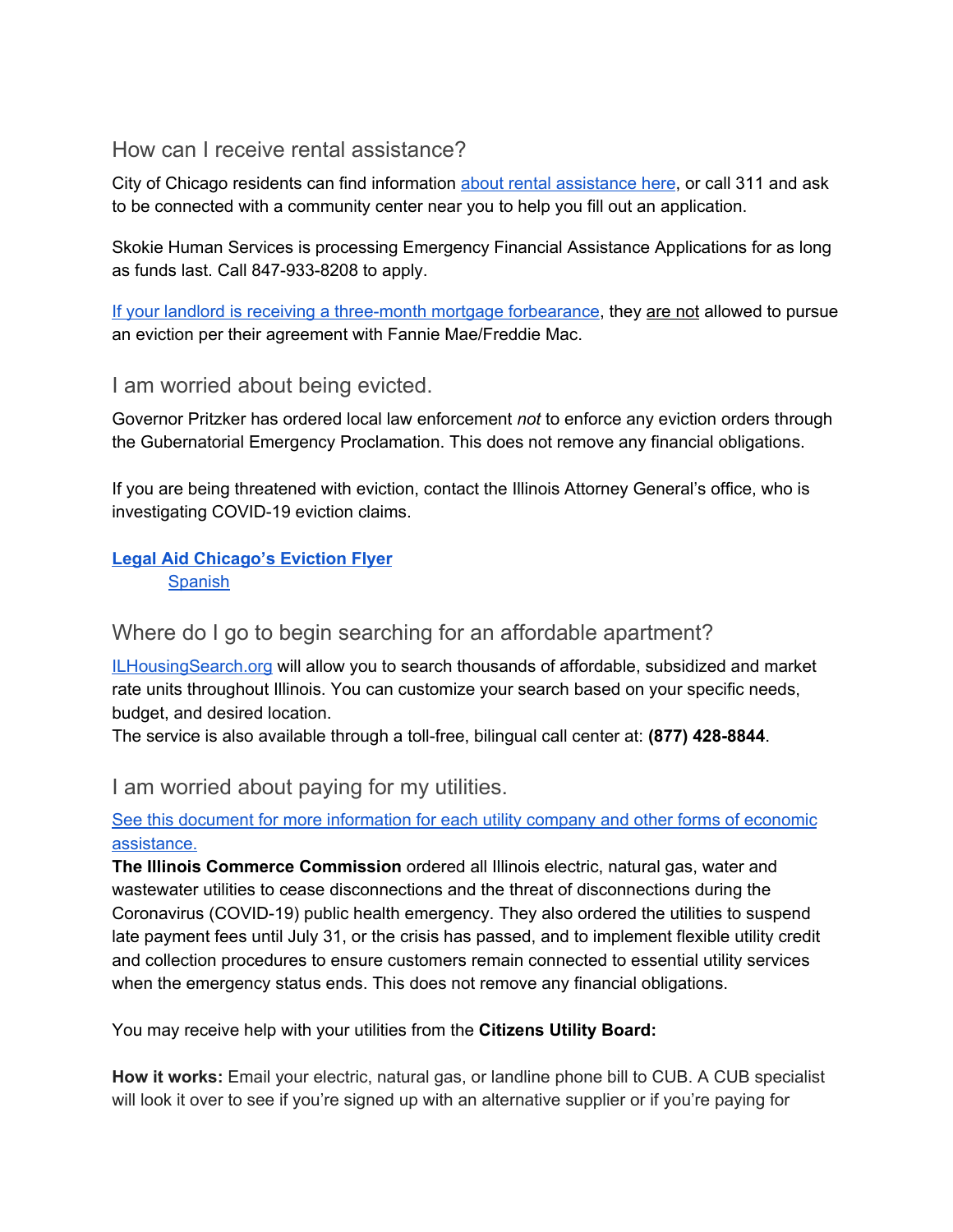unnecessary products and services. They'll also let you know how your usage compares to other consumers, tell you if you're eligible for money-saving programs, including financial assistance, and guide you to free energy-efficiency products and services.

**The details:** Email a copy of your most recent electric, natural gas, or landline phone bill to CUB's Aimee Gendusa-English, **aenglish@citizensutilityboard.org**. (Put "attn: Virtual Utility Bill Clinic" in the subject line.) Be sure to include the account holder's name and where we should send the analysis.

See these [resources](https://drive.google.com/file/d/1LtEDHyFR4Ukeq4XxKMQNiPQ4E3b6K7yo/view?usp=sharing) from **[Commonwealth](https://drive.google.com/file/d/1LtEDHyFR4Ukeq4XxKMQNiPQ4E3b6K7yo/view?usp=sharing) Edison (ComEd).**

**The ARK** is also providing assistance for utility bills and other economic assistance. Find their contact [information](https://arkchicago.org/contact-us/) here.

<span id="page-37-0"></span>Are employees entitled to their unused vacation benefits after being terminated due to COVID-19?

Yes, generally if you have vacation time that was earned but not used prior to your termination, your employer would be required to pay you for those hours. If your employer has not paid you your earned but unused vacation time, you can file a complaint with the Illinois Department of Labor. Employees should check their benefit policies for use or lose guidelines and notification from your employer to utilize those benefits as that may impact your ability to recover.

# <span id="page-37-1"></span>What protections does an employee have if they suffer retaliation for using their paid sick leave?

The law prohibits retaliation against an employee who uses personal sick leave benefits to care for a relative as described above. Furthermore, an employer may not discriminate against an employee for filing a complaint alleging a violation of the Act with the Department of Labor.

<span id="page-37-2"></span>I have concerns about my employee benefits, like paid sick leave.

If you have questions about employee benefits, including paid leave, please contact the Illinois Department of Labor at 312-783-2800 (Chicago office), 217-782-6206 (Springfield office), or [dol.questions@illinois.gov.](mailto:dol.questions@illinois.gov)

<span id="page-37-3"></span>If you are a City of Chicago resident, see this fact [sheet](https://drive.google.com/file/d/1tKKzFZgeYER-LxssM6B9Eaxwtnvew3T0/view?usp=sharing) about the Paid Sick Leave Ordinance.

I want to apply for mortgage forbearance.

Forbearance is available to homeowners whose mortgage is owned by Fannie Mae and Freddie Mac.

If their mortgage is owned by Fannie Mae, they can call their Disaster Response Network at 877-833-1746. You can [look-up](https://www.knowyouroptions.com/loanlookup) here if your mortgage is owned by Fannie Mae.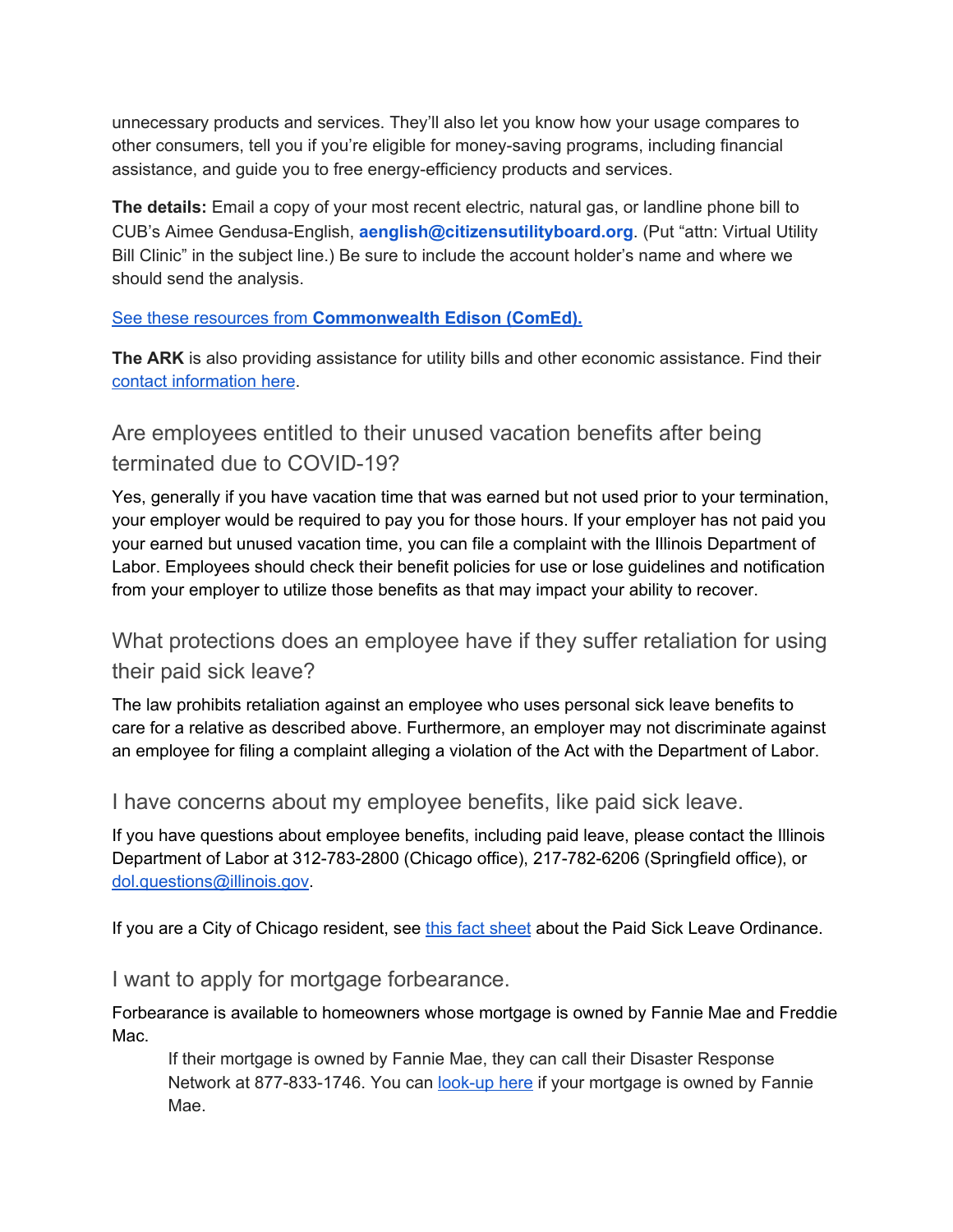If their mortgage is owned by Freddie Mac, they should visit the consumer page on  $Mv$ Home by [Freddie](http://myhome.freddiemac.com/own/getting-help-disaster.html) Mac® to learn more about our mortgage relief options to help homeowners. You can [look-up](https://ww3.freddiemac.com/loanlookup/) here if your mortgage is owned by Freddie Mac.

Do not stop paying your mortgage without speaking to your lender.

## <span id="page-38-0"></span>What relief is available for student loans?

If you have student loan debt, Congress secured several options outlined below for borrowers that help provide relief through September 30, 2020. During this period, a borrower will be able to:

- Pause payments for federal student loan borrowers who have Direct Loans and Federal Family Education Loan (FFEL), which means these borrowers will not be required to make any payments toward outstanding interest or principal balance.
- Suspend interest accrual for such loans so that these balances don't accrue.
- Avoid forced collections such as garnishment of wages, tax refunds, & Social Security benefits.
- Halt negative credit reporting.
- Ensure a borrower continues to receive credit toward Public Service Loan Forgiveness,
- Income-Driven Repayment forgiveness, and loan rehabilitation.
- For additional guidance on how to apply and learn about next steps as this critical relief becomes available, please refer to the U.S. Department of Education website.

Governor Pritzker led a coalition of states to secure relief options to borrowers who have private student loans. All borrowers must call their servicer to see what relief is the best fit for them. Relief options include:

- 90 day forbearance
- No late payment fees
- No negative credit reporting
- Your loan servicer must work with you to explain different repayment options, such as income based repayment, and enroll you in which program fits your circumstances.

You need to call your loan servicer immediately in order to secure relief.

The following servicers agreed to offer relief options. If your servicer is listed, you should call them immediately to ask for relief.

- Aspire Resources, Inc.
- College Ave Student Loan Servicing, LLC
- Discover Financial Servicers
- Earnest Operations
- Edfinancial
- Figure Lending, LLC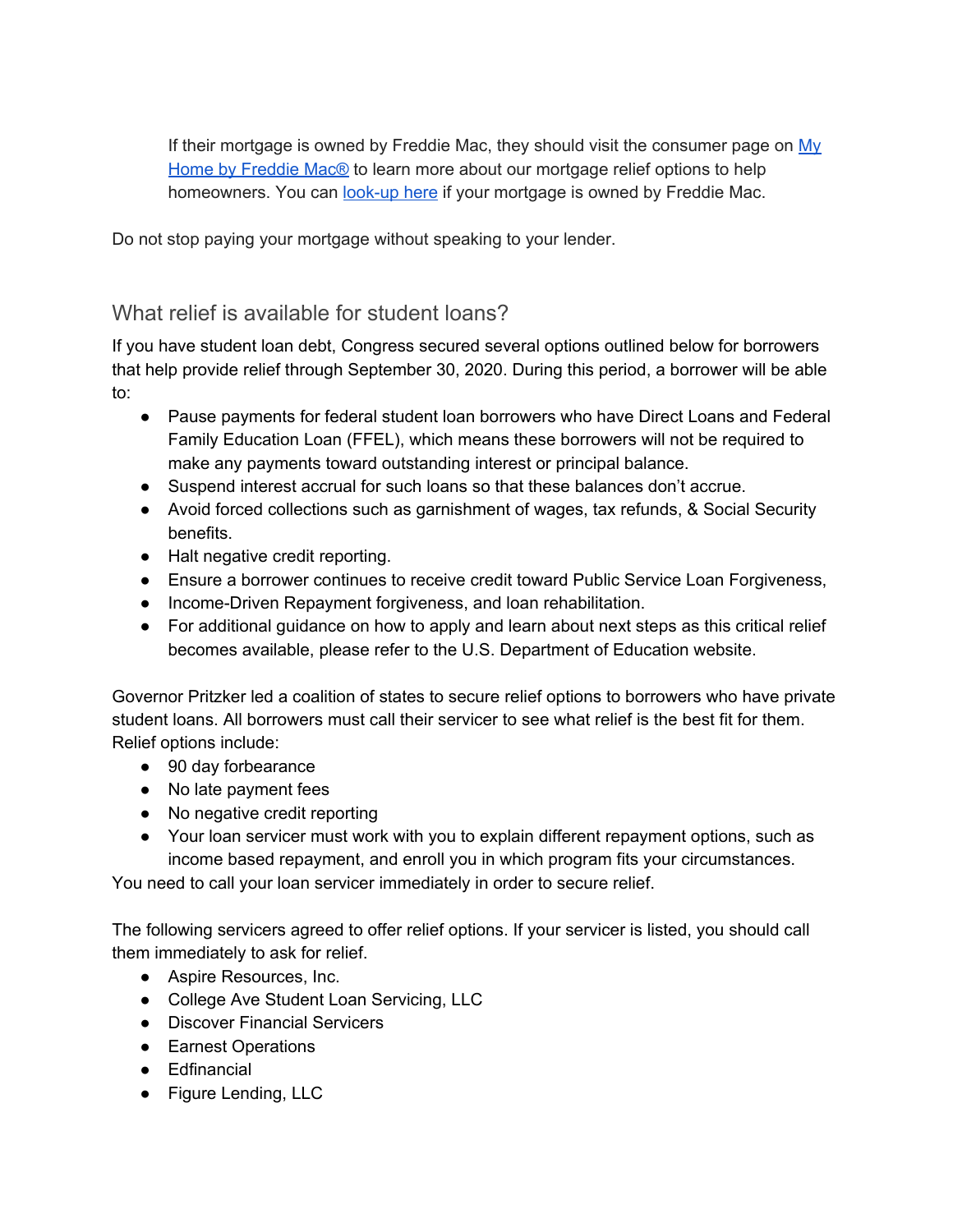- Kentucky Higher Education Student Loan Corporation
- Launch Servicing, LLC
- Lendkey Technologies, Inc.
- MOHELA
- Navient
- Nelnet
- Reunion Student Loan Finance Corporation
- Rhode Island Student Loan Authority
- Scratch Services, LLC
- SoFi Lending Corp.
- Tuition Options
- United Guaranty Services, Inc.
- Upstart Network, Inc.
- Utah Higher Education Assistance Authority
- Vermont Student Assistance Corporation

Borrowers experiencing trouble are encouraged to contact the following:

- IDFPR Division of Banking at (217) 785-2900 or file a [complaint](https://www.idfpr.com/admin/banks/DoBcomplaints.asp) here.
- Illinois' Attorney General Student Loan Helpline at 1-800-455-2456 or file a [complaint](https://illinoisattorneygeneral.gov/consumers/filecomplaint.html) [here.](https://illinoisattorneygeneral.gov/consumers/filecomplaint.html)
- The Consumer Financial Protection Bureau to file a [complaint](https://www.consumerfinance.gov/complaint/) here.

## <span id="page-39-0"></span>[Student](https://drive.google.com/open?id=1HiRiD8BQA_WK9ngcX4eUnqwNv7uZYK42) Loans FAQ here.

What advice is there for those currently unemployed due to COVID-19, who are approached by collection agencies?

Consumers should have that conversation with their debt collectors. For additional guidance, please review the [following](https://www.idfpr.com/News/2020/2020%2003%2030%20IDFPR%20financial%20guidance.pdf) link.

Debt collection is not listed as essential businesses under Governor Pritzker's Order of March 20, 2020. However, debt collectors may continue to operate remotely.

<span id="page-39-1"></span>I had health insurance through my employer and have lost my job due to COVID-19. How can I get coverage?

A person may be eligible for one or more of the following depending on the situation:

I. COBRA

II. ACA exchange: Losing health insurance that you got through your job is considered a "qualifying event" to enroll in a plan on the exchange. To learn more about this option visit: https://getcovered.illinois.gov/en.

III. Some ACA enrollees are eligible for grace periods for premiums, click [here.](https://www.healthcare.gov/glossary/grace-period/) Check with your insurer to ask about payment options available to you.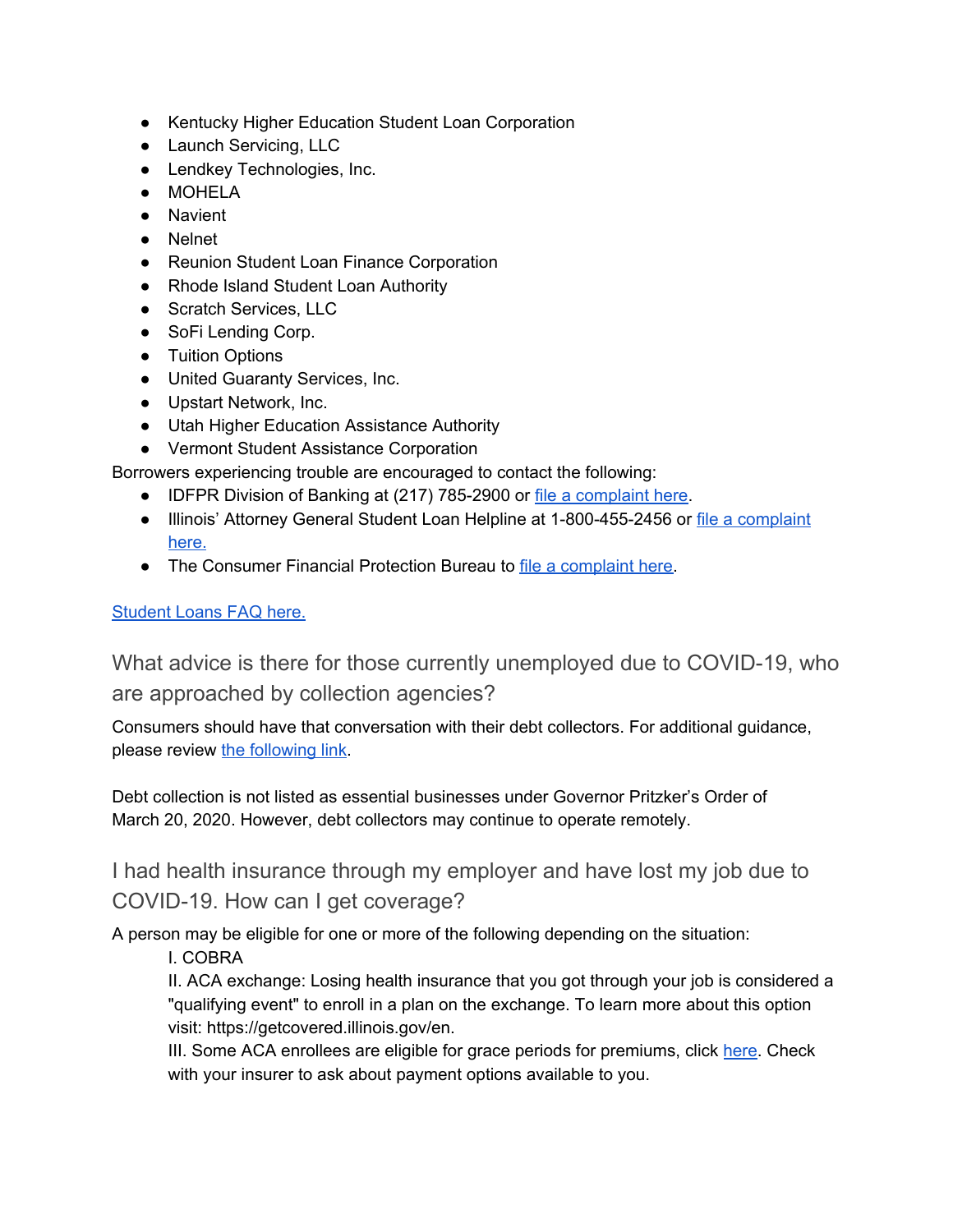IV. Medicaid (Department of Healthcare & Family Services). Governor Pritzker has sought federal waivers that would further the expansion of Medicaid to ensure those without insurance can seek and receive treatment related to COVID-19. To [check](https://www.illinois.gov/hfs/MedicalClients/Pages/AbeBenefits.aspx) if you are eligible for Medicaid visit the [enrollment](https://www.illinois.gov/hfs/MedicalClients/Pages/AbeBenefits.aspx) website.

V. Cook County Health (CCH) is a public health system with a strong charity program called CareLink, for people who are uninsured or undersinsured, including undocumented immigrants. The vast majority of CareLink recipients are undocumented and we can help navigate this program as well. CareLink is accepted in all health clinics and hospitals within CCH. Those with CareLink do not have to worry about any medical bills. List of CCH hospitals and primary care clinics: <https://cookcountyhealth.org/our-locations/>

<span id="page-40-0"></span>I need help managing debt. What steps should I take?

IDFPR compiled a list of [programs](https://drive.google.com/open?id=1OHG0Cfzc0CKGecMzrIcxSCRuqMLBq3ZT) and guidance to help consumers and financial institutions navigate the COVID-19 pandemic.

# <span id="page-40-1"></span>Human Services and Food Insecurity

<span id="page-40-2"></span>**Call4Calm** - Text FOOD to 552020 for information about food resources

I am a senior needing access to food and medication.

If you are a senior or know of a senior in need, please let them know of the IL Senior Help Line - 1-(800) 252-8966.

Meals on Wheels Contact Information: For seniors: 312-744-4016 For individuals with disabilities: 312-744-6673 ALL assessments will be made via phone/online.

They can also call Senator Villivalam's office at 872-208-5188 for assistance in accessing services such as food and medication delivery.

<span id="page-40-3"></span>Where can I receive food from a pantry or a school program?

**Find the nearest food pantry to you: <https://www.chicagosfoodbank.org/find-food/>**

**Chicago Mutual Aid [COVID-19](https://docs.google.com/forms/d/e/1FAIpQLSelaHe7IlGXJcn7IcrBKn9pTYx_lW4kPktkR9MCLzjOijBrUQ/viewform) Support Request -** Brave Space Alliance will be operating a crisis food pantry for queer and trans folks on the south side of Chicago during the pandemic. If you would like food or other supplies dropped off at your front door, please use this form. We are prioritizing folks who are sick, disabled, quarantined without pay, elderly, undocumented Black, Brown, or Indigenous.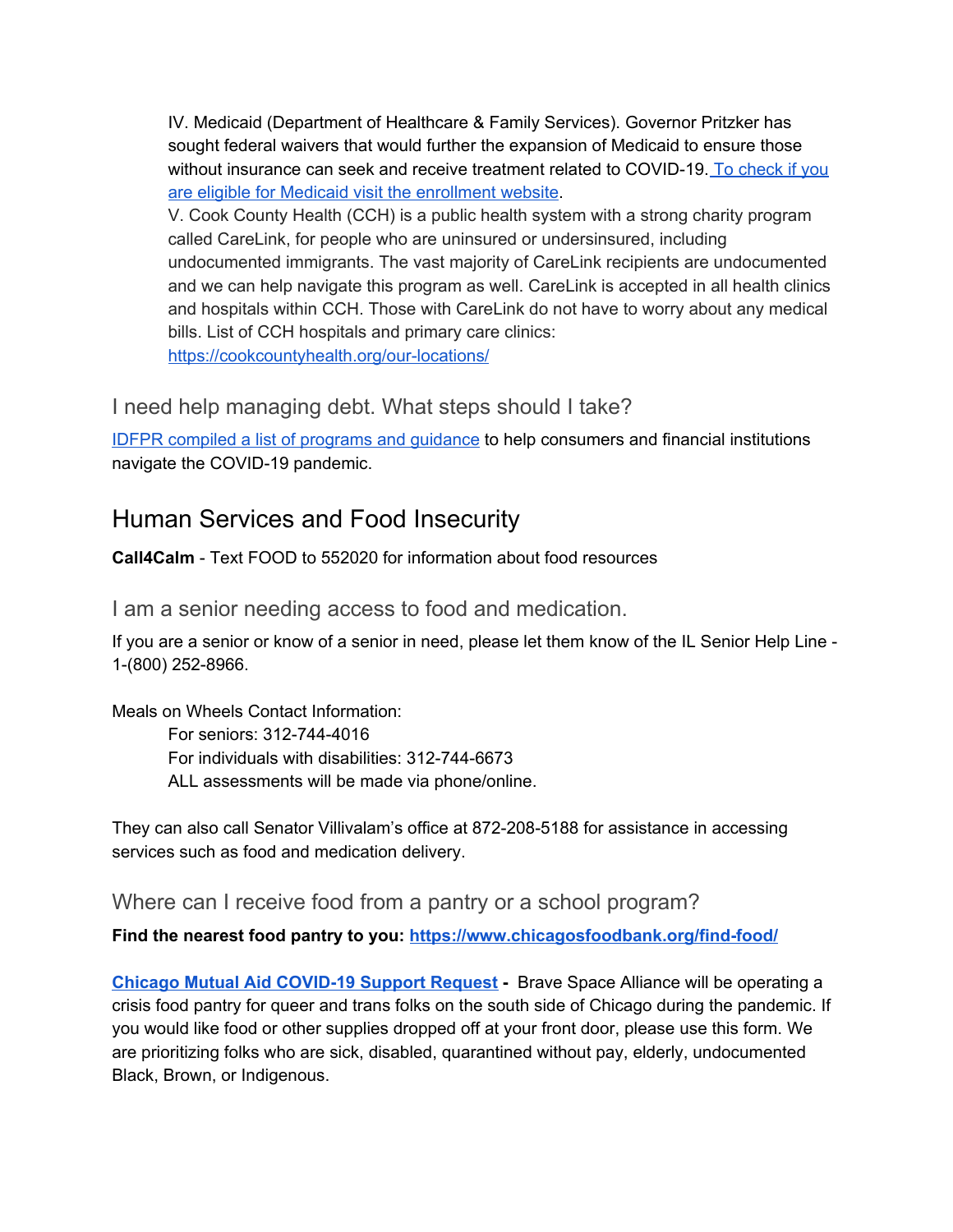**Chicago Public Schools** are open Monday – Friday, 9am-1pm, to provide meals (breakfast and lunch). Every young person under 18 years old is eligible - no child will be turned away. Families will pick up the food outside the school building, weather permitting, at a table. They will receive 3 days of meals for each young person in the household. If families have trouble getting to a site, they call the contact number **1-773-553-KIDS** or email at **familyservices@cps.edu** to make a request for food delivery.

## **The Salvation Army**

- The Salvation Army's Metropolitan Division Emergency Disaster Services (EDS) will be providing mobile feeding services.
- The Salvation Army's 19 Chicagoland food pantries remain open to provide curbside service and will continue to serve as a resource for anyone who needs assistance.
- For more information on emergency assistance, please call (773) 725-1100 or visit salarmychicago.org/coronavirus.

## **Chicago Department of Family and Support Services (DFSS)**

- Until March 27, DFSS will provide daily quantities of take-away boxed meals to senior citizens in need at six senior centers, 15 satellite centers and 30 community sites.
- Meals will be home-delivered instead of provided onsite. Seniors who find themselves in need of such supports can call 312-744-4016 any time between 9 a.m. – 5 p.m., Monday-Friday.
- In addition, Meals on Wheels will continue to operate, and will provide meals to homebound seniors ages 60+.

## **Archdiocese of Chicago/Catholic Charities**

• Catholic Charities will continue to serve residents at their Food Pantries and Evening Meal Programs. Locations and phone numbers can be found here: <http://www.catholiccharities.net/Home/Search.aspx?search=emergency+services>. To access other services please call 312-655-7700.

## **Niles Township Food Pantry**

- Those in need of supplementary food will be able to pick up at our
	- Pop-up Pantry site at 8300 Lehigh Ave, Morton Grove, IL 60053
	- Township Building, Back Door Entrance.
- Groceries in these boxes have included peanut butter; trail mix; canned chicken; tomato soup; canned vegetables; canned beans or vegetarian chili; spaghetti sauce; pasta; dried fruit; dried beans; brown rice; juice; water; crackers; and cereal bars.

## <span id="page-41-0"></span>Where can I receive assistance with pet food?

**Rescue Chicago** is offering assistance with basic pet supplies. Fill out this [Google](https://docs.google.com/forms/d/1LwNtXEscGLryhtSL47CprIC_6uEvAoiDFOWOA4wovpQ/viewform?edit_requested=true) Form for [assistance.](https://docs.google.com/forms/d/1LwNtXEscGLryhtSL47CprIC_6uEvAoiDFOWOA4wovpQ/viewform?edit_requested=true)

**Felines & Canines** is offering pet food assistance. Contact Abby for assistance: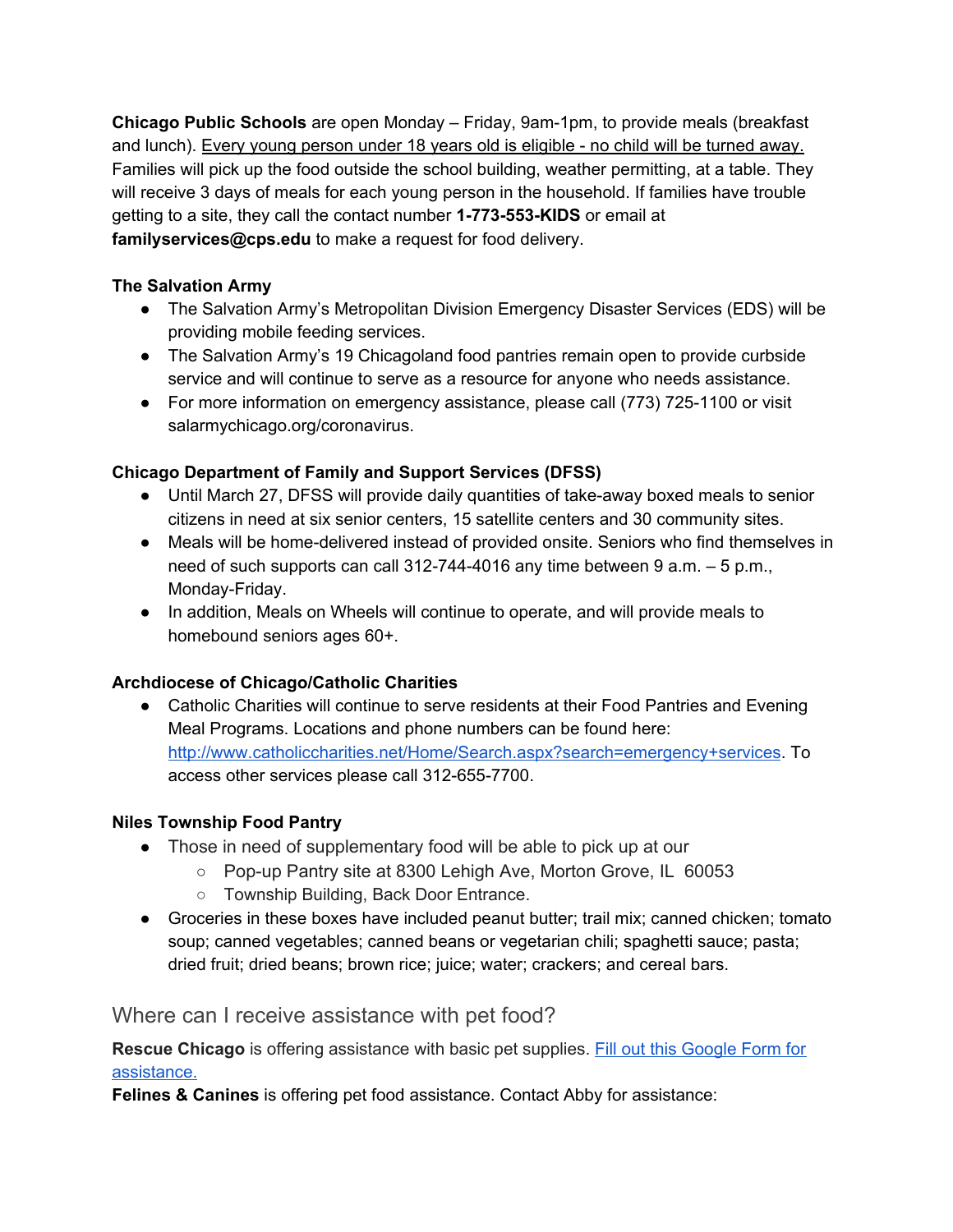## Abby@FelinesCanines.org 773-465-4132 (Monday-Friday, 12:30-6pm)

Pet supply [assistance](https://www2.illinois.gov/sites/agr/Animals/AnimalHealth/Pages/Pet-Food-Pantries.aspx?fbclid=IwAR32p9qOuJS8VezdzSB-ByoMVl32D5MIdt7NZscPbBAzYRvQdRc_CoweEvo) - The Illinois Department of Agriculture has put together a list of pet food pantries.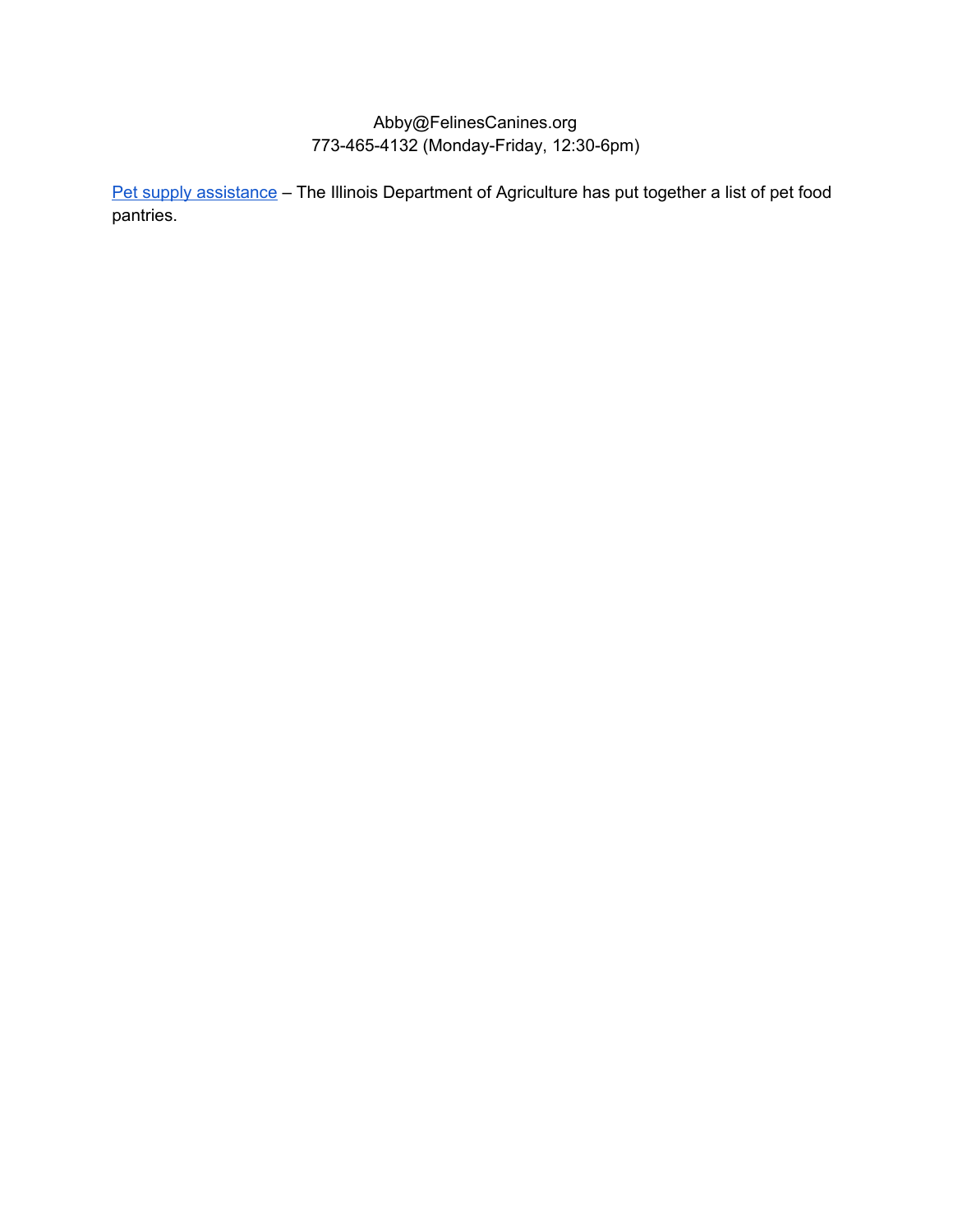# <span id="page-43-0"></span>Health Care Providers

<span id="page-43-1"></span>I am a recently retired healthcare professional and I want to be reinstated.

Thank you for joining the fight against COVID-19. Applications are available online at IDFPR's website: <https://www.idfpr.com/COVID-19%20HC.asp>

<span id="page-43-2"></span>How can I volunteer as a recently retired healthcare professional?

**State of Illinois Coronavirus Response website**:

<https://www2.illinois.gov/sites/coronavirus/Pages/default.aspx>

**Illinois Helps (Healthcare Professional Emergency Volunteer Program):** If you wish to volunteer as a healthcare professional, please register at illinoishelps.net. You can also find other helpful information for healthcare professionals looking to volunteer during this epidemic. **Serve Illinois:** <https://www2.illinois.gov/sites/serve/Pages/default.aspx>

**Community Healthcare Centers (FQHC's):** Please email Ashley Colwell, Associate Director of Clinical Services and Workforce Development for the Illinois Primary Health Care Association acolwell@iphca.org.

**Illinois Care for the Aging:** Please visit the workforce initiative page to directly connect with centers in your area, and for information on employment requirements and opportunities. <https://illinois.carefortheaging.org/>

**The Illinois State Medical Society:** Please visit this site for information on ISMS' effort to recruit and place volunteer Physicians.

[https://www.isms.org/Resources/For\\_Physicians/Retired\\_Physician\\_Volunteer\\_Program/](https://www.isms.org/Resources/For_Physicians/Retired_Physician_Volunteer_Program/)

If you would like to seek employment or work for compensation you can also reach out directly to a state licensed long-term care facility, state regulated hospital, or federally qualified health centers (FQHC) to see if they have employment opportunities and if you meet their requirements. Individual employers have discretion to determine hiring requirements. Please note that some employers may not accept the Temporary Practice Permit for the purpose of employment.

# <span id="page-43-3"></span>Federal Government Questions

## <span id="page-43-4"></span>How much money will I receive in my stimulus check?

## Calculator from the Tax [Foundation.](https://taxfoundation.org/federal-coronavirus-relief-bill-cares-act/?utm_source=Tax+Foundation+Newsletters&utm_campaign=7664c118e0-EMAIL_CAMPAIGN_2019_10_17_07_28_COPY_01&utm_medium=email&utm_term=0_8387957ec9-7664c118e0-429417933&mc_cid=7664c118e0&mc_eid=12c1c2a0c3#1)

Stimulus checks will be coming to people with social security numbers in the coming weeks. A \$1200 check will be made to any individual who made \$75,000 or less in 2018, was not the dependent of another taxpayer, and has a work eligible social security number. A \$2400 check will be sent to any couple filing jointly if they made under \$150,000. Reduced checks, on a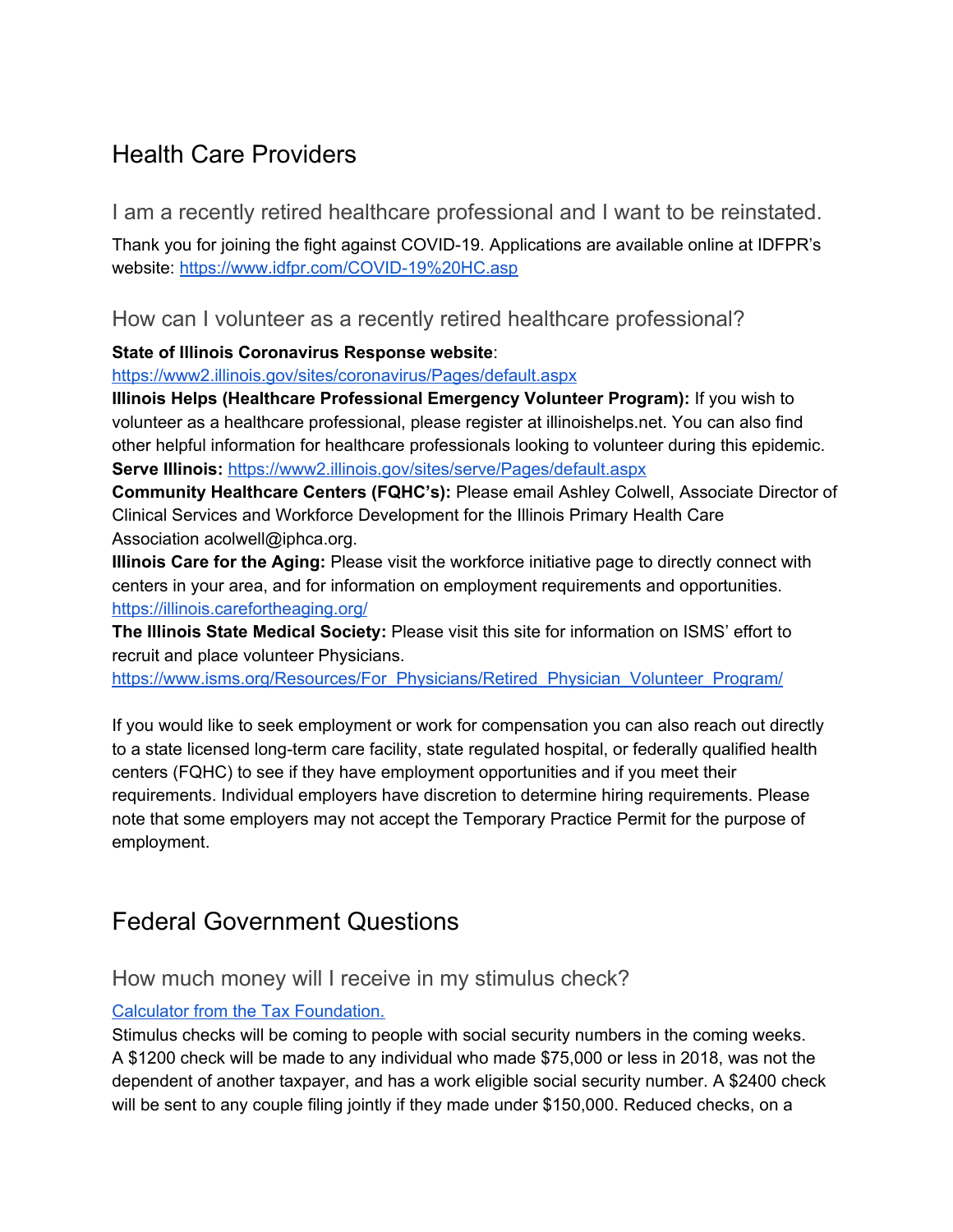sliding scale, will go out to individuals who earn up to \$99,000 and married couples who earn up to \$198,000. For every child dependent under 17 years old, taxpayers will receive an additional \$500.

People on Social Security are eligible to receive the coronavirus relief payment as long as their total income does not exceed the limit. Low-income Americans on Social Security do not need to file a tax return.

The IRS will use your direct deposit information from your most recent tax return to provide your payment. If they do not have this information, they will mail your check.

If you are not required to file, the IRS is created a portal for you to enter your economic information with your direct deposit information : <https://www.irs.gov/coronavirus/non-filers-enter-payment-info-here>

## <span id="page-44-0"></span>When am I getting my check?

The IRS is making 60 million payments via direct deposit during the week of April 13th.

About 3 weeks after those deposits are made (the week of May 4th ), the IRS will begin issuing paper checks to individuals. The paper checks will be issued at a rate of about 5 million per week, which could take up to 20 weeks to get all the checks out. The checks will be issued in reverse "adjusted gross income" order—starting with people with the lowest income first.

The IRS expects to create a portal by the end of April/early May that will allow taxpayers, once they have been authenticated, to: (1) find out the status of their rebate payment and (2) update direct deposit information.

## <span id="page-44-1"></span>The Treasury does not have my direct deposit information. How will I get my check?

The Treasury Department is developing a web-based portal for individuals to provide their banking information to the IRS online. This portal will open the week of April 13.

## <span id="page-44-2"></span>Where can I cash my paper stimulus check for free?

If you receive a paper stimulus check, shop around for the lowest check cashing fee. Some financial institutions may cash your stimulus check for free.

A number of banks have agreed to assist unbanked individuals that are trying to cash their stimulus checks. Fifth Third Bank, JPMorgan Chase, Wells Fargo, First Midwest, US Bank and others are working on providing free check cashing to non-customers. Interested Illinoisans should call a bank branch or email the Illinois Department of Financial and Professional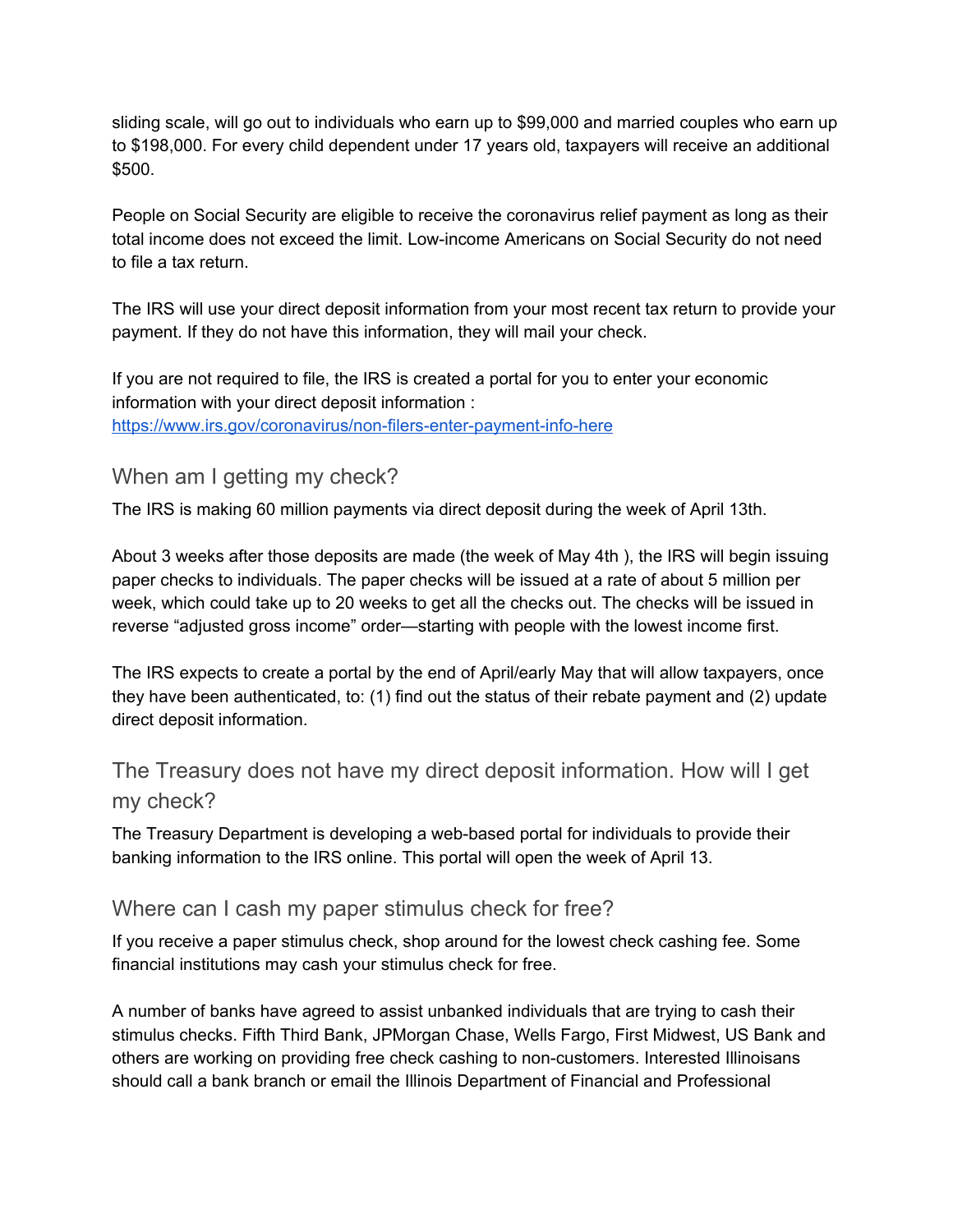Regulation (IDFPR) at IL.Banks@Illinois.gov to set up appointments with the banking institutions to ensure proper identification and ensure social distancing safety.

<span id="page-45-0"></span>For more information go here: <https://getmypaymentil.org/>

## I am not required to file a tax return. Can I receive my payment?

For SSA beneficiaries who do not file returns, Treasury and the IRS announced on the evening of April 1 st that these beneficiaries will not need to file a "simple tax return" to receive their rebate. Recipients will receive their rebate just as they would their Social Security benefits.

The U.S. Department of the Treasury and IRS announced that they are working directly with the U.S. Department of Veterans Affairs (VA) to ensure Veterans and their beneficiaries who receive Compensation and Pension (C&P) benefit payments will receive their Economic Impact Payments automatically and without additional paperwork.

For other taxpayers who do not file returns, the IRS expects to release the "simple tax return" referred to in a recent IRS News Release "soon." The IRS expects it will contain only a few questions, including name, SSNs, dependents, and deposit information. There also will be other IRS guidance accompanying this simple tax return.

A portal to file these economic statements is open here: <https://www.irs.gov/coronavirus/non-filers-enter-payment-info-here>

<span id="page-45-1"></span>Is my check taxable?

<span id="page-45-2"></span>No, your stimulus check is considered a tax refund and is not taxable.

Paid Sick Leave - What leave is available to me under the Families First Coronavirus Response Act?

Employees are entitled to up to 80 hours Paid Sick Leave at either their regular rate up to \$511 per day and \$5,110 in the aggregate (over a 2-week period) if they meet one of the following qualifications:

- $\bullet$  (a) am subject to a Federal, State, or local quarantine or isolation order<sup>\*</sup> related to COVID-19 [the statewide stay-at-home order does not qualify]
- (b) have been advised by a health care provider to self-quarantine related to COVID-19
- (c) am experiencing COVID-19 symptoms and am seeking a medical diagnosis;

<span id="page-45-3"></span>Paid Sick Leave - I am caring for someone. What leave is available to me?

Employees are entitled to up to 80 hours of Paid Sick Leave at 2/3 of their regular rate up to \$200 per day and \$2,000 in the aggregate (over a 2-week period). If one of the following apply to you: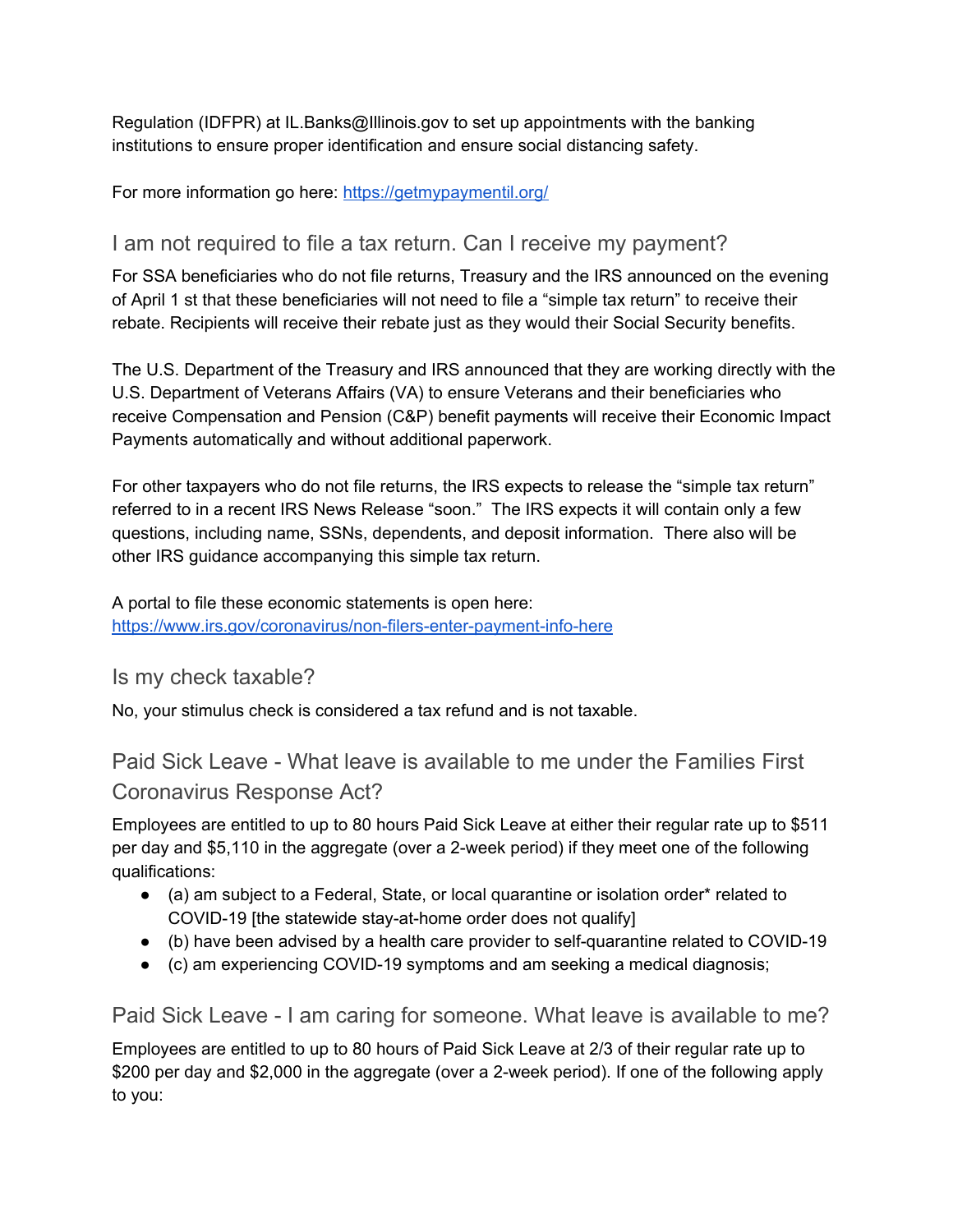- (a) an individual subject to a Federal, State, or local quarantine or isolation order related to COVID-19 or advised by their health care provider to self-quarantine related to COVID-19
- (b) a child whose school or place of care is closed (or child care provider is unavailable) for reasons related to COVID-19

<span id="page-46-0"></span>Extended Family Medical Leave Act - I am unable to work or telework due to the ongoing need to care for my children whose schools and daycares are closed due to COVID-19, what leave is available to me?

Employees are eligible for extended Family Medical Leave Act leave (maximum of twelve (12) weeks of FMLA leave per year) of job protected leave. The first two (2) weeks (10 days/80 hours) of leave pursuant to EFMLA are unpaid. The remaining ten (10) weeks are paid at 2/3 of their regular rate up to \$200 per day, 12,000 for the 10 weeks.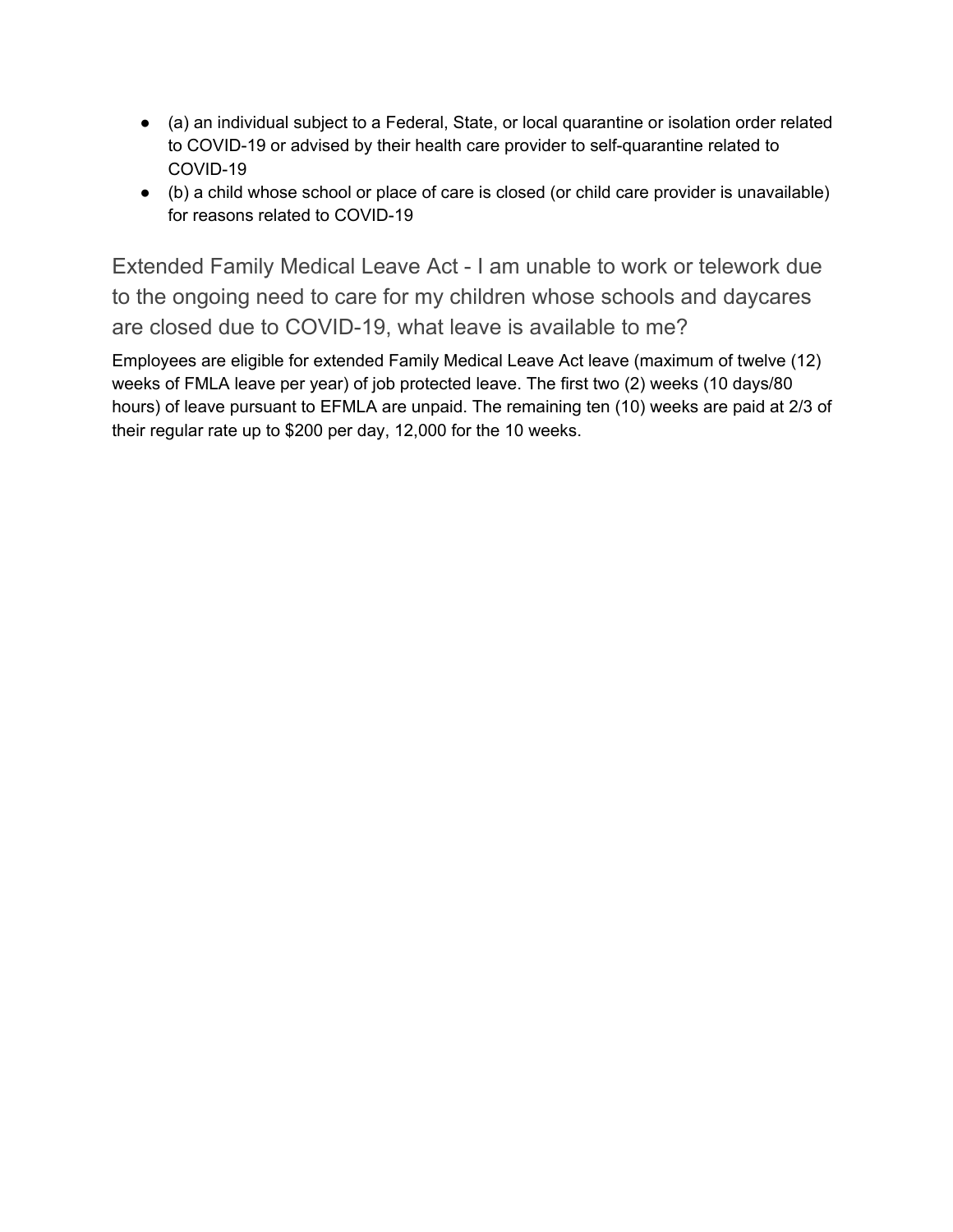# <span id="page-47-0"></span>How can I help?

Volunteer with #TeamRam! We're seeking volunteers to make calls to seniors (from the comfort of your own home) and to delivery groceries. You can sign up by [filling](https://docs.google.com/a/senatorram.com/forms/d/1sxBpTWaSdPu4ghTRx3ojMGRvpkaWy7FN_4I5AdTcX6w/edit?usp=drive_web) out this form and feel free to reach out with any questions to 872-208-5188.

Visit [Serve.Illinois.Gov](http://serve.illinois.gov/) for ways to volunteer. This website provides information on how to volunteer, and how to connect community services with volunteers who can help. You can also email [dph.serveillinois@illinois.gov.](mailto:dph.serveillinois@illinois.gov)

Blood donations are already desperately needed. Swedish Hospital will host a blood drive on Friday, April 10. Please visit Vitalant's [website](https://swedishcovenant.us2.list-manage.com/track/click?u=9f95e529df7dd636fc27c4a5a&id=88d9ccdd24&e=6e447cb05b) to register for April 10 or to make an appointment at another donation center on another date. *Note: Please use Swedish Hospital Group Code: 383 to donate on behalf of Swedish Hospital.*

[Volunteer](https://family.sittercity.com/chicagoresponds/) to provide free child care to first responders with SitterCity and the City of Chicago.

Sign-up with Illinois Medical Reserve Corps: [https://www.illinoishelps.net](https://www.illinoishelps.net/)

Help those who are food insecure:

Greater Chicago Food Depository: <https://www.chicagosfoodbank.org/volunteer/> Lakeview Pantry: <https://www.lakeviewpantry.org/volunteer/> Top Box Foods: <https://tinyurl.com/tuw7uwu> My Block, My Hood, My City: <https://formyblock.org/viralresponse>

There are two major groups in Illinois (that I know of) coordinating mask making volunteers.

- Masks Now Illinois, which is a part of the national Masks Now Coalition. The state leaders are Tricia Ballad and Emma Davenport, their email is masksnowil@gmail.com and [masksnow.org](http://masksnow.org/) is their website.
- Sew Masks to Fight Covid (Illinois) is another group, and it's not affiliated with a national coalition. The lead organiser is Carolyn Tang Kmet, who can be reached at ckmet@luc.edu. I don't think there is an official website, but this sign up [page](https://signup.com/Group/377025201991670015/?fbclid=IwAR0EELwQYXJxGmap0L7ht1wjhYA90Db4neTWbBESaQ-dEGOKO4JVYUL0A64) has been useful for tracking mask requests.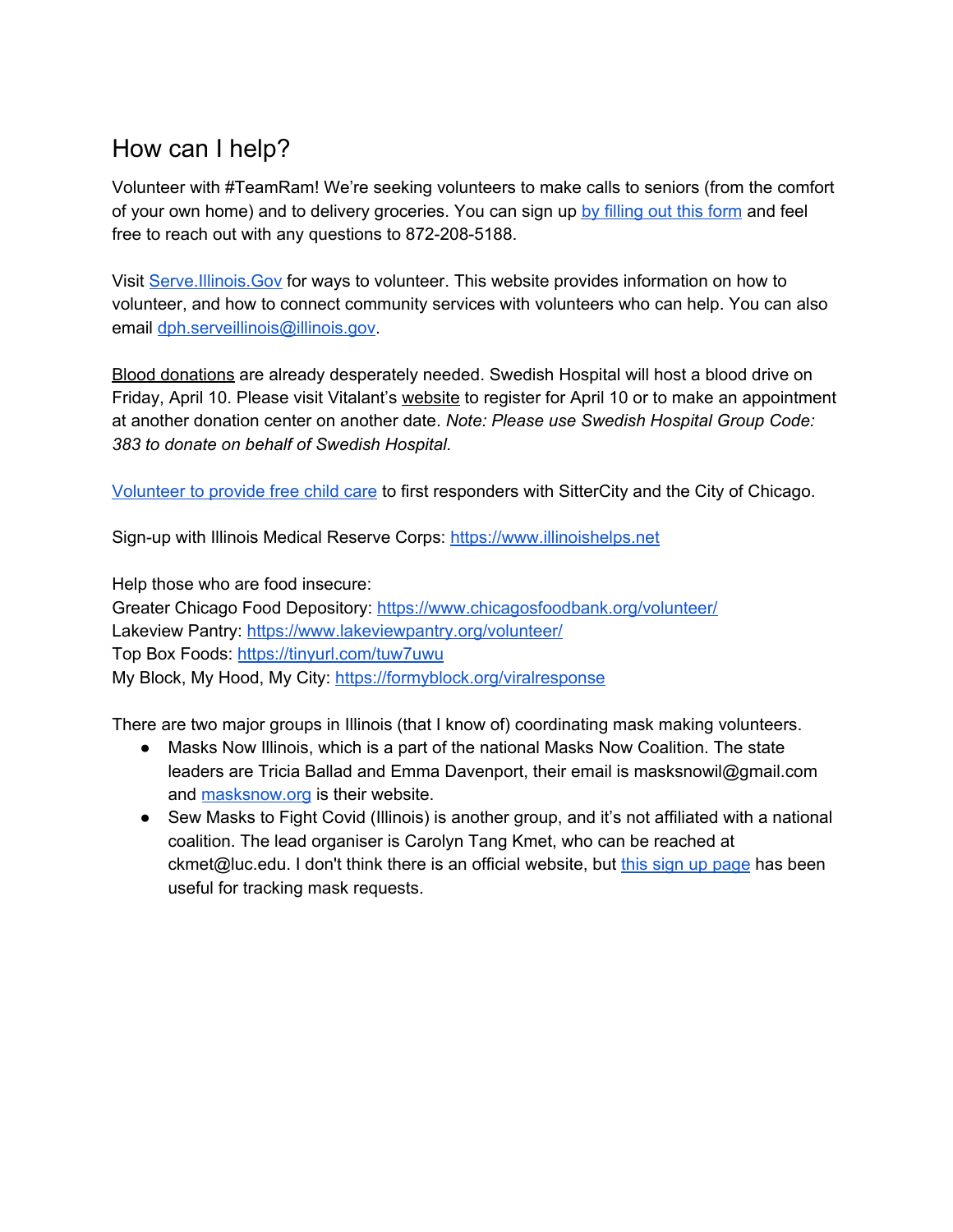# <span id="page-48-0"></span>**Miscellaneous**

<span id="page-48-1"></span>My driver's license/permit or car registration is going to expire and everything is closed.

Expiring license plate stickers, drivers licenses, state IDs, Secretary of State parking permits and other state vehicle identifications are extended until 30 days after the Governor rescinds his Emergency Order or the order expires.

<span id="page-48-2"></span>You may renew your license plate online at [cyberdriveillinois.com](http://cyberdriveillinois.com/).

I need legal assistance.

**[CARPLS](http://www.carpls.org/programs/hotline/) Legal Aid Hotline** for legal information, advice and referrals for Cook County residents, 312-738-9200.

**Land of [Lincoln](http://www.lincolnlegal.org/) Legal Aid,** for free legal assistance in southern and central Illinois, 1-877-342-7891.

**Prairie State Legal [Services](http://www.pslegal.org/),** for free legal assistance in northern and western Illinois, 1-800-531-7057.

**Illinois Armed Forces Legal Aid [Network,](http://ilaflan.org/)** for free legal assistance for veterans, active service members, reservists and their dependents, 1-855-452-3526.

**[Illinois](http://www.illinoislegalaid.org/) Legal Aid Online,** for online legal research, forms, guidance and statewide legal aid directory.

**Illinois Free Legal [Answers](http://pili.org/pro-bono/legal-answers)**, a virtual legal clinic where low-income Illinois residents can submit a question online to ask a lawyer for help with a civil legal issue.

<span id="page-48-3"></span>What steps is the Illinois Department of Corrections (DOC) taking regarding compassionate release, and a review of all elderly or infirm, with an eye toward providing a number of medical furloughs?

DOC is working with the Governor's Office and Prisoner Review Board to thoroughly review all individuals who are eligible for early release. DOC is reviewing those who are incarcerated for low-level offenses who are either age 55 or older, eligible for earned discretionary sentence credit, or eligible for restoration of sentence credit. DOC is also prioritizing individuals who are pregnant, postpartum, terminally ill, ill, in an Adult Transition Center, or in the Moms and Babies program.